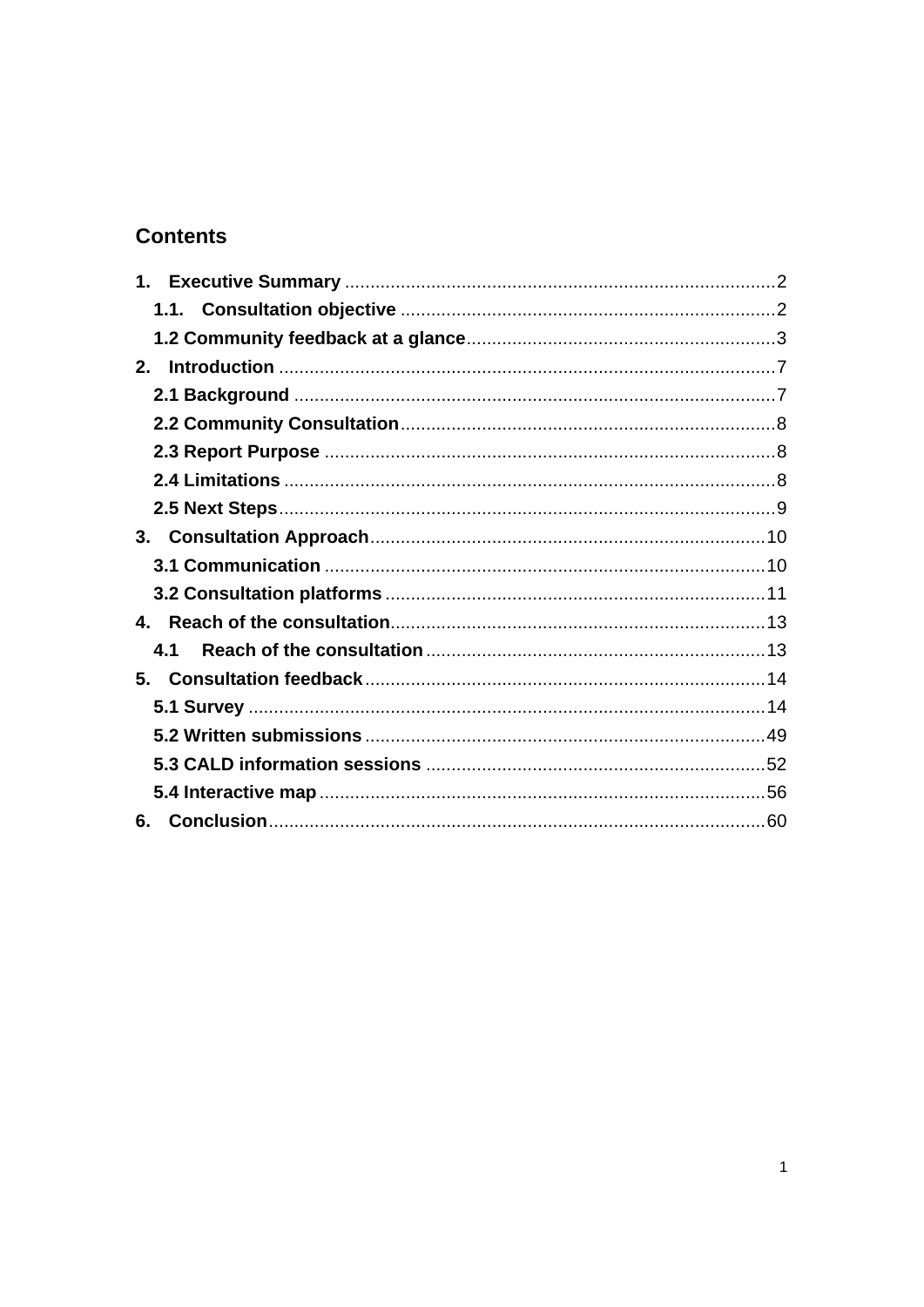# **1. Executive Summary**

Moonee Valley City Council has worked extensively with the Airport West Activity Centre for many years. The first structure plan for the centre was prepared with community and stakeholder input and adopted by Council in 2008.

Council identified the need to review the 2008 Structure Plan following the State Government's announcement in March 2014 that the Metropolitan Planning Authority would work with Council and the management of Essendon Fields to develop a plan to integrate Airport West and Essendon Fields into one leading edge technology precinct. The precinct is anticipated to evolve as a significant commercial hub supported by a growing residential population in Airport West.

Council has therefore begun the process of reviewing the existing structure plan. Once completed, the revised Structure Plan will provide a long term vision for future growth and development within the activity centre over a 20 year timeframe. A draft Issues and Opportunities Report has been developed as the first step in this process.

The draft Issues and Opportunities Report provides a synthesis of the key issues affecting Airport West related to economic activity, land use, built form and urban design, access and movement, community infrastructure, heritage, open space and environmental sustainability. It also highlights anticipated opportunities for further investigation to be undertaken during the later development of the revised Structure Plan. The analysis and ideas presented in the report provided a starting point for further discussions with the community and stakeholders.

## **1.1. Consultation objective**

The draft Issues and Opportunities Report provides background on the Structure Plan review process. It highlights the issues facing Airport West and identifies opportunities that respond to these challenges. Over August and September 2015, Council asked the community and stakeholders for their views on the draft Issues and Opportunities Report.

The overall purpose of this stage of engagement was to allow for the early consideration of the identified issues and opportunities by the community and to generate feedback and ideas prior to detailed work being undertaken. The feedback received will assist in the development of the revised draft Structure Plan and ensure it considers the expectations and aspirations of the community and stakeholders.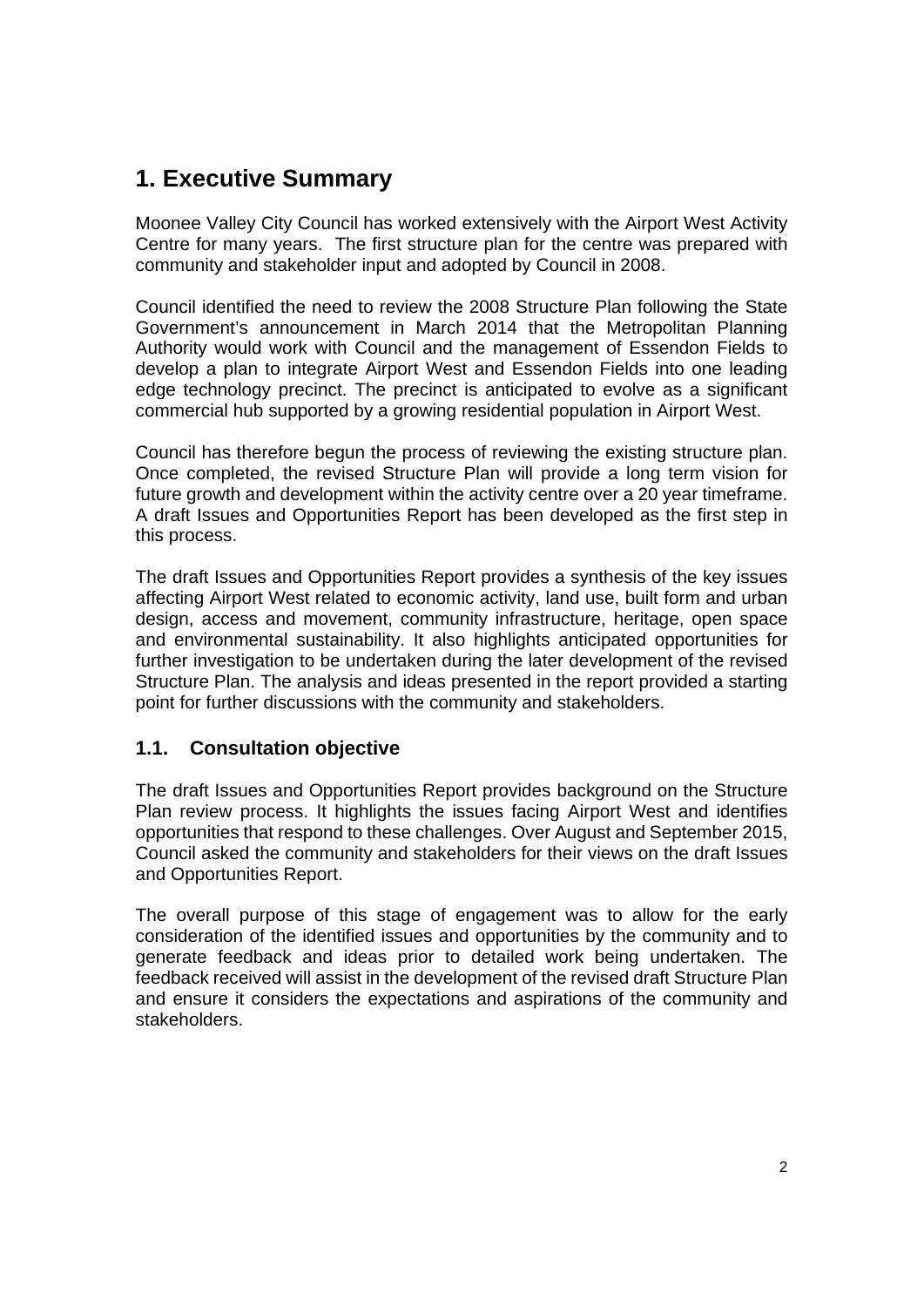## **1.2 Community feedback at a glance**

Overall, there was strong participation in the engagement process and a diversity of views were expressed, demonstrating the community and stakeholder's strong interest in the future of the activity centre.

Over 5,000 people were directly engaged during the 4 week consultation period. People participated in the following ways:

| <b>Consultation Activity</b>                                                                         | <b>Participant Numbers</b>                                   |
|------------------------------------------------------------------------------------------------------|--------------------------------------------------------------|
| Survey in two formats:                                                                               | 416:                                                         |
| Hardcopy<br>٠<br>Online                                                                              | 385 hardcopy<br>31 online                                    |
| Detailed written submissions                                                                         | 7                                                            |
| Drop in sessions (x4)                                                                                | 20 (approximately)                                           |
| Information session (Italian)                                                                        | 11                                                           |
| Information session (Greek)                                                                          | 70 (approximately)                                           |
| Website page views - Airport West Activity<br>Centre Structure Plan Review page                      | 533 total views:<br>184 mobile site<br>349 desktop site      |
| Interactive map                                                                                      | 90 total views:<br>1 comment<br>33 'agrees'<br>4 'disagrees' |
| Summary brochures delivered to all residents,<br>landowners and business owners in the study<br>area | 5,374                                                        |

A series of broad observations can be drawn about the community and stakeholder's views on the future of the Airport West Activity Centre. The feedback has been collated into themes and is summarised below.

## **Housing**

There are mixed views amongst the community about accommodating population growth in Airport West. 45 per cent of survey respondents believe growth should be restricted to *lots of subdivision into more one/two storey houses across the majority of the suburb*. This is in contrast to the 25 per cent of respondents who would prefer to see more *medium three/four storey apartments and townhouses across a larger area of the suburb* and the 24 per cent who would like to see *a few tall apartment blocks in specific areas*.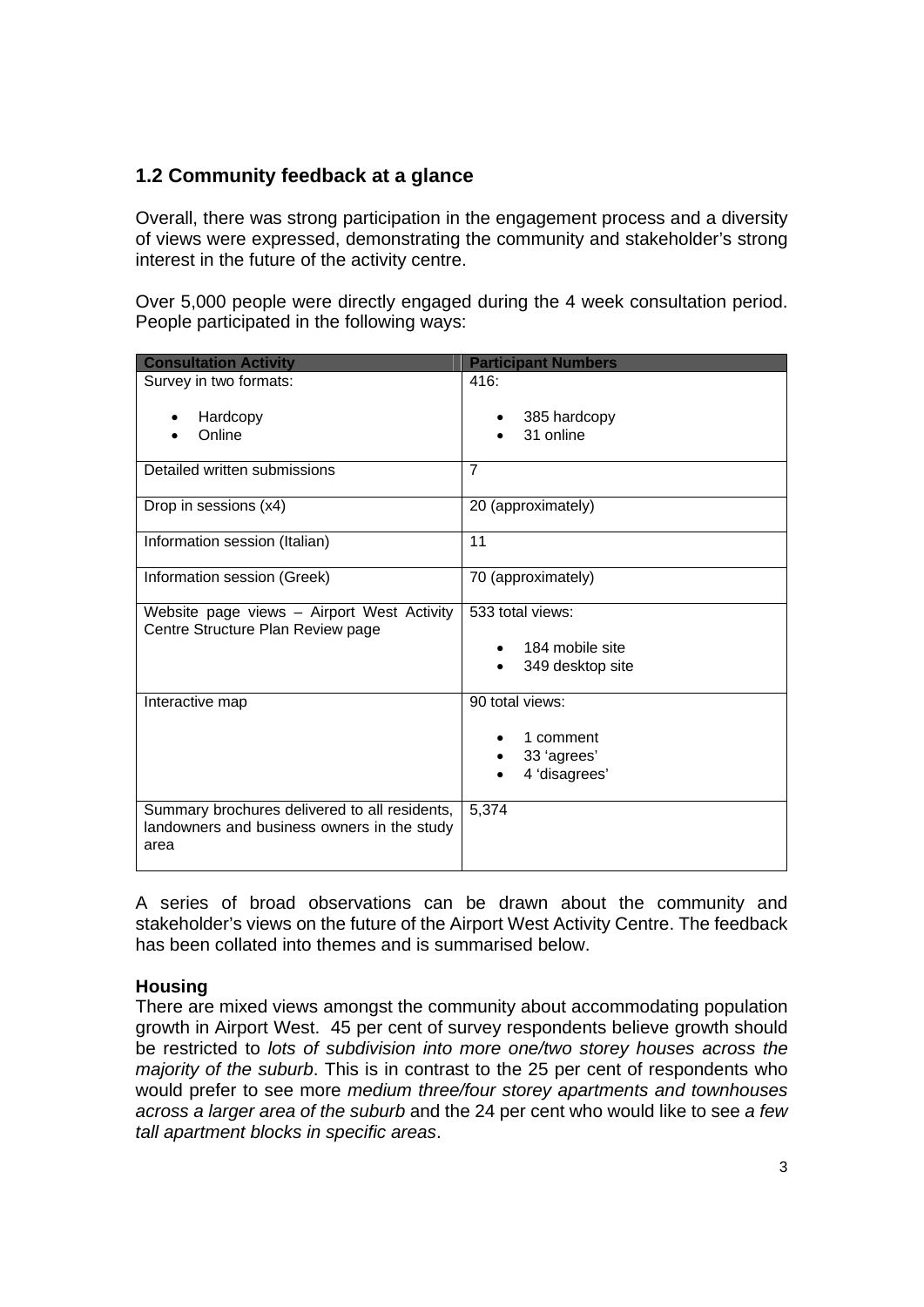While 33 per cent of survey respondents believe there is no appropriate location for higher density development in Airport West, 15 per cent of those who provided a response to this question said any area would be ok. Some respondents explicitly recommend replacing industrial land uses with higher density residential development. Other suggestions for accommodating housing growth typically included:

- Along or near Matthews Avenue
- Near Westfield Shopping Centre
- Within or adjacent to the industrial/commercial area
- Close to public transport
- Along or near Keilor Road

Where respondents indicated they did not wish to see population growth accommodated within Airport West, common reasons cited included the negative impact of development on existing residential amenity, loss of neighbourhood character and pressures on infrastructure, particularly in terms of traffic and parking.

## **Economic activity**

When asked to indicate which services and businesses they would like to see in Airport West, many survey respondents nominated health and wellbeing services followed by shopping. In contrast, some respondents believe that no further services are needed as Airport West already offers everything they need. A few respondents also expressed a desire for the expansion of the McNamara Avenue strip shopping centre. The information sessions held with the Greek and Italian senior citizen groups revealed that many people in these cohorts would like to see a return of the Australia Post Office to this shopping strip.

Some major landholders who provided detailed written submissions questioned the viability of the industrial and commercial areas whose current zoning prohibits residential development. As such, they believe a review of land use zoning to facilitate alternative uses (i.e. residential) is justified.

## **Built form and urban design**

Feedback suggests the most valued aspects of Airport West's character are its local parks and reserves as well as street trees and landscaping. Additional aspects of valued character related to the built or natural environment include the prevailing low rise character of the residential areas and houses with front yards and setbacks.

In terms of improving the industrial and commercial areas, many comments indicate strong support for general streetscape improvements, including street trees and landscaping, as well as additional public open space. Urban design features the community would like to see in Airport West include additional open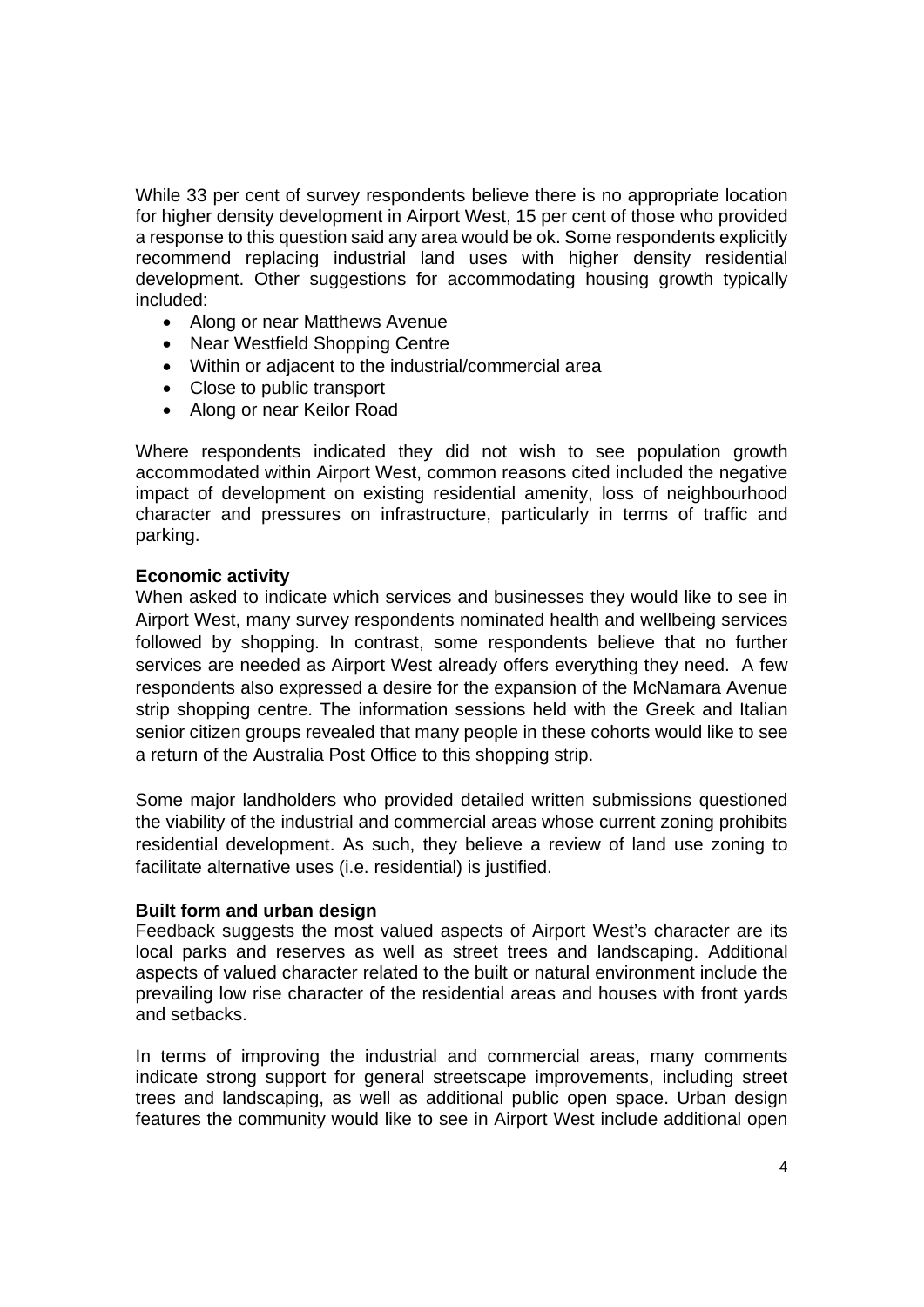space and activating public space (i.e. Westfield Shopping Centre car park), trees, pedestrian and cycling infrastructure, additional seating, improved lighting and well-designed suburb gateways and interfaces with freeways.

Many comments also state the need to improve some amenity issues related to the industrial precinct, including the appearance of buildings and signage, general maintenance and litter management.

## **Movement and transport**

A large number of suggestions were made with regards to priorities for improving pedestrian and cyclist access in the area. The most frequently mentioned locations requiring improved pedestrian crossings include:

- Matthews Avenue/Fullarton Road/Keilor Road intersection
- Matthews Avenue to all tram stops
- Parer Road and Roberts Road

The most frequently mentioned locations which require the provisions of on-road bicycle lanes include:

- Matthews Avenue
- Moore Road
- McNamara Avenue
- Parer Road
- Roberts Road

Feedback also indicates that improved, DDA compliant footpaths are required throughout the suburb. In particular, the need to better provide for pedestrians and improve parking conditions at the Westfield Shopping Centre was reinforced. More generally, enhancing pedestrian and cycling links to and within the suburb, including over the Tullamarine Freeway to Essendon Fields was raised as an issue requiring attention.

Many comments raised safety issues at various intersections around the suburb. The most frequently mentioned locations were:

- Matthews Avenue and Fullarton Road
- McNamara and Roberts Road
- McNamara Avenue and Fullarton Road
- McNamara and Laurence Avenues
- King Street and Bowes Avenue
- Parer Road and Roberts Road
- Sexton Street and Westfield Drive

The comments relating to public transport highlighted areas requiring improvement, particularly relating to the need for new bus services, increasing the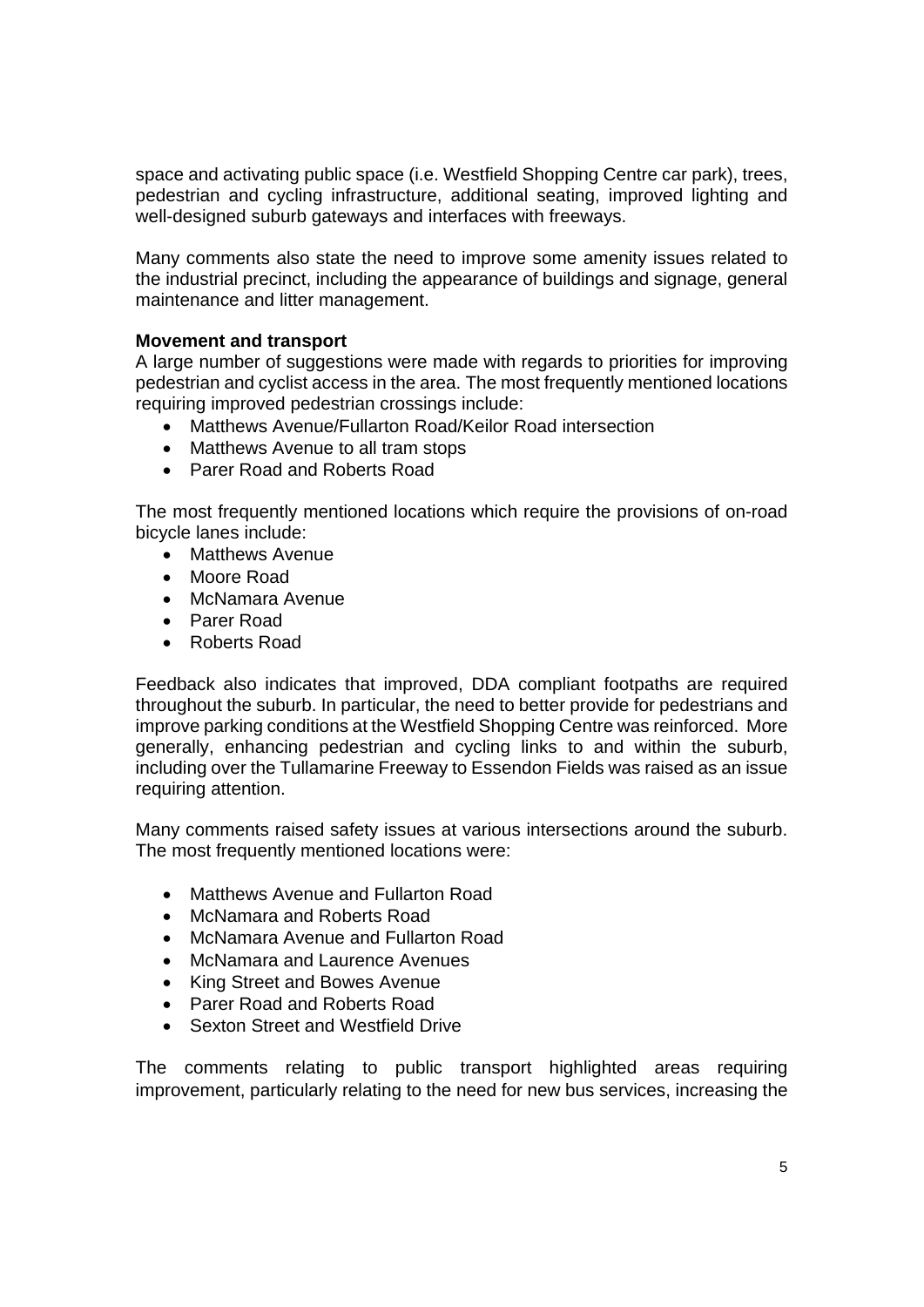frequency of existing bus services, links to Tullamarine Airport and a train service to the CBD.

A range of improvements were suggested for Matthews Avenue and congestion issues related to school drop-off/pick-up at St Christopher's Primary School were raised by many.

## **Community services and facilities**

Some members of the community feel there is a need for the expansion and/or modernisation of existing community services and facilities. A library, community centre and youth services were most typically mentioned as required in the area. Other commonly requested facilities or services were a post office, leisure centre/swimming pool, childcare and maternal and child health services.

## **Heritage**

Survey respondents indicated that they would prefer Airport West's unique heritage be celebrated via festivals/public events and signage. In contrast, some respondents indicated that they do not believe there is any heritage to celebrate and therefore do not support money being spent in this way. Many comments under this theme related to a request for a suburb name change.

## **Open space**

Feedback suggests that the suburb is considered to be undersupplied with regards to public open space and there is an urgent need for the creation of new green spaces. In particular, the suburb's gap in open space distribution in the north-west, including the Westfield Shopping Centre as well as residential and commercial areas, was duly noted in many comments. The lack of landscaping and any form of open space throughout the industrial precinct west of Matthews Avenue was also a commonly raised concern. The extension of the green spine along Louis Street to the Westfield Shopping Centre is a clear priority for many in Airport West. Strong support was also shown for improving and maintaining existing open space to a higher standard, with many comments indicating that the suburb has been neglected in this regard.

## **Environmental sustainability**

Survey respondents believe that sustainable features in new buildings, water sensitive urban design and green infrastructure are the most important initiatives to achieve environmental sustainability. There is also widespread agreement amongst respondents that buildings should include provisions for rainwater collection, more trees and solar panels in order to ensure new development is environmentally sustainable. There is also widespread recognition of the potential benefit of water recycling and porous surfaces.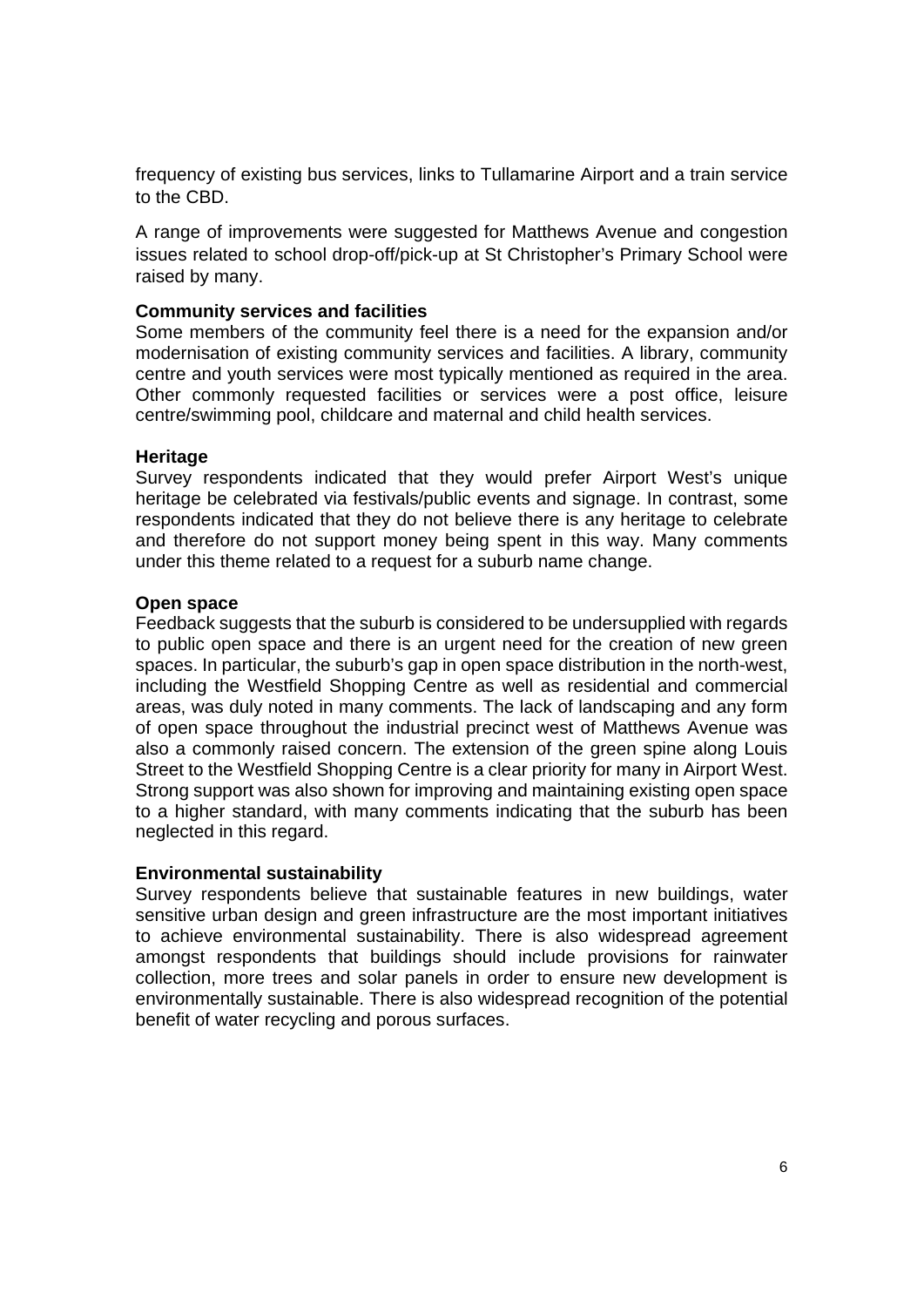# **2. Introduction**

## **2.1 Background**

In 2002, Airport West was identified as a Principal Activity Centre in the former metropolitan planning strategy, *Melbourne 2030*. In 2014, the State Government introduced a new metropolitan planning strategy, *Plan Melbourne*. Under *Plan Melbourne*, all former principal and major activity centres are now referred to as 'activity centres'.

Activity centres are a focus for residential dwellings, shops, services, open space, employment and public transport; they are places where people shop, work, meet, relax and live. As a designated activity centre, State Government policy identifies that Airport West has additional scope to grow and accommodate more people, jobs and services.

Council adopted a 'structure plan' for the Airport West Activity Centre in 2008. A structure plan is a long-term strategic plan for an activity centre which guides future land use, how people access and move around the area, the design of buildings and open spaces and infrastructure improvement.

In the period since the adoption of the structure plan, the State Government has significantly developed its ambition to work with Council and the management of Essendon Fields to develop a plan to integrate Airport West and Essendon Fields into one leading edge technology precinct.

The technology precinct is anticipated to evolve as a significant commercial hub supported by a growing residential population. An additional 16,000 jobs are expected to be accommodated in the precinct, while around 1,400 more people are projected to be living in Airport West by 2031.

Council has therefore committed to undertake a review of the existing Airport West Activity Centre Structure Plan. The revised structure plan will help the State Government develop a framework plan for this transition as well as assist Council to manage the changes associated with this anticipated growth. A draft Issues and Opportunities Report was developed as the first step in the review process.

The draft Issues and Opportunities Report provides a synthesis of the key issues affecting Airport West relating to economic activity, land use, built form and urban design, access and movement, community infrastructure, heritage, open space and environmental sustainability. It also highlights anticipated opportunities for further investigation to be undertaken during the later development of the revised structure plan.

Over August and September 2015, Council asked the community for their views on the draft Issues and Opportunities Report in order to gain a better understanding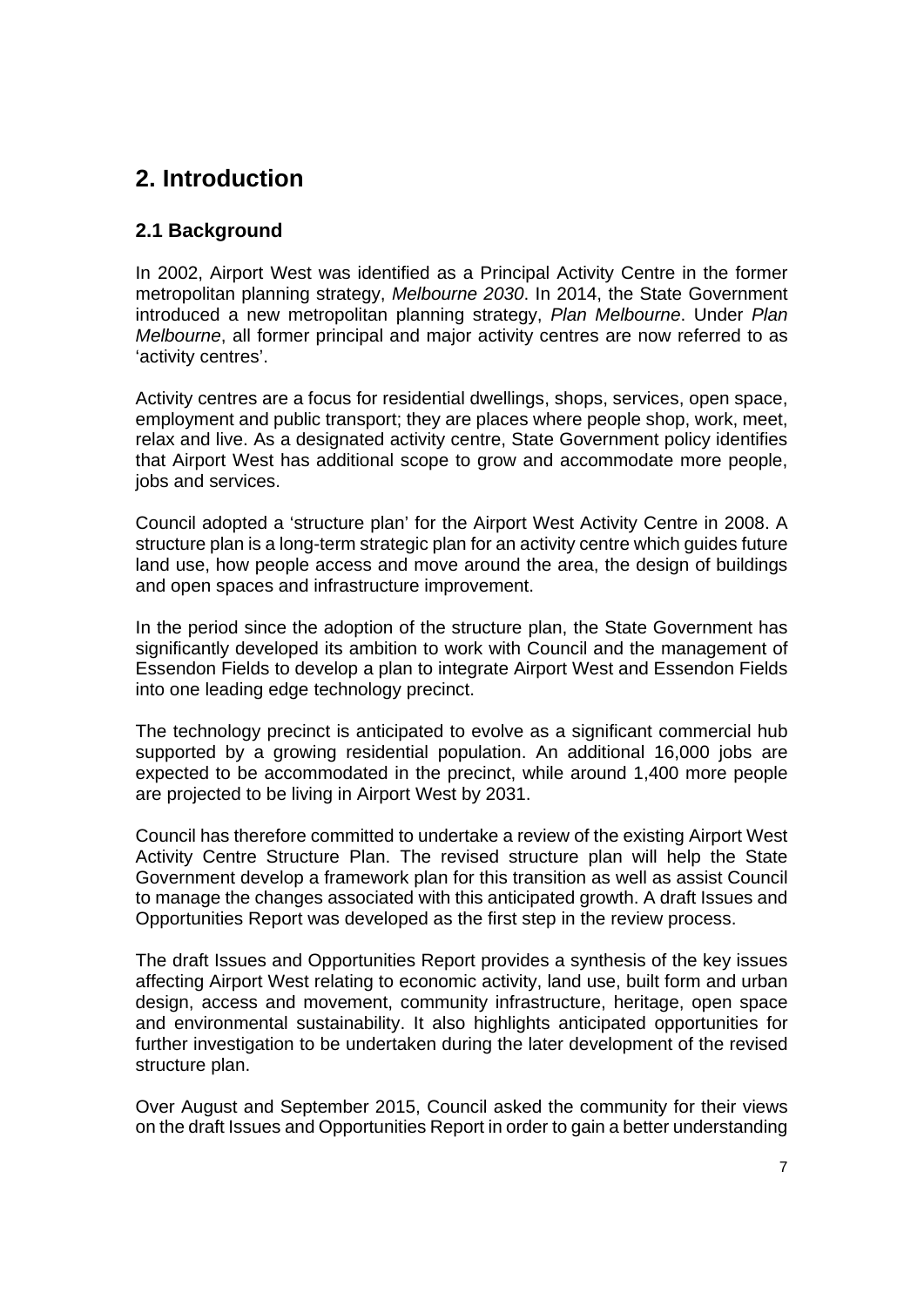of what they think are the most important issues facing Airport West and how they would like to see them tackled.

## **2.2 Community Consultation**

The community consultation program was held between 15 August and 17 September 2015.

The objectives of the consultation were:

- To inform the community of Council's intention to review the Airport West Activity Centre Structure Plan.
- To understand the views of a variety of community members and stakeholders on the matters raised in the draft Issues and Opportunities Report relating to planning for the future of the activity centre.
- To reach a broad range of people with a connection to, or interest in, the study area.

## **2.3 Report Purpose**

This report provides a summary of the feedback received during the consultation period of the draft Issues and Opportunities Report. It is designed to acknowledge the responses, issues and opportunities identified by the community and stakeholders.

In particular, this report outlines the feedback received from survey respondents, detailed written submissions, comments received during information sessions as well as feedback provided via an interactive map. The feedback has been paraphrased to illustrate the sentiment of the participants.

This report does not evaluate the merits of the feedback received. Council will evaluate all responses and consider them in the development of the revised Structure Plan.

## **2.4 Limitations**

Limitations for the engagement program include:

 Respondents self-selected into the consultation and do not constitute a random sample. The feedback is not comparable to market research because respondents are not selected randomly. Targeted letters were sent to all owners and occupiers of property in the Study Area. Responses do not necessarily reflect the views of the general community.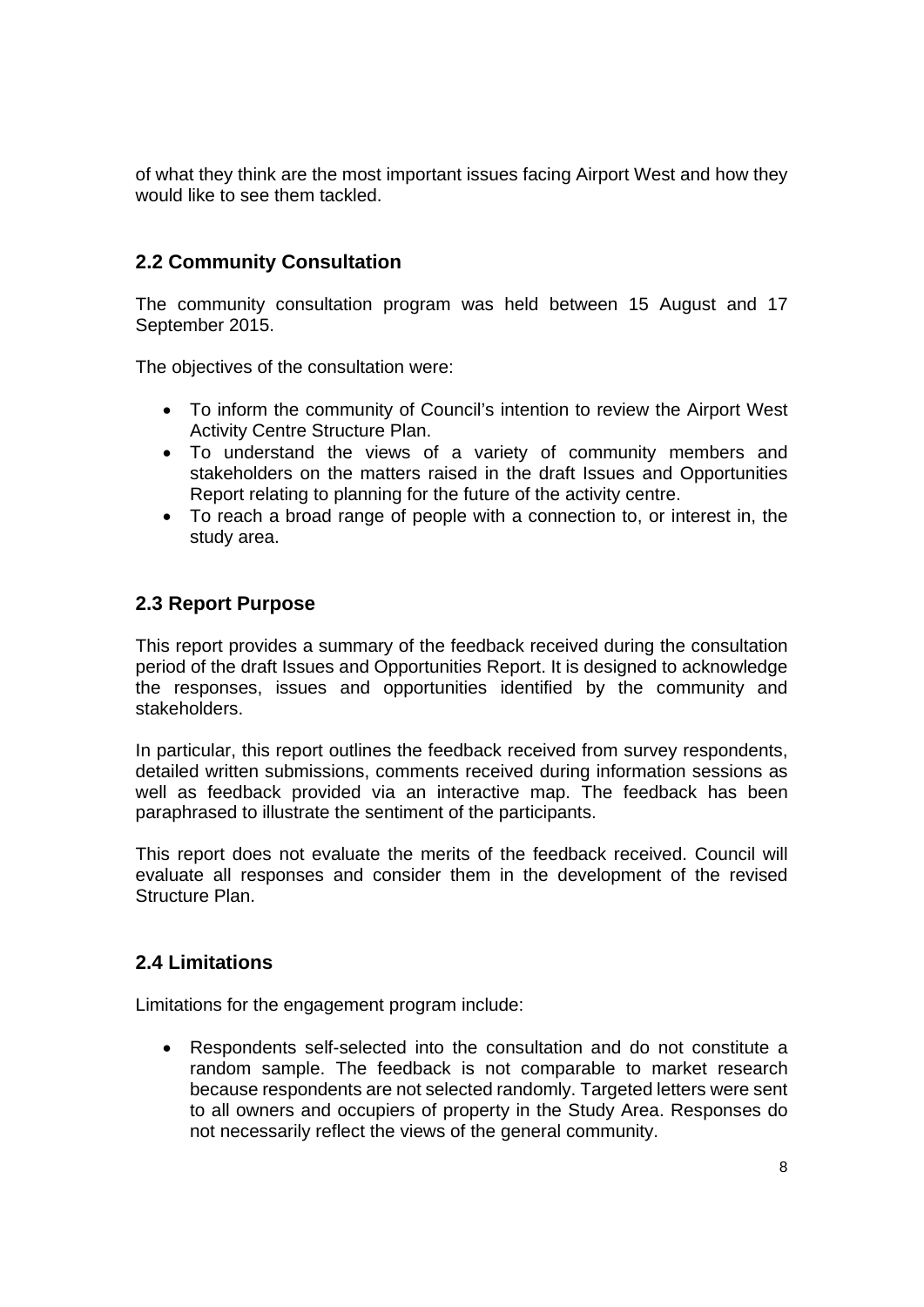## **2.5 Next Steps**

Council will consider all feedback received during the consultation period, together with directions set out in State Government policy and evidence from research studies that have been undertaken. The information will be used to inform the revised Airport West Activity Centre Structure Plan.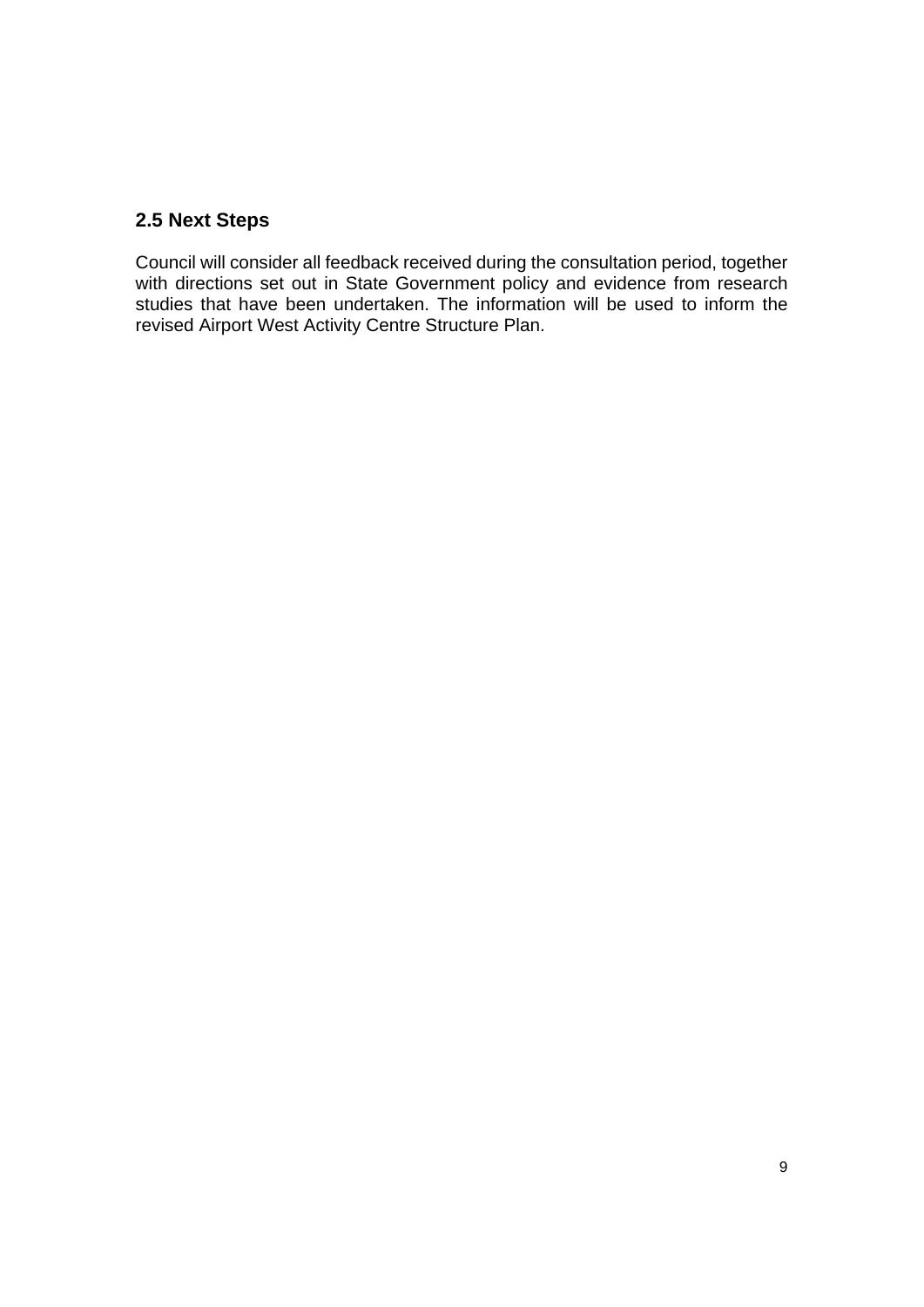# **3. Consultation Approach**

Community consultation was undertaken as part of the draft Issues and Opportunities Report from 15 August to 17 September 2015. The purpose of the consultation was to seek the community's views on key issues and opportunities to be addressed within the revised structure plan.

## **3.1 Communication**

The following methods of communication were used to create awareness of the project and the opportunities to be involved:

• Public notification

Advertorials were published in the Moonee Valley Leader on 17, 24, 31 August and 7 September 2015, to advise the community of the consultation period.

Mail out

A total of 5,373 letters, including a summary brochure and survey, were posted directly to all residents and land owners of Airport West, as well as community groups and relevant stakeholders. Refer to Appendix A for the summary brochure and Appendix B for the survey template.

Website

Information was made available online via Council's website, which included the following:

- o Summary of the project to date.
- o Links to the draft Issues and Opportunities Report and the documents that informed the report.
- o A summary brochure.
- o Links to the online survey and interactive map.
- Social media

Regular updates about the project and promotion of the online survey and interactive map were made via Council's social media accounts.

• Information at Council facilities

Copies of the draft Issues and Opportunities Report were available for viewing while summary brochures and surveys were made available for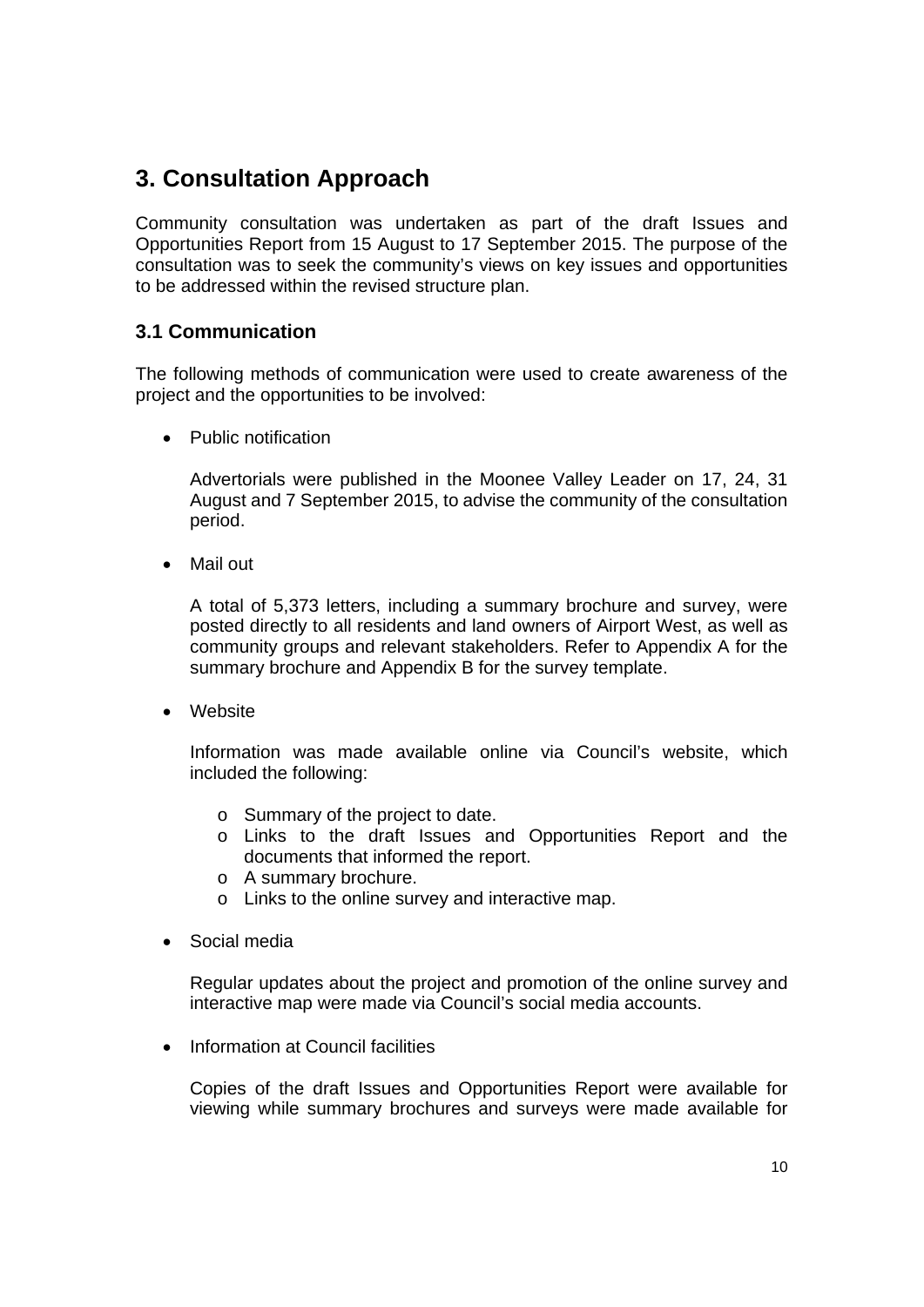hardcopy collection from Council's Civic Centre, Niddrie and Sam Merrifield Libraries as well as Bowes Avenue Community Centre.

## **3.2 Consultation platforms**

The community, including local residents, landholders and other stakeholders, were given the opportunity to provide feedback via a number of platforms:

• Survey

There was an opportunity to complete a hardcopy or electronic survey. The survey sought feedback on a range of themes including housing; economic activity; built form and urban design; movement and transport; community services and facilities; heritage; open space; and environmental sustainability.

A total of 416 participants completed the survey. 31 surveys were completed online and 385 respondents completed the hardcopy.

• Written submissions

Detailed written submissions commenting on the draft Issues and Opportunities Report were received from 7 people, including a representative of one community group.

• Drop in sessions

Four drop in sessions were held over the four week consultation period:

- o Thursday 27 August 2015, 3.45-5pm Ratcliff Community Hall
- o Saturday 29 August 2015, 12 noon-2pm Ratcliff Community Hall
- o Saturday 5 September 2015, 12 noon-2pm Ratcliff Community Hall
- o Wednesday 9 September 2015, 3pm-7pm Bowes Avenue Community Centre

Members of the public were invited to drop in and discuss the Draft Issues and Opportunities Report with a Council officer. Background information was available for viewing and community members were given the opportunity to complete the survey. Approximately 20 people attended these sessions.

• Information sessions for culturally and linguistically diverse (CALD) communities in Airport West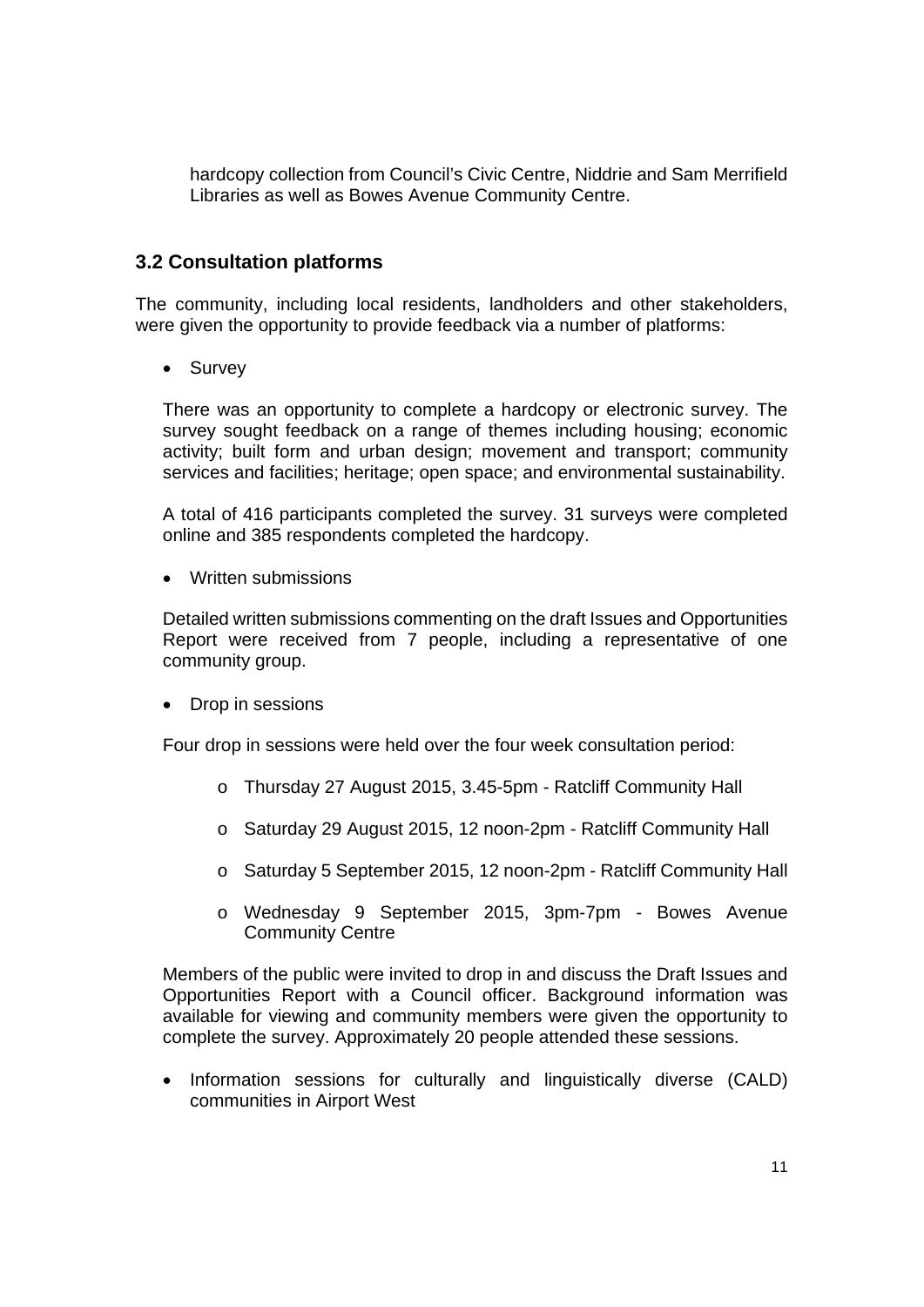The largest non-English speaking countries of birth in Airport West are Italy and Greece. Airport West is therefore home to very active Italian and Greek senior citizens groups who meet on a regular basis. As such, information sessions were organised to cater to the needs of residents from these two culturally and linguistically diverse groups.

The purpose of these events was to engage with groups who represent the two largest CALD groups within Airport West. The sessions provided an opportunity to provide information, answer questions, generate discussion and receive feedback from participants in a culturally appropriate format with the aid of interpreters.

The information sessions were promoted in the summary brochure. They were held on the following dates:

- o Italian session: Wednesday 2 September 2015 Ratcliff Community Hall
- o Greek session: Thursday 3 September 2015 Ratcliff Community Hall

There were 11 participants in attendance at the Italian session and approximately 70 people at the Greek session.

• Interactive map

An online interactive map was developed which allowed the community to graphically visualise the locations of the issues and opportunities identified in the draft Issues and Opportunities Report.

The map also allowed for feedback to be collected via comments and agree/disagree buttons. 90 people viewed the interactive map over the consultation period, with one comment, 33 'agrees' and 4 'disagrees' recorded on the map.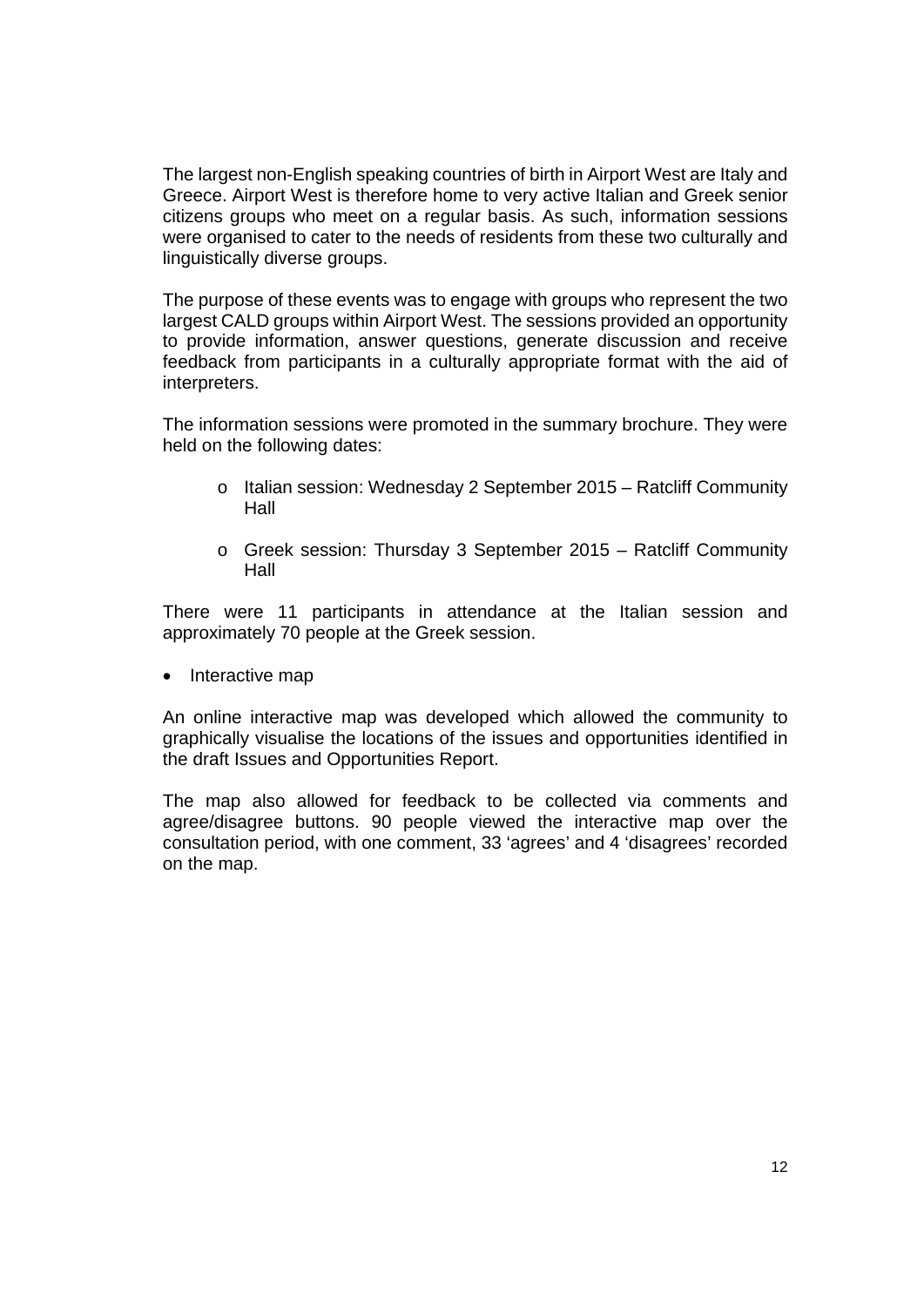# **4. Reach of the consultation**

The following section outlines the overall reach of this stage of the engagement.

## **4.1 Reach of the consultation**

Over 5,000 people were directly engaged in the 4 week consultation period. They contributed in the following ways:

| <b>Consultation Activity</b>                                                                         | <b>Participant Numbers</b>                                   |
|------------------------------------------------------------------------------------------------------|--------------------------------------------------------------|
| Survey in two formats:                                                                               | 416:                                                         |
| Hardcopy<br>Online                                                                                   | 385 hardcopy<br>31 online                                    |
| Detailed written submissions                                                                         | $\overline{7}$                                               |
| Drop in sessions (x4)                                                                                | 20 (approximately)                                           |
| Information session (Italian)                                                                        | 11                                                           |
| Information session (Greek)                                                                          | 70 (approximately)                                           |
| Website page views - Airport West Activity<br>Centre Structure Plan Review page                      | 533 total views:<br>184 mobile site<br>349 desktop site      |
| Interactive map                                                                                      | 90 total views:<br>1 comment<br>33 'agrees'<br>4 'disagrees' |
| Summary brochures delivered to all residents,<br>landowners and business owners in the study<br>area | 5,374                                                        |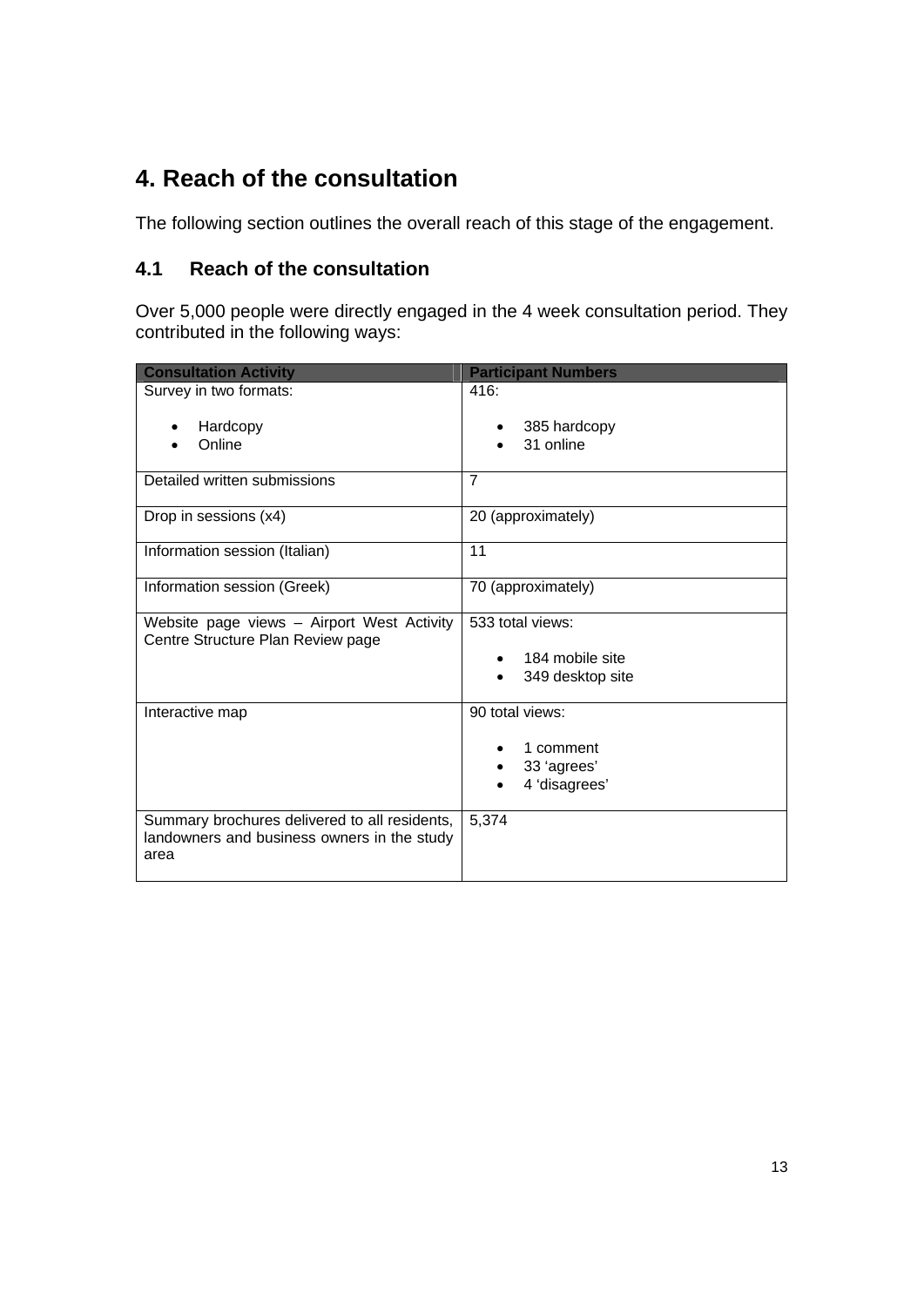# **5. Consultation feedback**

## **5.1 Survey**

All members of the community were invited to complete a survey, including people who live, work or own property in the study area. The survey was available in both hardcopy and electronic (online) formats and was able to be completed between 15 August and 17 September 2015.

Questions in the survey focused on encouraging three sets of feedback:

- Demographics: Respondents were asked to provide their gender, age bracket and to nominate what type of interest they had in the centre e.g. resident, business owner, land owner, visitor etc.
- Issues and Opportunities: Respondents were asked to answer a series of questions and provide comments related to the themes addressed in the draft Issues and Opportunities Report. These include: housing; economic activity; built form and urban design; movement and transport; community services and facilities; heritage; open space; and environmental sustainability.
- Final Reflections: Respondents were asked to provide any other comments they would like to make about planning for the future of the Airport West Activity Centre.

Respondents to the survey are referred to as "respondents" for the purpose of this report. It should be noted that not all respondents answered every question in the survey, resulting in variations of sample sizes that often do not total the full sample numbers (n=425). Where possible survey data was analysed against the demographics.

## **5.1.1 Demographic profile of respondents**

The demographic profile in Figure 1 shows the characteristics of respondents who indicated that they live in Airport West (n=316), compared to the latest Census data for the suburb (ABS, 2011).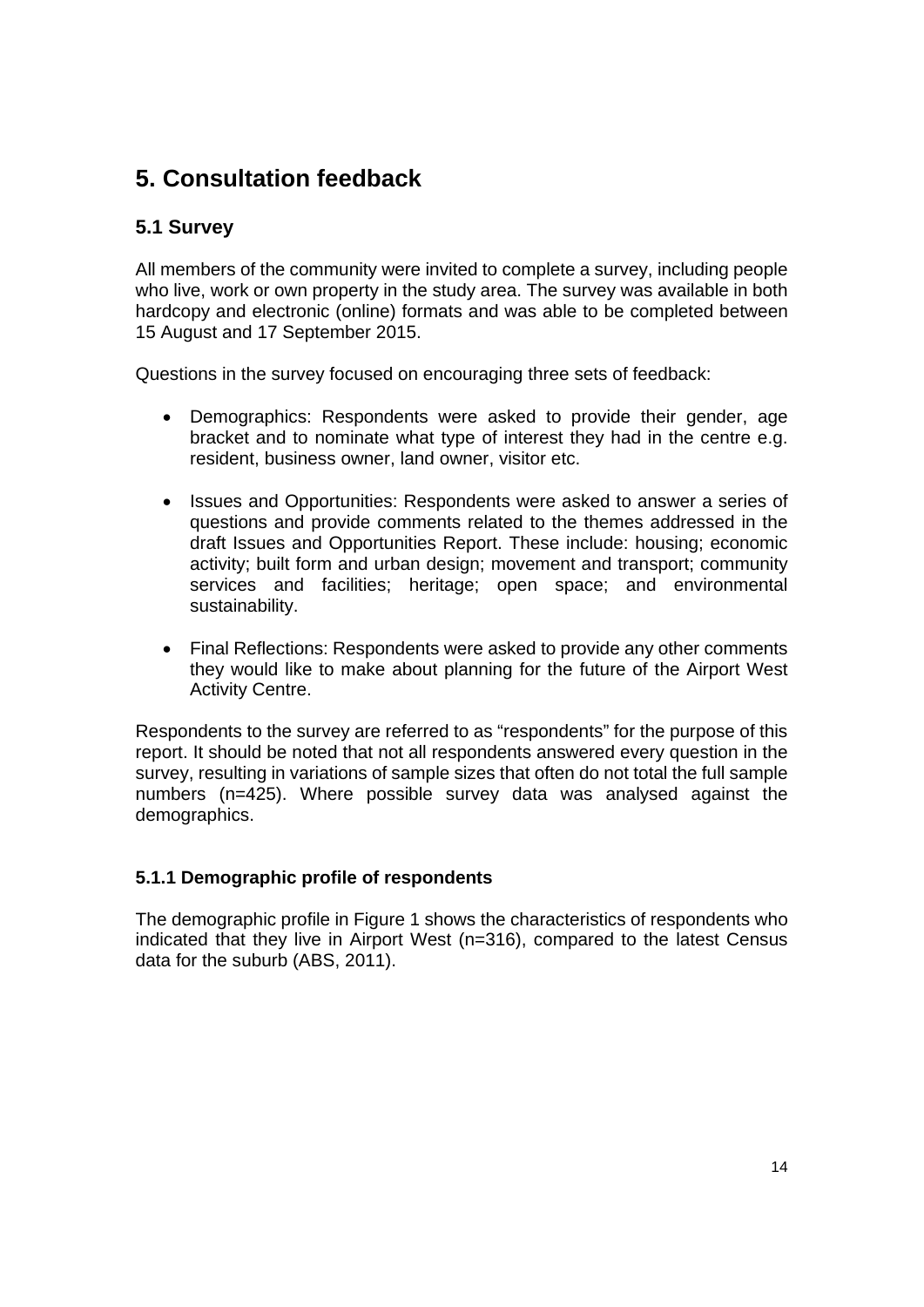

Figure 1: Demographic profile of respondents who live in Airport West compared to 2011 Census data

56 per cent of responses were from females and 42 per cent from males. The most common age groups were 35-49 (29 per cent) and 70-84 (21 per cent).

The sample shows an under-representation of young people, those who speak a language other than English, males and renters. It is typical for community research to be under-represented in these categories.

## **5.1.2 Connection to Airport West**

Respondents were asked indicate their connection to Airport West. 412 people responded to this question. The chart below summarises the overall contributions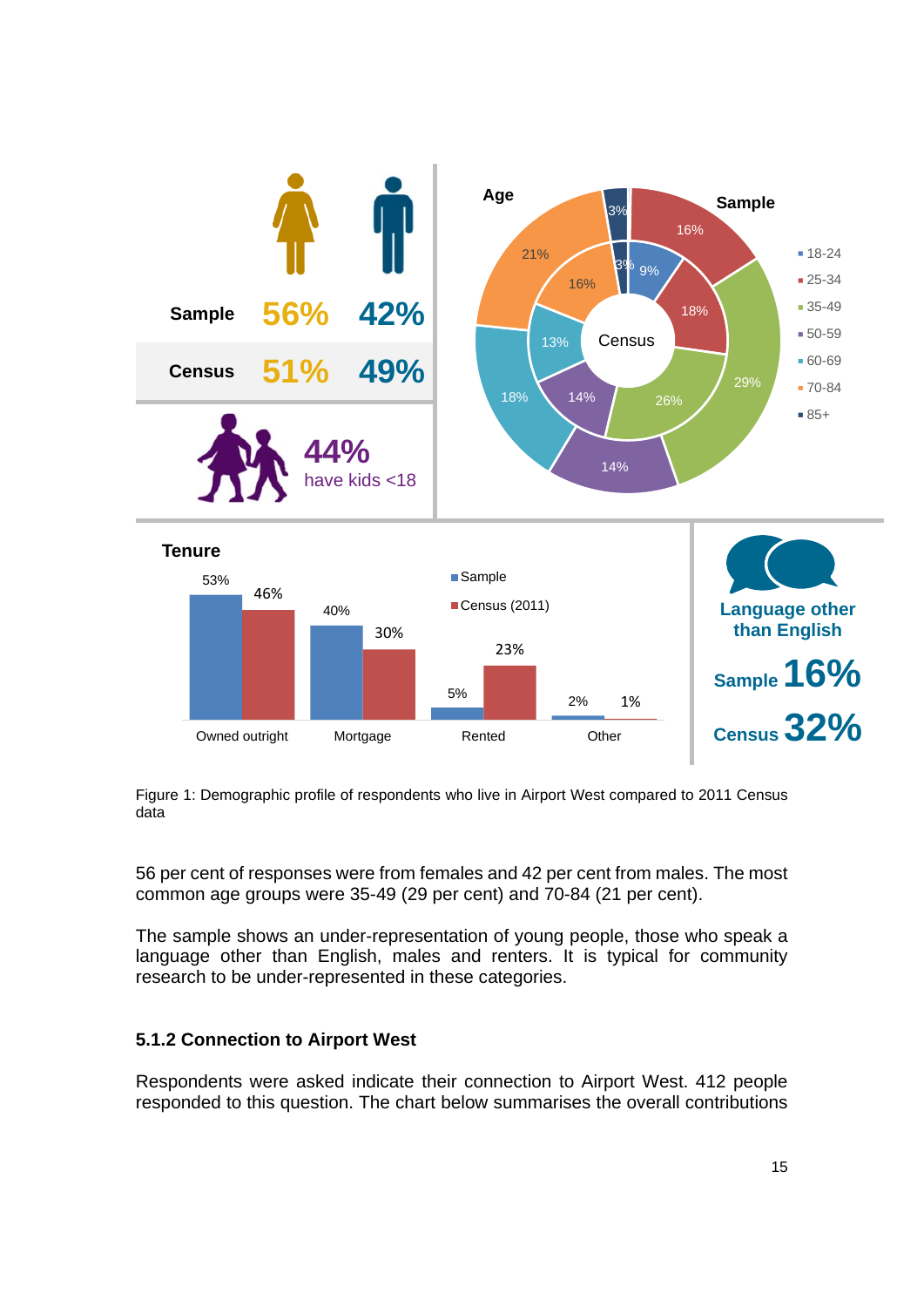by interest group. Please note that these percentages are approximate only as respondents could choose all categories that relate to them.



#### **Connection to Airport West**

*Which of the following best describes your connection with Airport West? Multiple response. Base: all respondents who provided an answer, n=412*

Of the full sample that answered this question (n=412), the vast majority (77 per cent) indicated that they *live* in Airport West. Of those who are not residents (n=96), the majority indicated that they *own investment properties* (63 per cent), *go shopping* (27 per cent) and/or *own commercial property* (20 per cent) in the suburb.

There were only 13 respondents who neither live nor own property (commercial or residential) in Airport West; most of these visit the area to *go shopping* (69 per cent) and or *eat out at cafes/restaurants* (31 percent).

Most of those who said *go shopping* live in the area (87 per cent). 79 per cent of those who *work* in the area also live in Airport West and most of those who *own commercial property* don't live in the suburb (76 per cent).

Of the 96 respondents who do not live in Airport West, a third (33 per cent) were not willing to say where they live, 39 per cent live outside of Moonee Valley and 29 percent live in suburbs within the municipality.

## **5.1.3 Issues and Opportunities**

The feedback received from the survey responses are collated into the key themes below.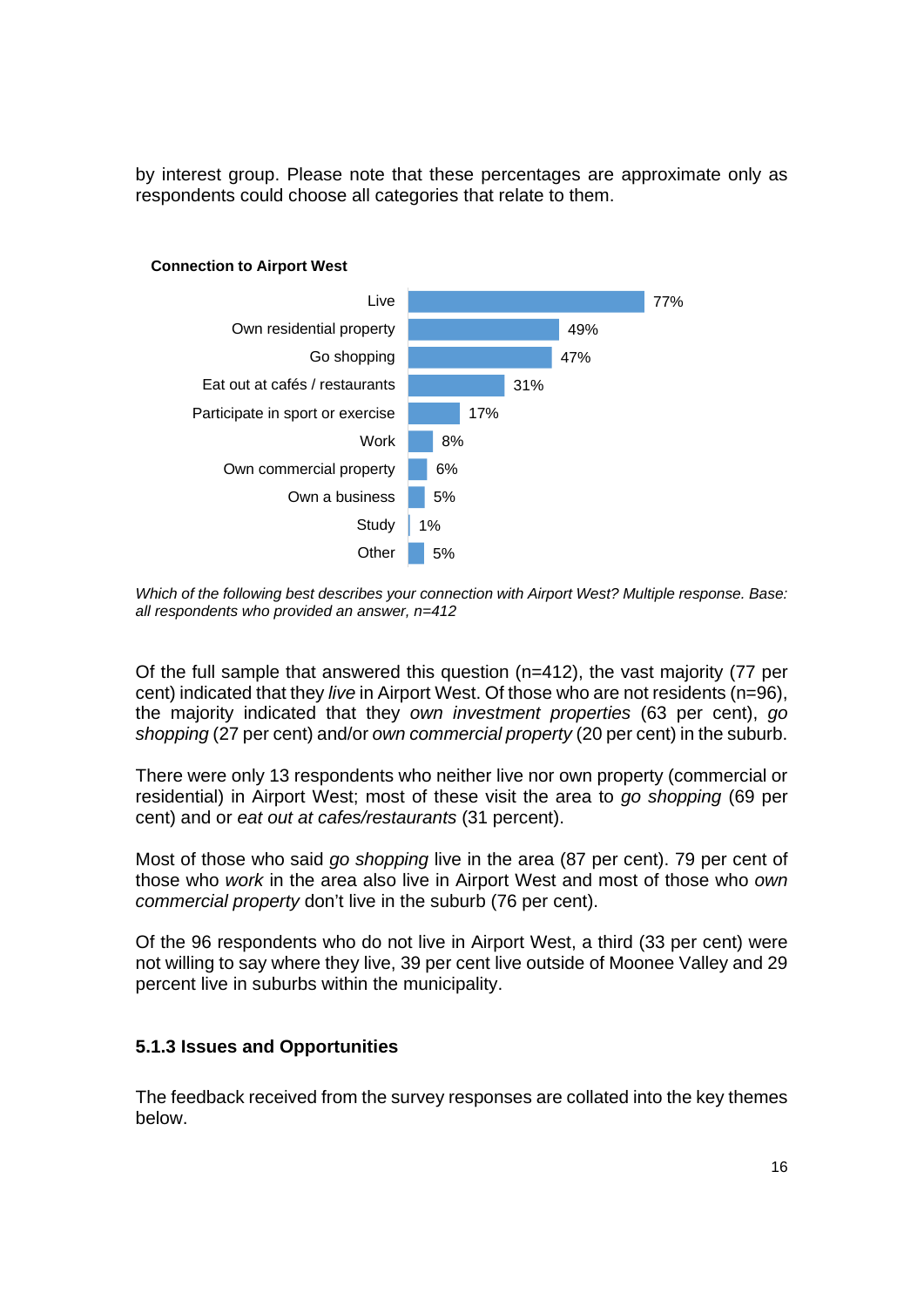## **Housing**

## **Preference for accommodating population growth**

Respondents were informed that the population of Airport West is expected to increase by 1,400 people in the next 20 years, and asked their preference for accommodating this additional growth.



*Bearing in mind that the population of Airport West is going to increase by 1,400 people in the next 20 years, how do you think Council should guide additional housing to accommodate Airport West's increasing population? Multiple response. Base: all respondents who provided an answer, n=404.* 

Of the full sample that answered this question  $(n=404)$ , the majority (45 per cent) would prefer to see population growth accommodated via *lots of subdivision of land into more one/two storey houses across the majority of the suburb*.

A quarter of respondents (25 per cent) would like to see more medium density development in the form of *three/four storey apartments and townhouses across a larger area of the suburb*. While almost a quarter (24 per cent) would prefer *a few tall apartment blocks in specific areas*.

The majority of 'other' suggestions related to respondents simply not wanting any more residential development in the area (17 percent, 4 per cent overall), or no more developments over 1 or 2 storeys (16 per cent, 3 per cent overall). A suggestion to limit subdivision to 2 to 3 dwellings on a lot was made in several instances (15 per cent, 3 per cent overall) while 14 per cent (3 per cent overall) expressed concern that current infrastructure, particularly in relation to roads and on street parking, cannot support an increase in population.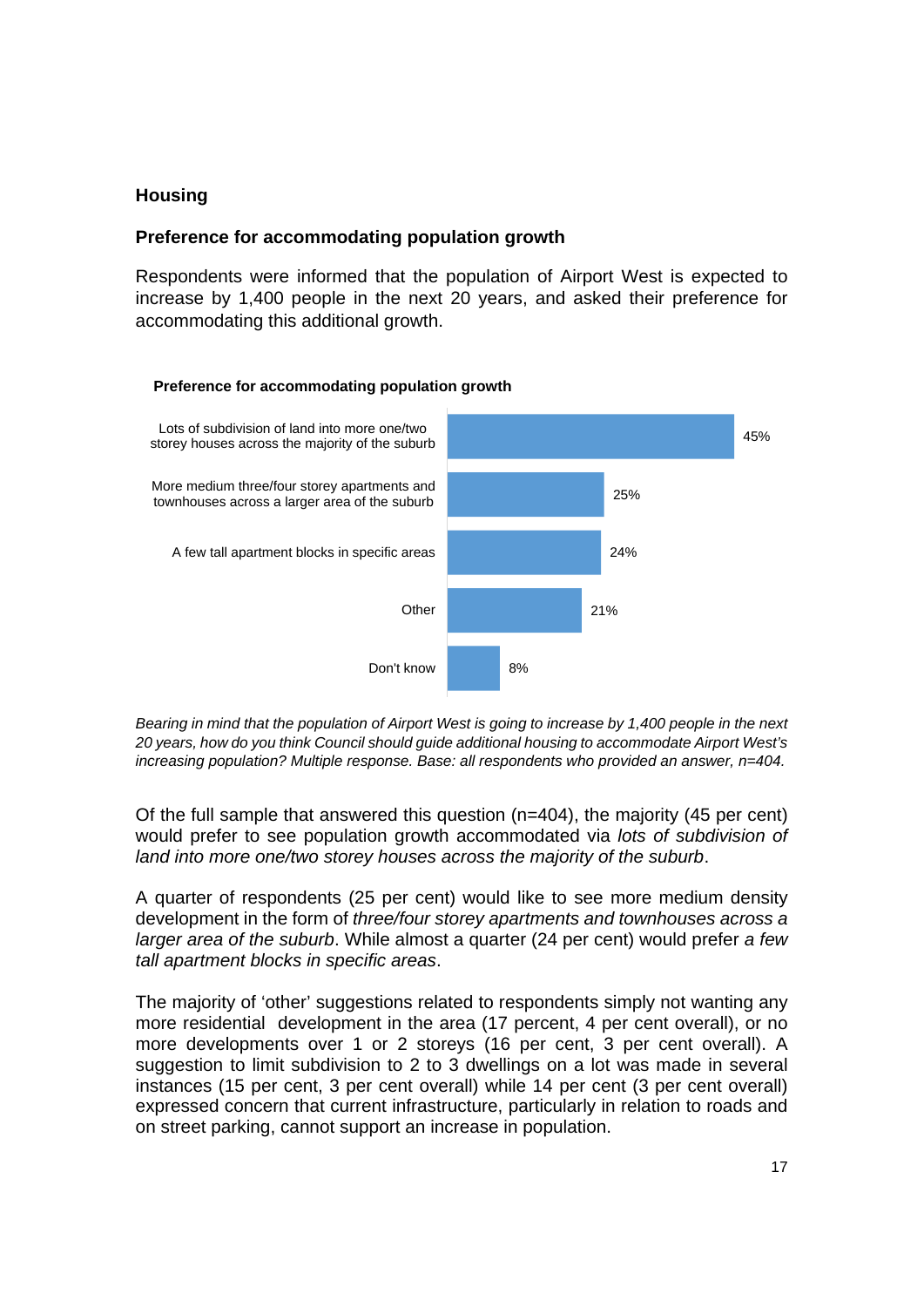Medium density was selected as a preferable option by a notably high proportion of respondents who are not residents of Airport West (33 per cent, compared with 22 per cent of residents), while residents show a higher instance of providing 'other' comments (25 per cent), mostly opposing infill development in existing residential areas.

## **Areas deemed appropriate for higher density housing**

Respondents were asked to share where they think the most appropriate locations for higher density development would be in Airport West. Respondents could either tick one of two boxes which had the options *none* or *any area would be ok*. They could also provide alternative suggestions.



*Which areas of Airport West do you think would be most appropriate for higher density housing? By 'higher density' we mean both 'high density (flats/apartments three or more storeys) and 'medium density' (townhouses, villa units and flats/apartments up to two storeys) development. Multiple responses. Base: all respondents who provided an answer, n=390.*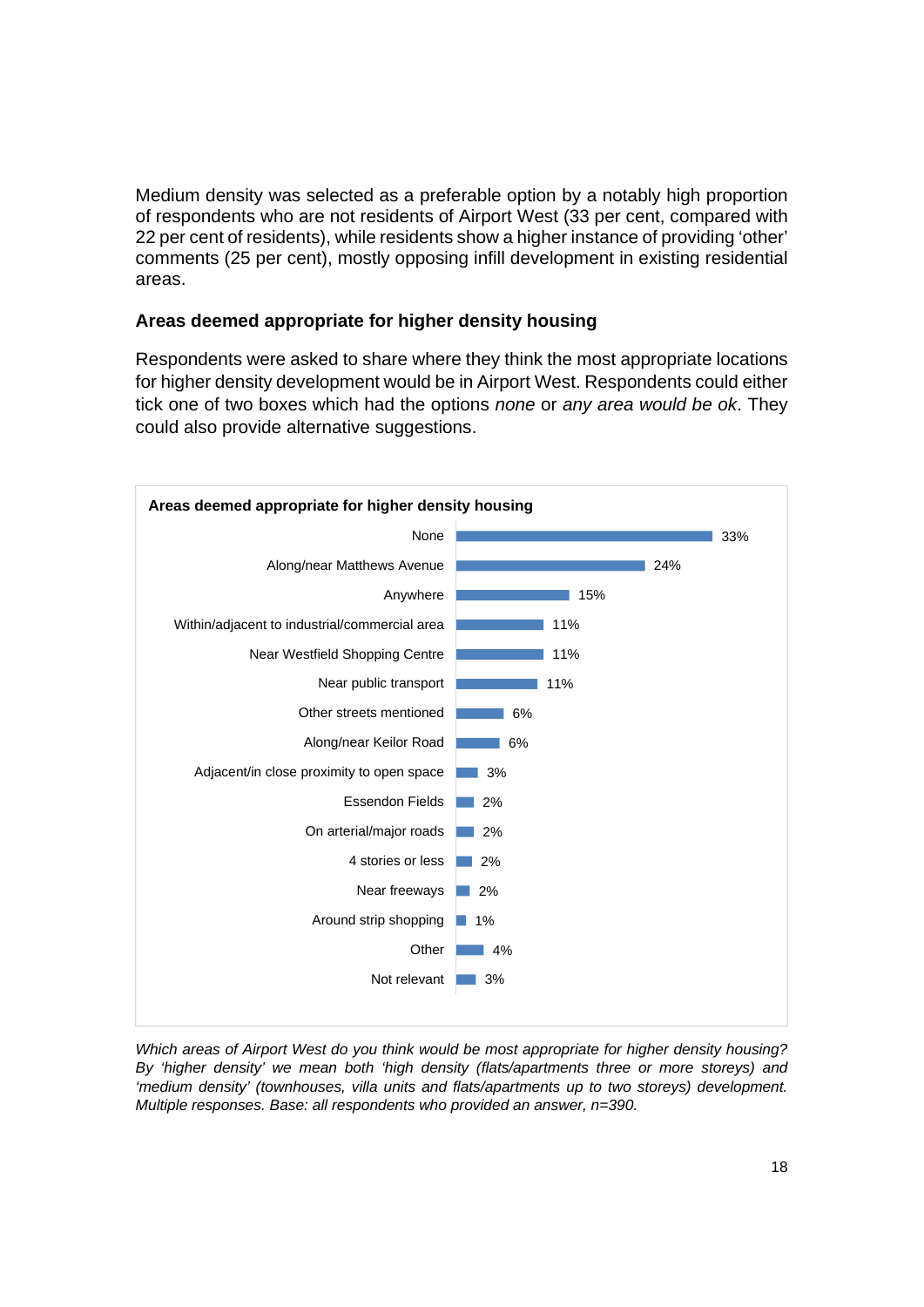Of the full sample that answered this question (n=390), 31 per cent ticked the box which said *none*, indicating they believe there is no appropriate location for higher density residential development in Airport West. It should be noted, however, that of 31 per cent of respondents who ticked the none box, 9 per cent of them went on to nominate locations suitable for growth in the comments, often with a qualifier such as 'if need be'. 15 per cent respondents said any area would be ok.

It is interesting to note that 14.4 per cent of those who selected a few tall apartment blocks in specific areas in the previous question, went on to say no location was appropriate for this type of development. Similarly, 33 per cent of those who chose *lots of subdivision of land into more one/two storey houses across the majority of the suburb* also state that they there is no appropriate area in Airport West to accommodate any form of higher density housing, including units. This demonstrates a potential conflation of the terms "higher density" and "high density".

The remaining comments were grouped into themes for ease of analysis. A further two per cent commented that nowhere would be appropriate for further growth, bringing the total in this category up to 33 per cent (when combined with respondents who ticked the box).

From the comments provided, it is apparent that respondents are concerned about the impact of infill development on existing single dwellings. They are therefore keen for any new higher density development to have minimal impacts on existing residential amenity, with solar access, privacy, traffic congestion and availability of on street car parking all raised as key issues. As such, respondents were more inclined to nominate the following locations to accommodate housing growth:

- Along or near Matthews Avenue (24 per cent)
- Near Westfield Shopping Centre (11 per cent)
- Within or adjacent to the industrial/commercial area (11 per cent)
- Close to public transport (particularly the 59 tram) (11 per cent)
- Along or near Keilor Road (6 per cent)
- 'Other streets' (6 per cent), including
	- o Fullarton Road
	- o Roberts Road
	- o Moore Road
	- o McNamara Avenue
	- o Parer Road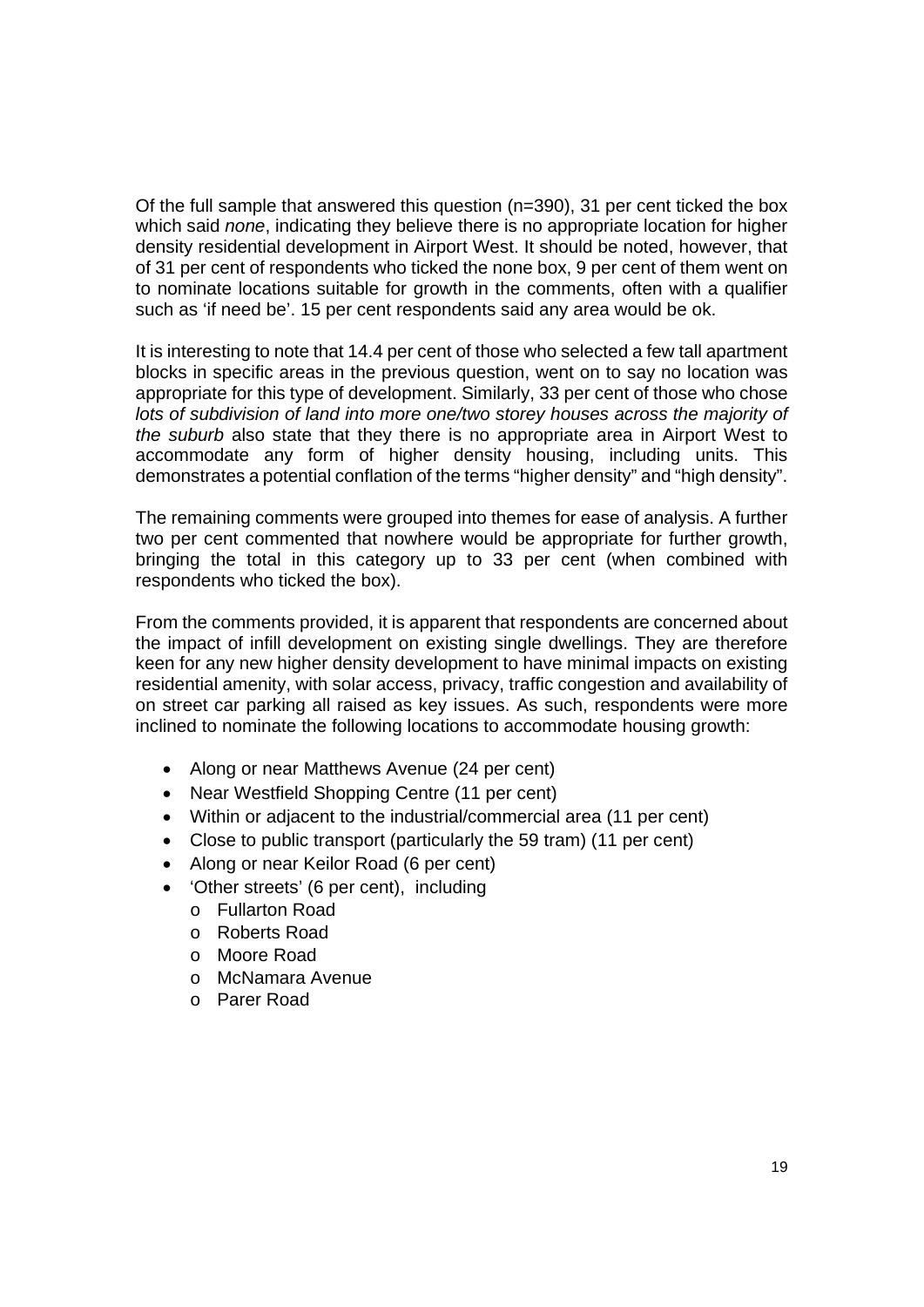## **Economic activity**

## **Services and business respondents would like to see in Airport West**

Respondents were asked to select from a list services and businesses that they would like to see available in Airport West.



#### **Services and businesses respondents would like to see in Airport West**

*What services and businesses would you like to see available in Airport West? Multiple responses. Base: all respondents who provided an answer, n=412.* 

Of the full sample that answered this question (n=412), many nominated health and wellbeing services followed by shopping.

Those who said 'other' were encouraged to provide comment. Many mentioned that the options presented in the survey were already available, so no further services would be needed.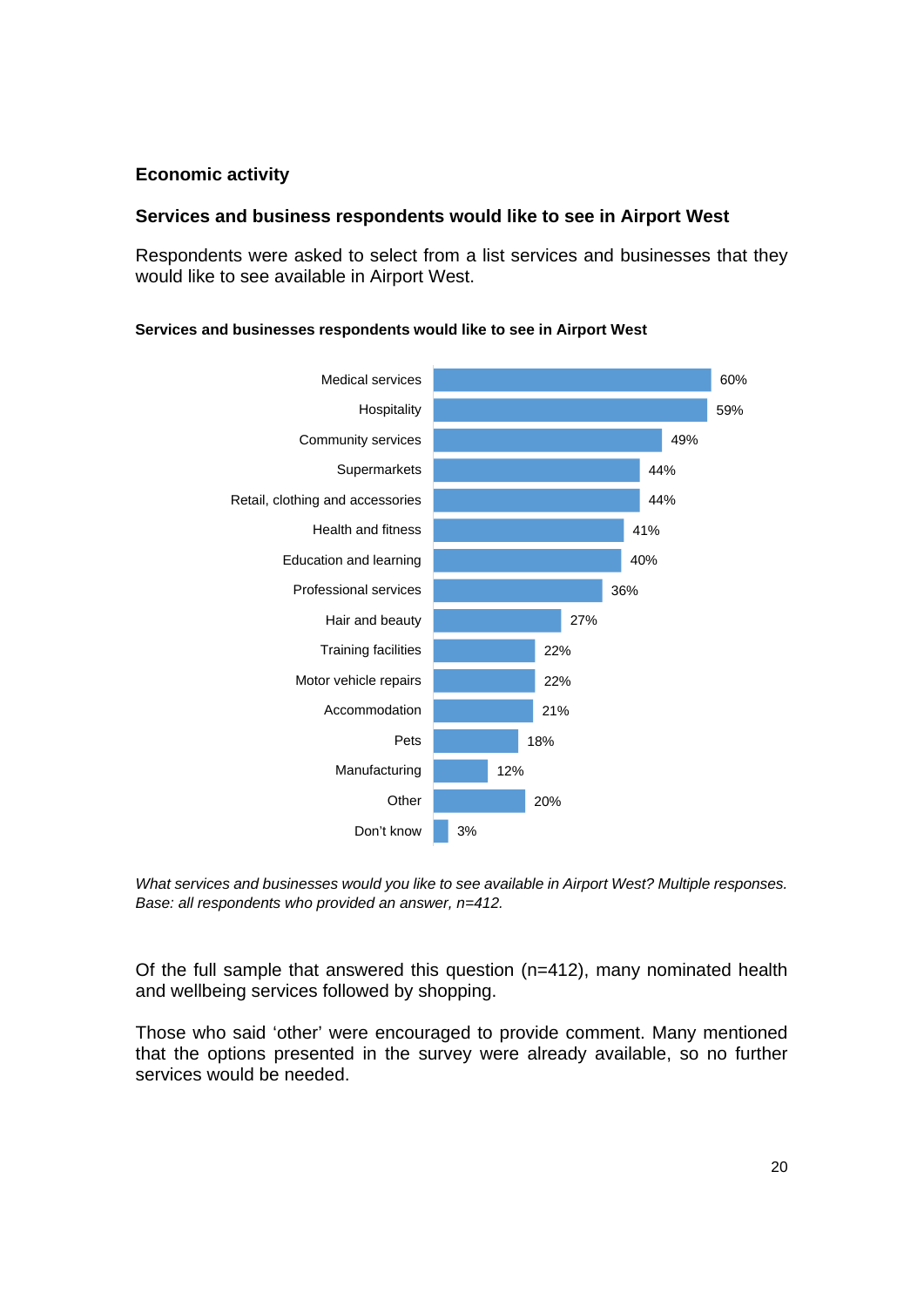Others suggested a range of additional services, including, but not limited to, the following:

- Post Office in McNamara Avenue
- Pharmacy
- Swimming pool
- Hardware store
- Library

A few respondents also expressed a desire for the expansion of the McNamara Avenue strip shopping centre.

Those who live in the area show higher instances of saying they would like to see more medical, hospitality, community and/or pet services, whilst those who don't live locally show higher instances of selecting accommodation and/or professional services.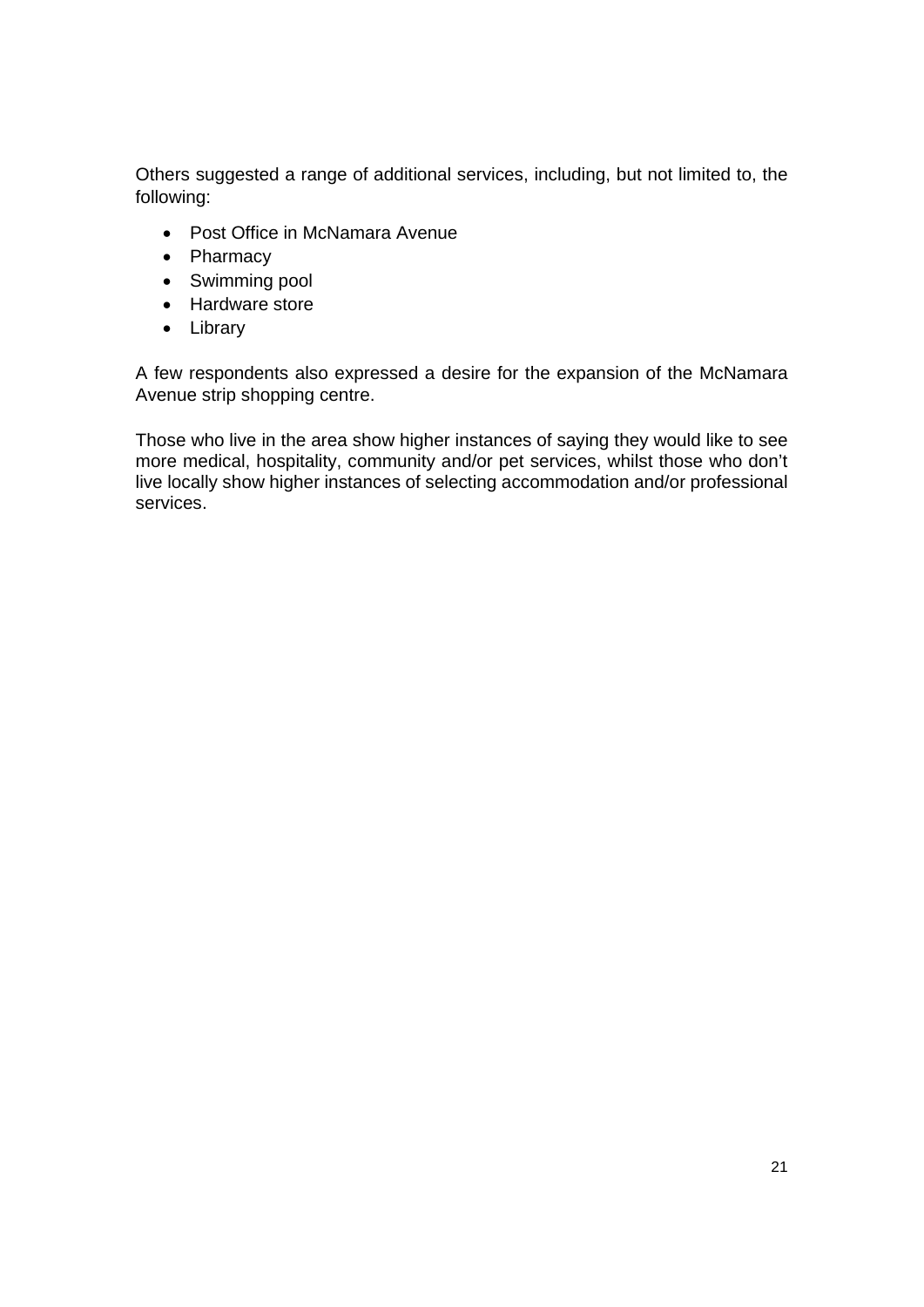## **Built form and urban design**

## **Important aspects of Airport West's character**

When presented with a list of four aspects related to Airport West's character and asked to rate the importance of each, all were rated by most respondents as very important or important, with *local parks and reserves* receiving the strongest ratings.

### **Most important aspects of Airport West's character**



*How important to you are each of the following aspects of Airport West's character? Multiple responses. Base: all respondents who provided an answer, n= 411.* 

Those who do not live in Airport West do not assign as great an importance to architectural style of buildings (58 per cent very important/important, compared to 70 per cent for residents), or to residential property with front yards (39 per cent very important, compared to 53 per cent for residents).

## **Additional aspects of valued character**

Respondents were invited to nominate additional valued aspects of Airport West's character; 199 respondents provided additional comments. These comments were grouped by theme, as summarised in the following chart.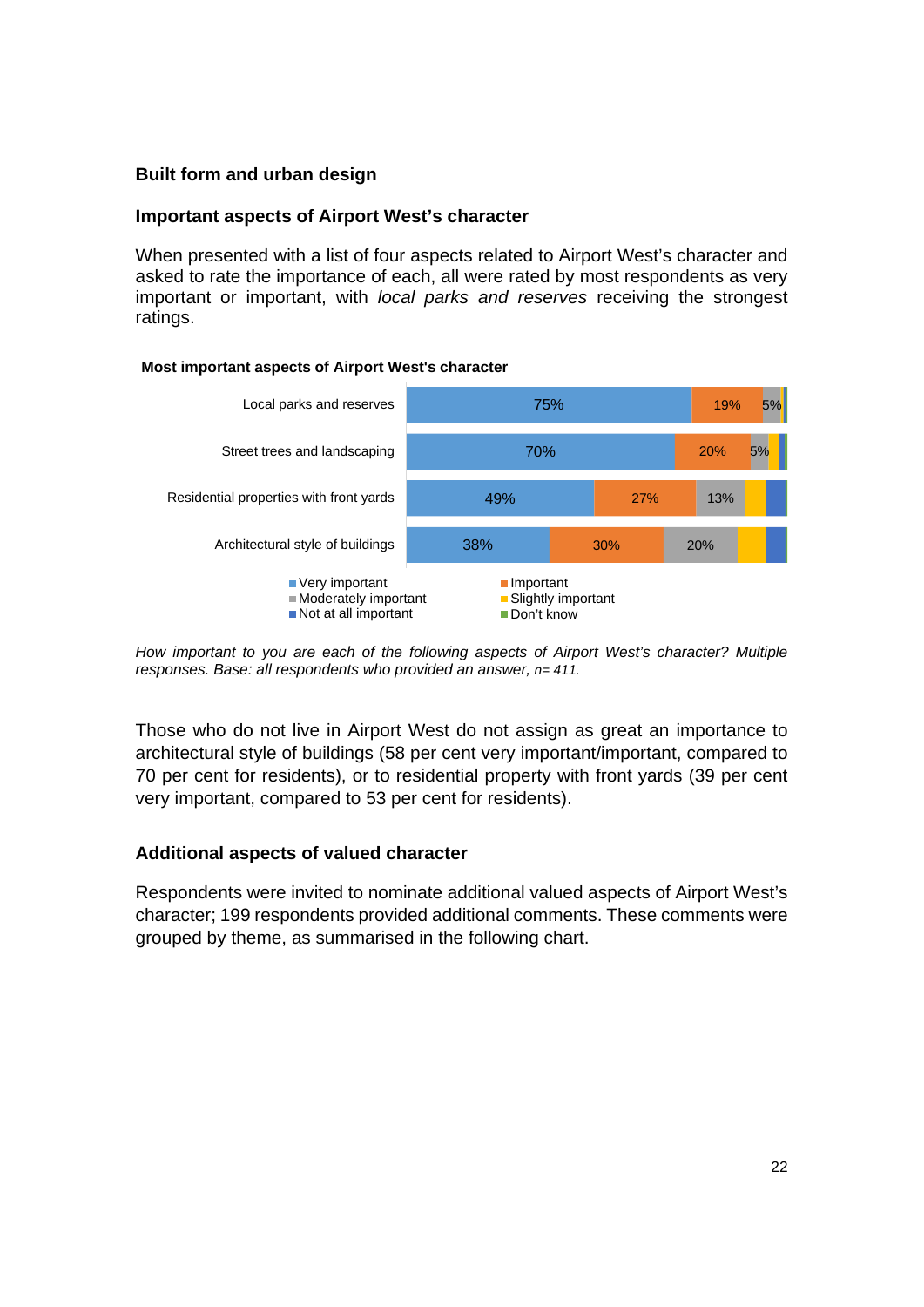#### **Additional aspects of valued character**



*Please tell us about any other aspects of Airport West's character that you value. Recorded verbatim and then coded into themes. Multiple responses. Base: all respondents who provided an answer, n = 199.* 

While the intent of this question was to gauge what respondents value in terms of the built and natural environment, many responses raised a wider range of features which they consider to form an integral part of Airport West's character. For example, of the top five themes, only two related to the built or natural environment. These were appreciation of the prevailing low rise character of the suburb's residential area (24 per cent) as well as open space and landscaping (17 per cent).

The remaining three of the top five themes related to shopping opportunities (18 per cent), public transport (17 per cent) and sense of community (15 per cent).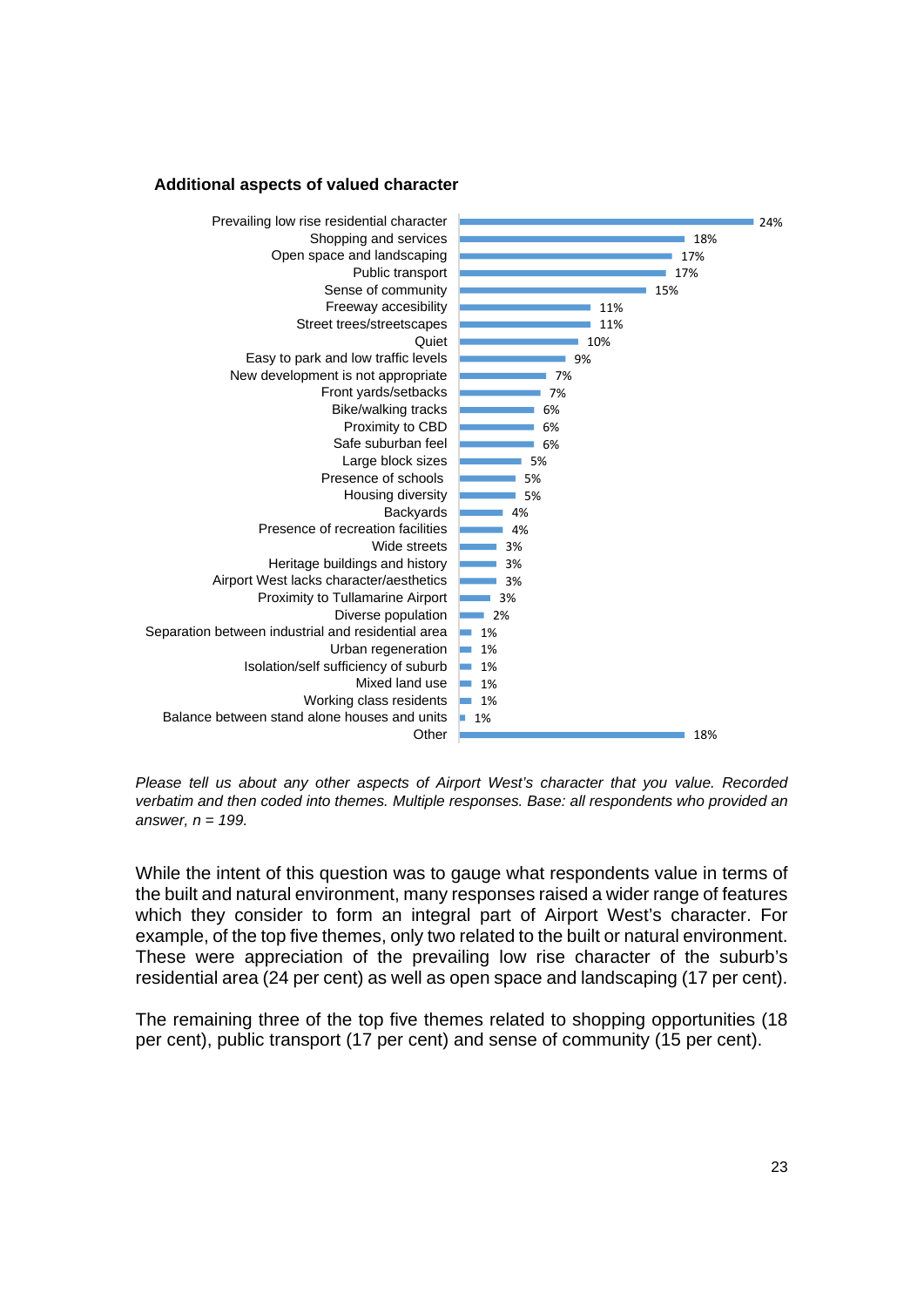It should be noted that three of the themes raised by respondents are repeated from the list of choices provided in the previous question. These were related to open space and landscaping (as mentioned above), street trees/streetscape (11 per cent), and front yards/setbacks (7 per cent).

Respondents also praised the "quiet" nature of the suburb (10 per cent) and the relative ease of parking and lack of congestions (9 per cent).

The majority of 'other' comments relate to improvements respondents would like to see in the area, as opposed to existing characteristics. These included improvements to public transport provision, footpath upgrades and general beautification of the area. Respondents also provided comments on aspects they do not value, such as the presence of factories and the 'run down' appearance of the industrial area.

### **Ideas for improving the appearance of the Airport West's industrial and commercial precincts**

Respondents were asked to rate their support for a series of ideas relating to improving Airport West's industrial and commercial areas. The provision of *additional public open space* as well as *street trees and landscaping* were the most supported options.



#### **Ideas for improving industrial and commercial areas**

*Thinking about the industrial and commercial precincts of Airport West, to what extent do you support or oppose the following ideas for improving their appearance? Multiple responses. Base: all respondents who provided an answer, n= 405.* 

Those who live in Airport West show stronger levels of support for each of these options for improving industrial and commercial areas than those who don't live locally.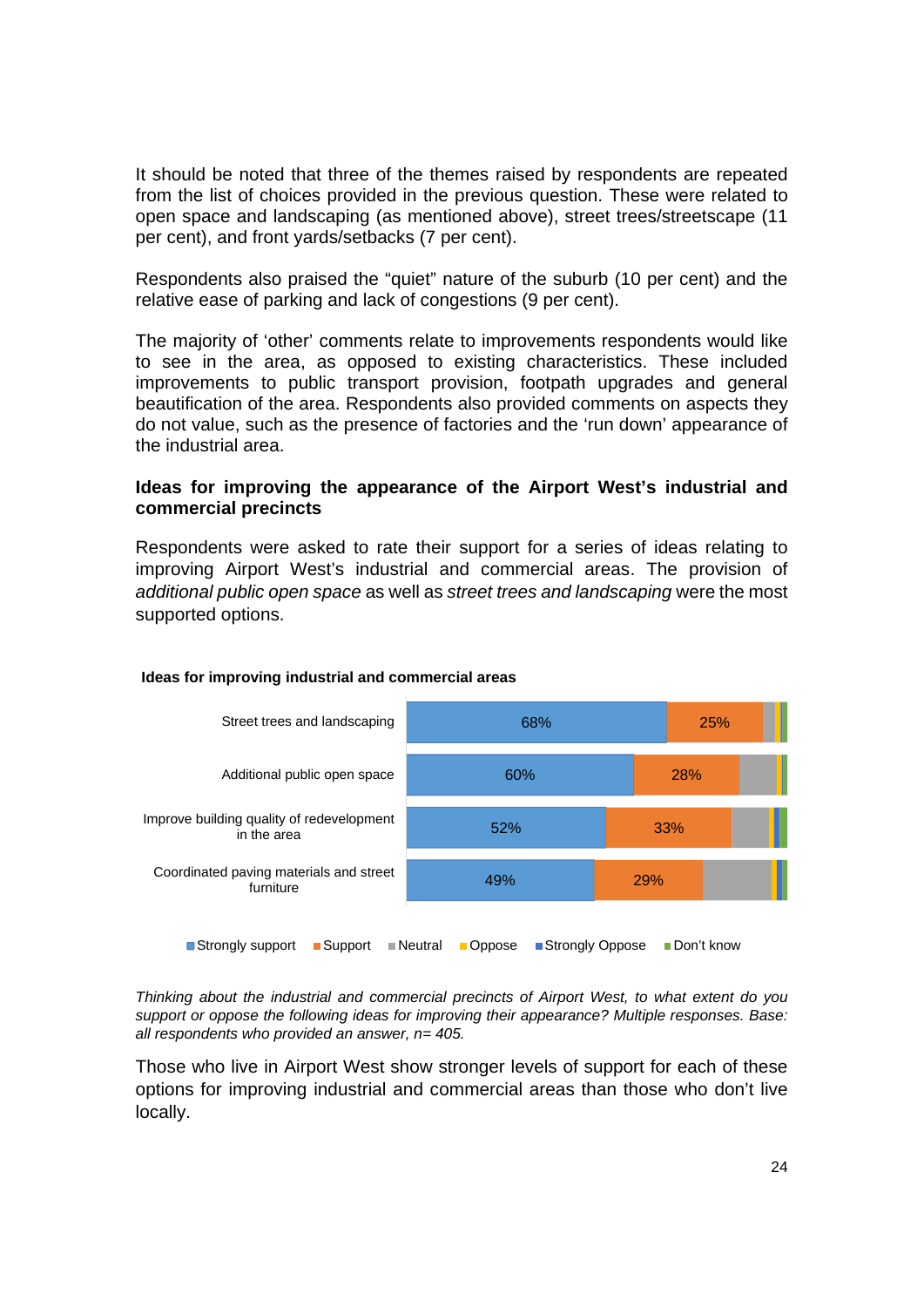## **Urban design features respondents would like to see in Airport West**

Respondents were provided with the opportunity to share any urban design features they have seen elsewhere that they would like to see in Airport West; 143 respondents provided a range of ideas, which have been categorised into themes as shown in the chart below.



#### **Urban design features respondents would like to see in Airport West**

*Are there any urban design features you have seen around that you would like to see happen in Airport West? Recorded verbatim and then coded into themes. Multiple response. Base: all respondents who provided an answer, n=143.*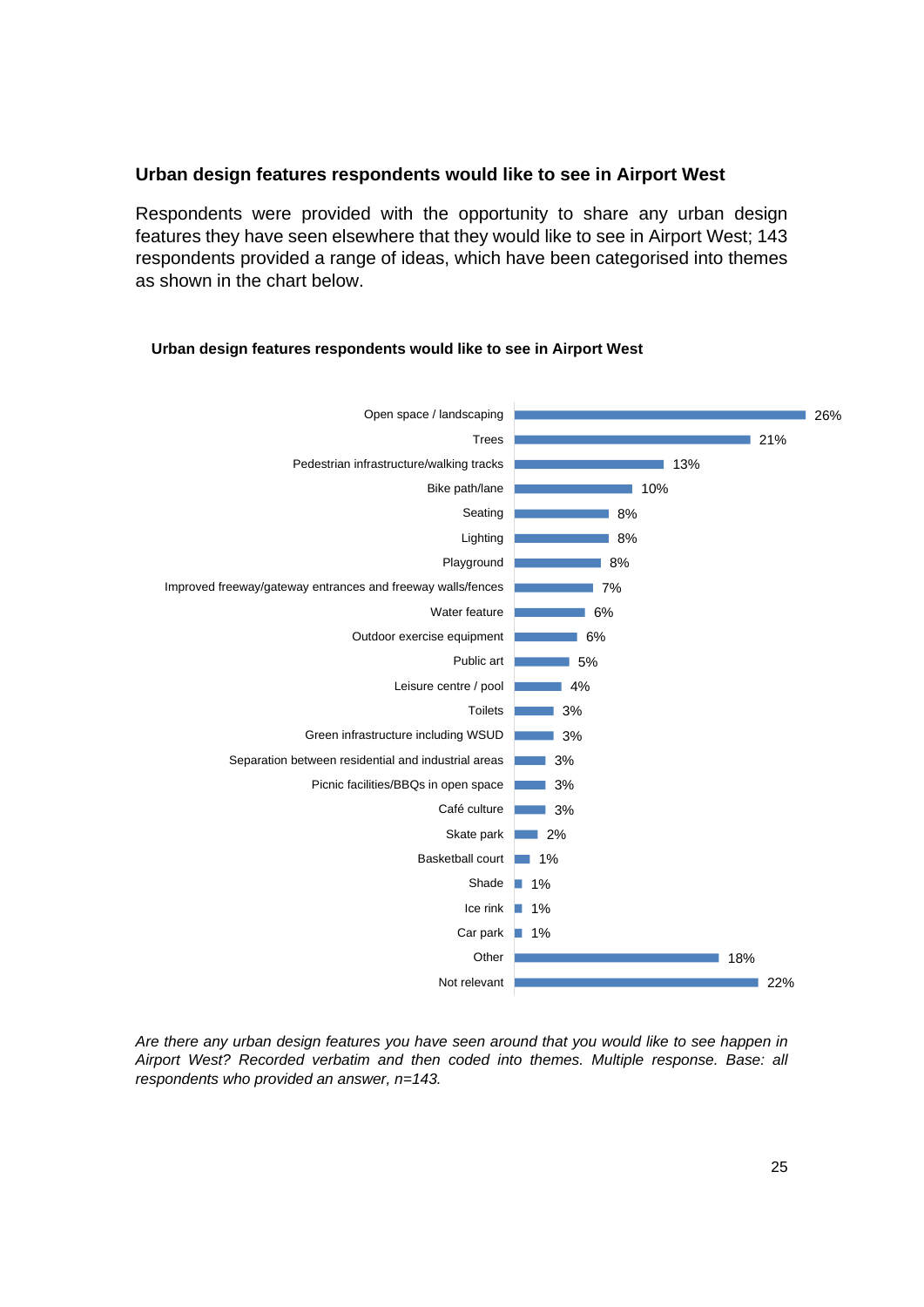Whilst a few respondents provided specific examples, most comments were relatively general. The most common ideas related to open space and landscaping (26 per cent), such as introducing additional public open spaces or improving existing open spaces. Trees were one of the primary ideas put forth (21 per cent), with respondents suggesting that better and more consistent tree planting would help improve the area's character. The other most frequently cited responses related to the provision of better pedestrian and cycling infrastructure (13 and 10 per cent, respectively), particularly in the form of better footpaths, additional walking and cycling tracks linking open space and the provision of on-road bicycle lanes.

Comments relating to 'other' included:

- Limit on buildings heights
- Contemporary design
- Reduction in visual clutter/improved signage design in industrial and commercial areas
- Better public transport seating/shelter
- Place making/tactical urbanism
- Dog park

## **Gateway design**

In order to assist with the development of design guidelines, respondents were asked to share three words to describe the message they would like to convey to visitors via gateway design. The nature of this question was such that it is more suited to a qualitative survey, where the discussion can be guided. As it was included in a quantitative survey without the ability to explain the concept, and therefore guide answers, very few of the responses provided the anticipated information. Instead, people tended to provide words they felt could be literally used on gateway signage. These have been collated in the following word cloud.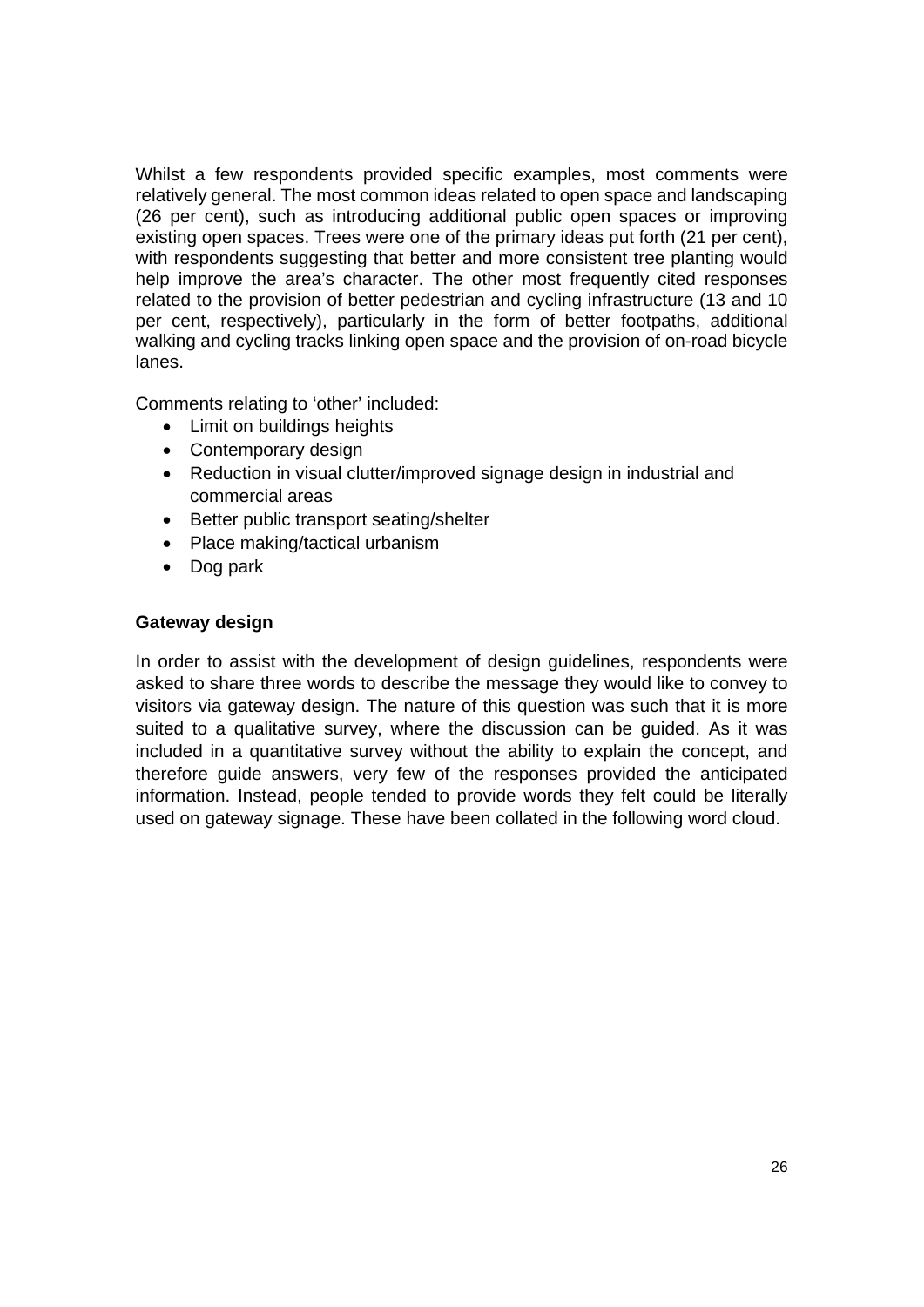

## **Upgrades to open space**

Respondents were presented with a list of areas in Airport West and asked to rank them in order of priority for upgrade. The following chart shows the incidence of each area being named as one of the top three priorities.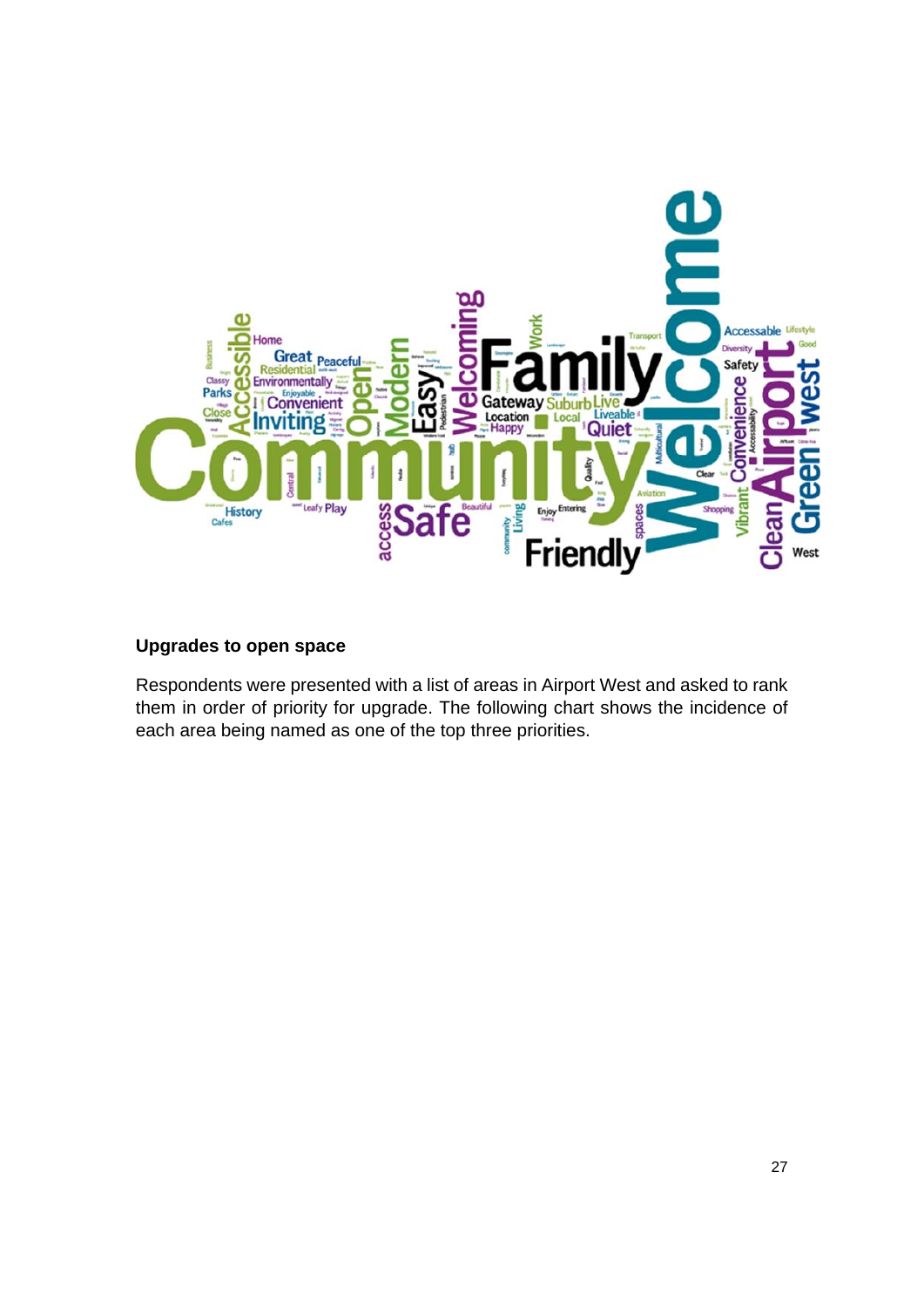

#### **Public space upgrade priorities - incidence of being selected in top 3**

*There are a number of areas within Airport West which could be improved in terms of appearance and public spaces. Please number these in order or priority, with the area you think should be upgraded first as 1. Multiple responses. Base: all respondents who provided an answer, n = 378*

Residents of Airport West more frequently ranked the *green spine* (31 per cent compared to 20 per cent non-residents) and local shopping strips in the top three (Creswell Avenue: 15 per cent compared to 2 per cent non-residents; Thomas Street: 17 per cent compared to 7 per cent non-residents). Non-residents more often rank *street trees and landscaping in industrial areas* (33 per cent, 24 per cent residents) and/or *update gateways into the* suburb (35 per cent, 25 per cent residents) in the top three.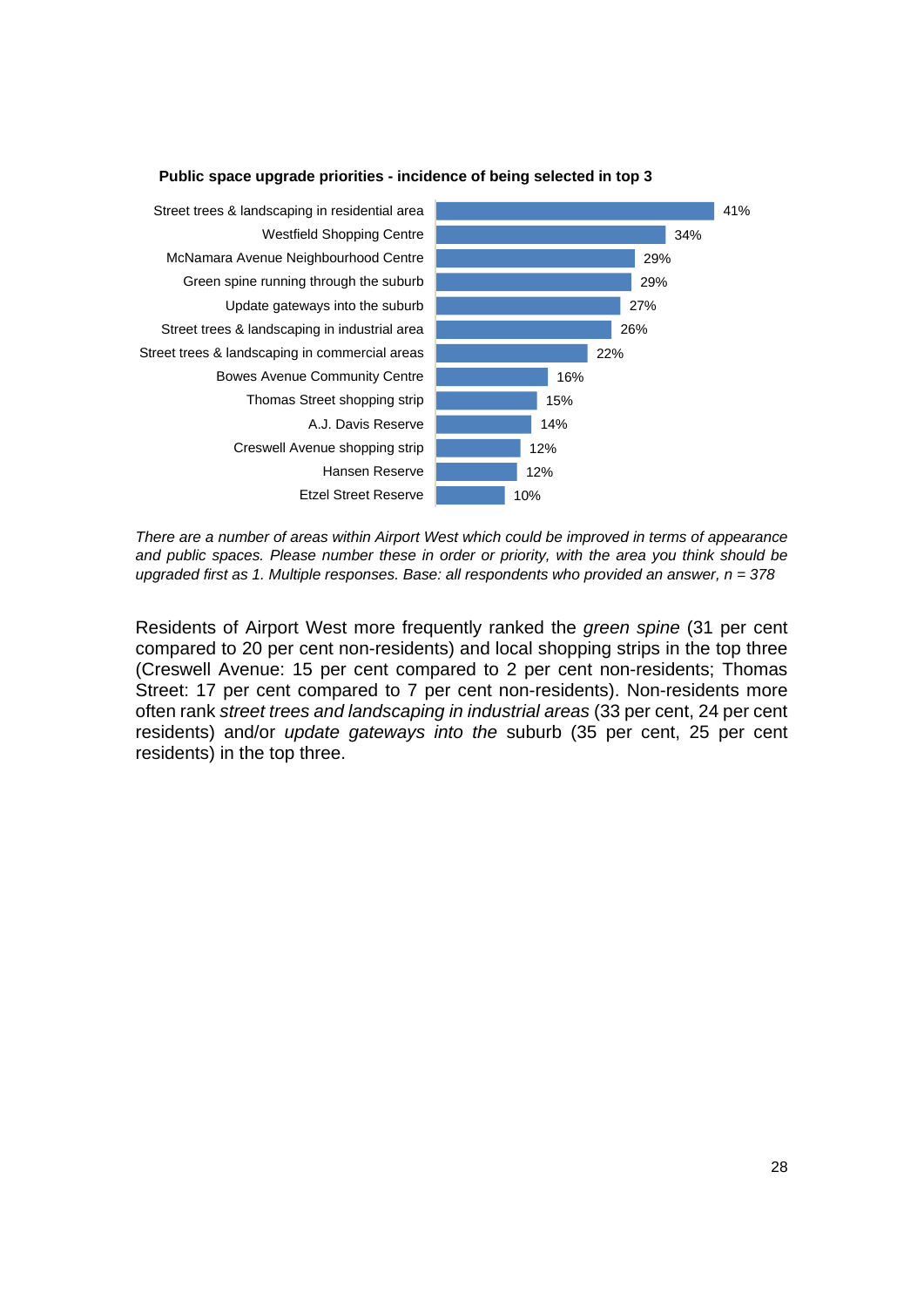## **Movement and transport**

## **Opportunities to improve pedestrian and cyclist access**

Respondents were asked to share locations where access for pedestrians and/or cyclists could be improved. In the online version of the survey, respondents could pin-point locations on a map and then type in comments about the location. The hardcopy version invited respondents to nominate an address and provide supporting comments.

Figure 2 shows the locations identified by respondents of both the online and hardcopy surveys.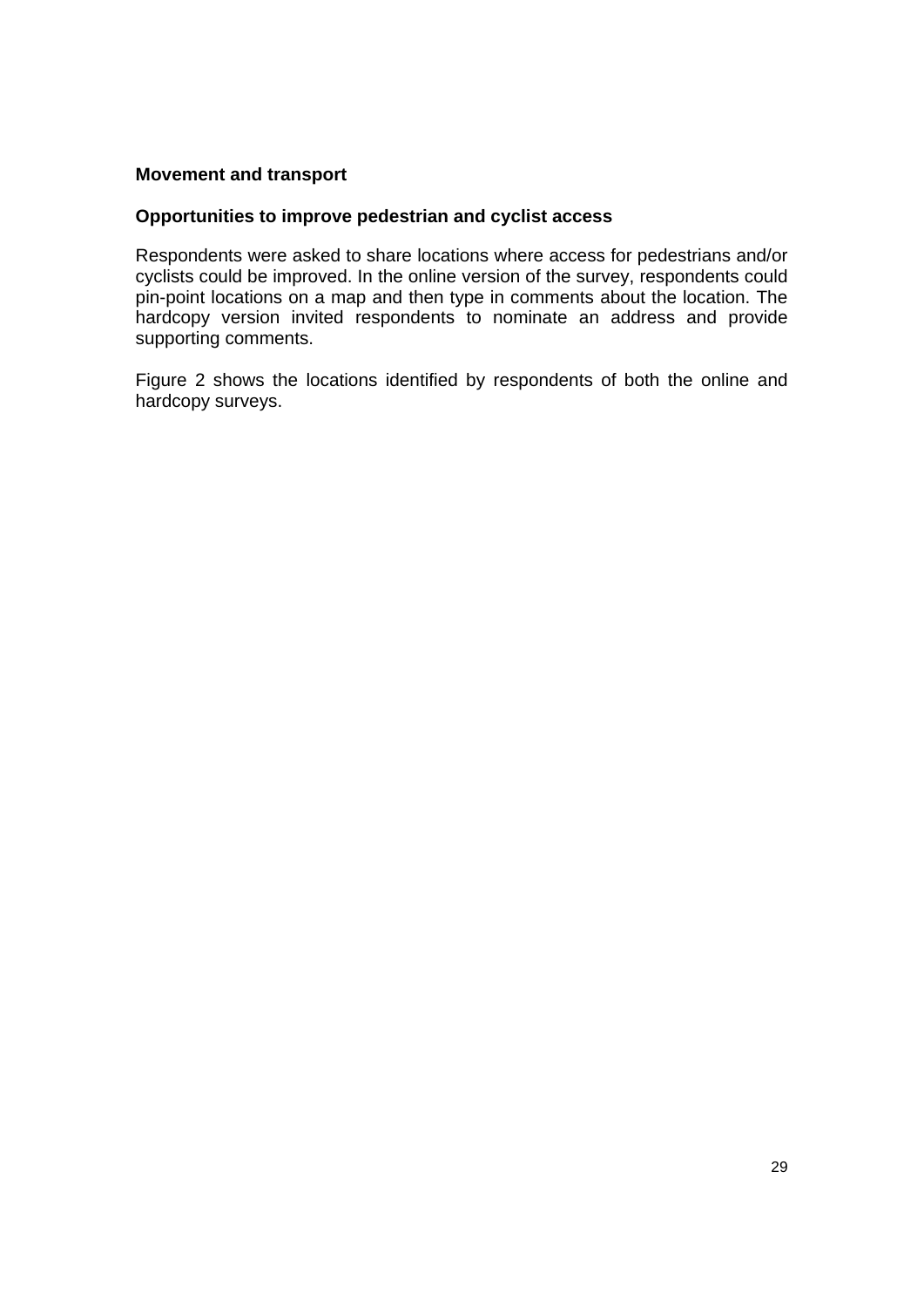

Figure 2: Opportunities to improve pedestrian and cyclist access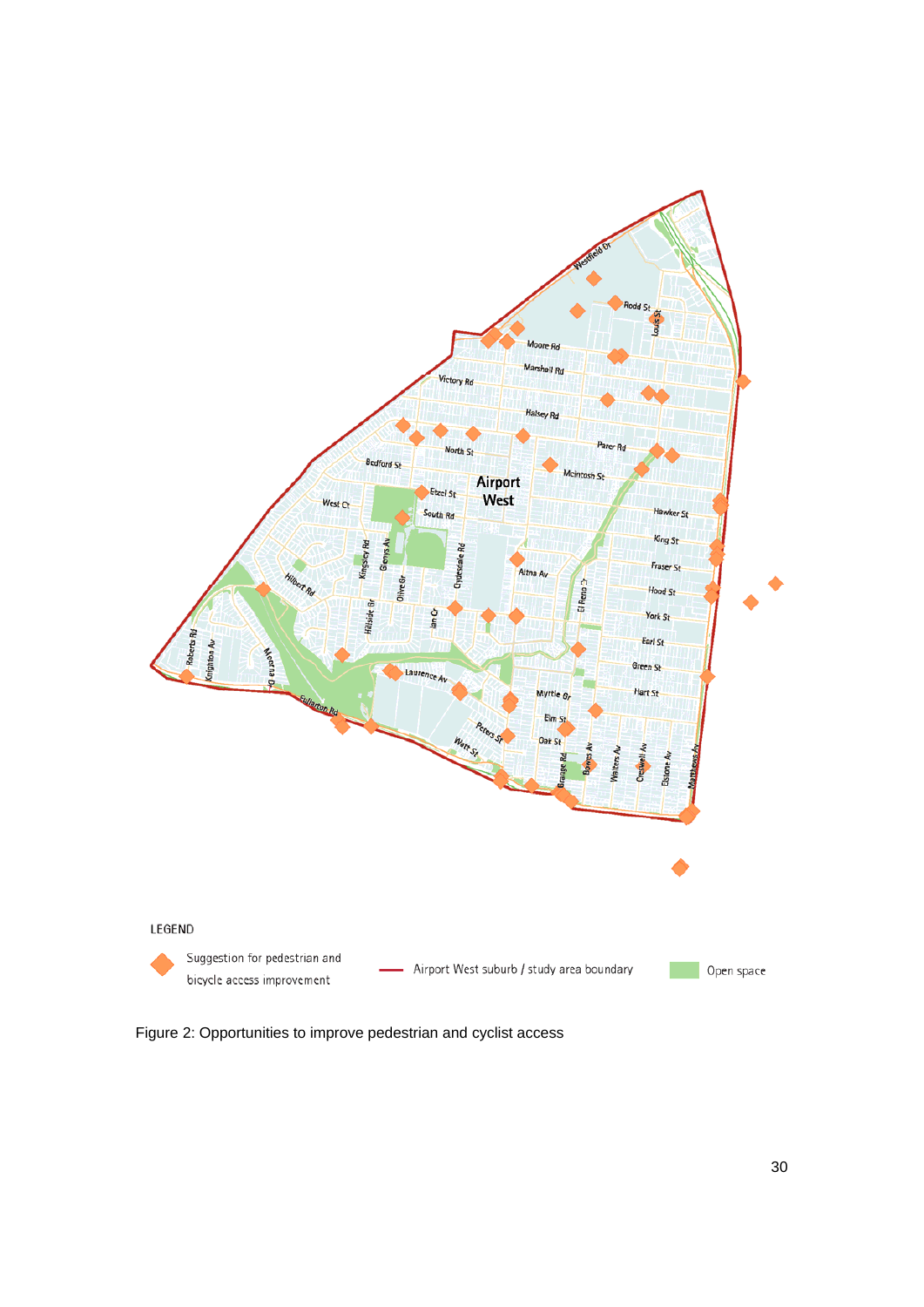#### Pedestrian and cyclist access improvements



*If there are any particular areas in Airport West where you think access for pedestrians and/or cyclists can be improved? Please provide the address (approximate ok) and a comment to explain how it can be improved. Multiple response. Base: all respondents who provided an answer, n=195.*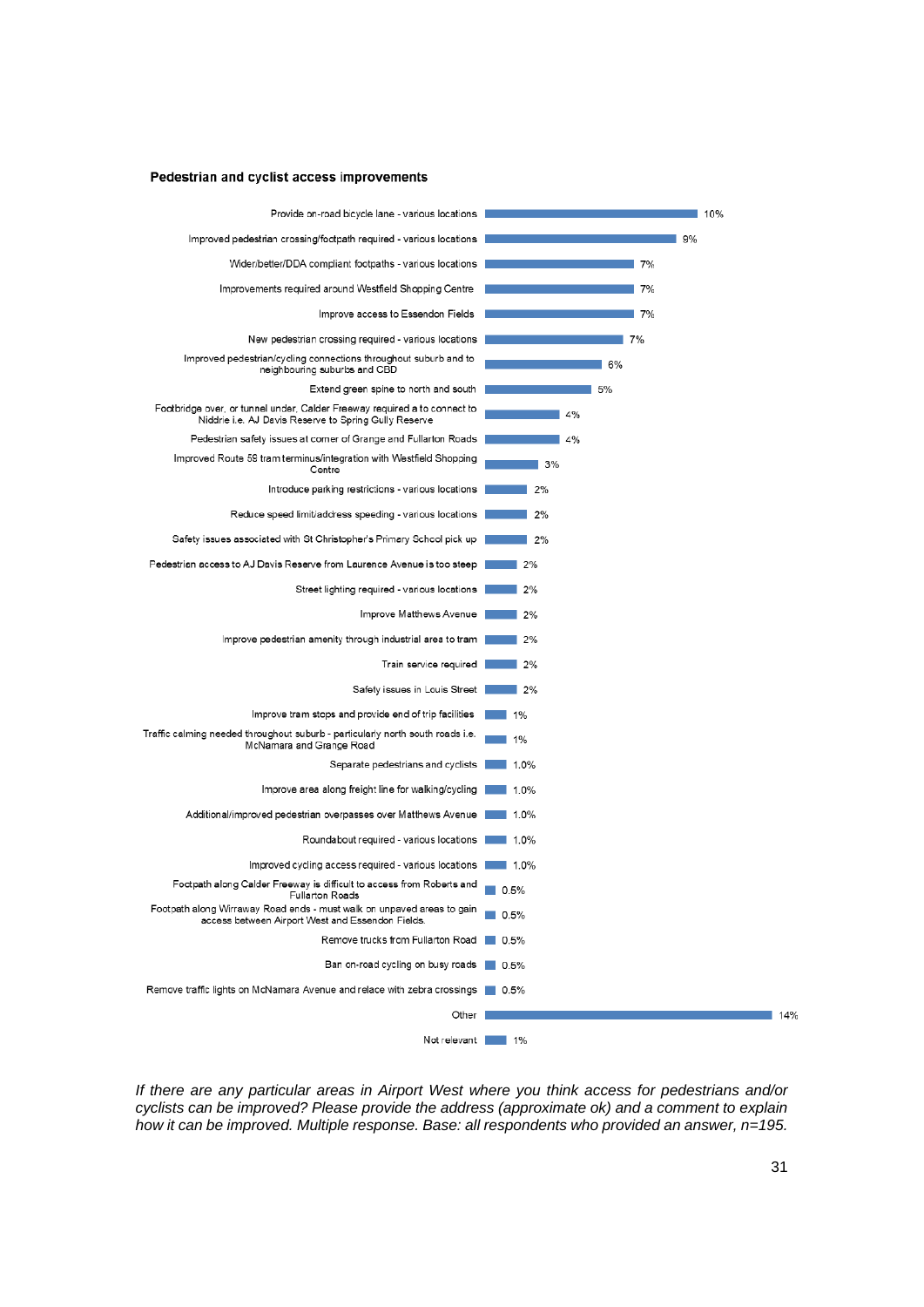This question resulted in a wide range of suggestions. The most common response highlighted the need to improve cycling opportunities via the provision of dedicated on-road bicycle lanes at various locations throughout the suburb (10 per cent). The most frequently mentioned locations included:

- Matthews Avenue
- Moore Road
- McNamara Avenue
- Parer Road
- Roberts Road

Facilitating pedestrian access via improved crossings at various locations throughout the suburb was also mentioned by many (9 per cent). The most frequently mentioned locations included:

- Matthews Avenue/Fullarton Road/Keilor Road intersection
- Matthews Avenue to all tram stops
- Parer Road and Roberts Road intersection

Similarly, 7 per cent of respondents who answered this question would like to see wider and DDA compliant footpaths in many locations throughout Airport West, with McNamara Avenue being a particular hotspot. Other respondents believe improvements around the Westfield Shopping Centre (7 per cent) and better access to Essendon Fields (7 per cent) are also important issues.

## **Opportunities to improve traffic and public transport**

Respondents were asked to share locations where either car traffic or public transport could be improved. In the online version of the survey, respondents could pin-point locations on a map and then type in comments about the location. The hardcopy version invited respondents to nominate an address and provide supporting comments.

Figure 3 shows the locations identified by respondents of both the online and hardcopy surveys.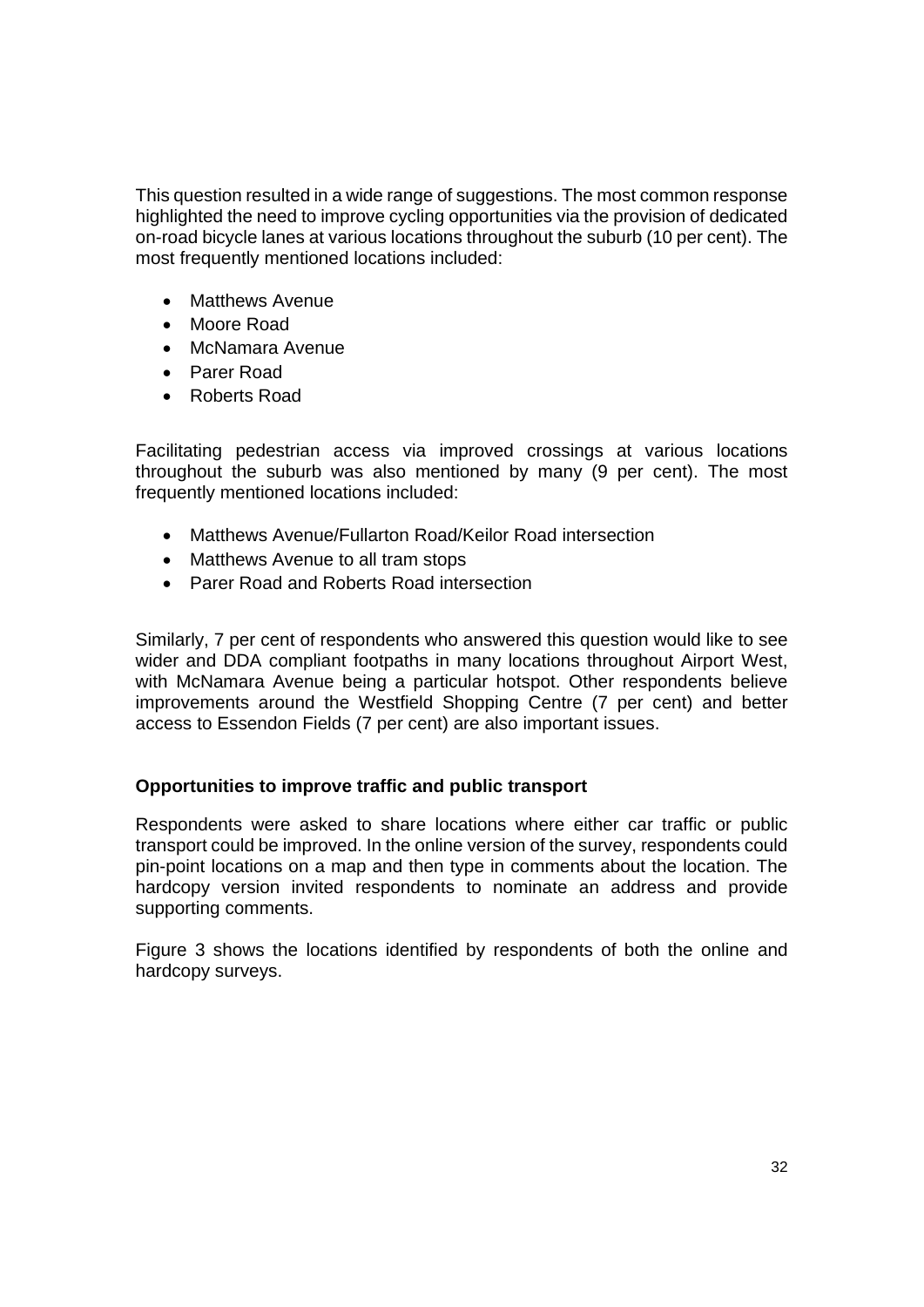

Figure 3: Opportunities to improve traffic and public transport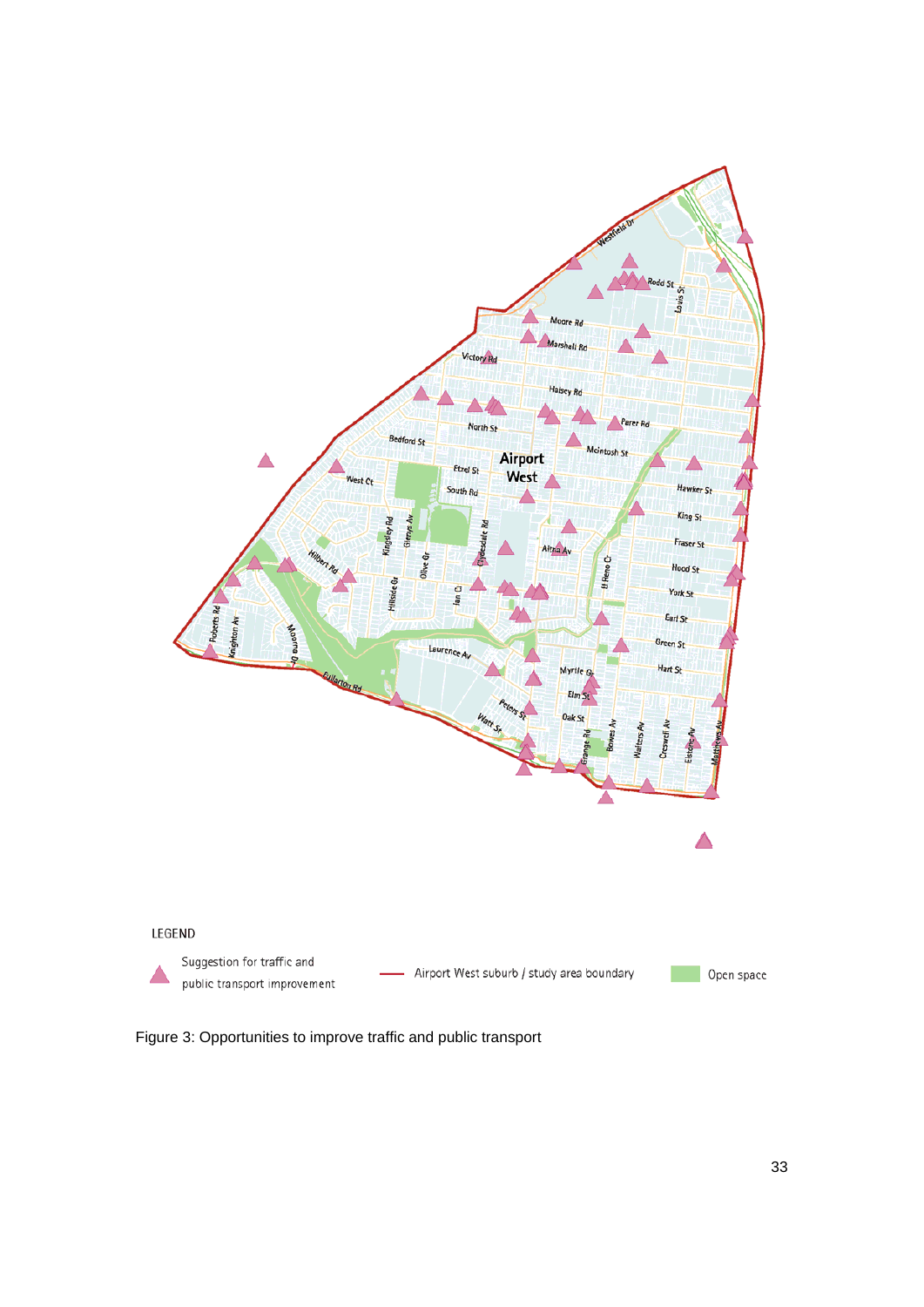#### Traffic and public transport improvements



*We would now like you to think about any areas where either car traffic or public transport could be improved. Please provide the address (approximate OK) and a comment to explain how it can be improved. Multiple response. Base: all respondents who provided an answer, n=247*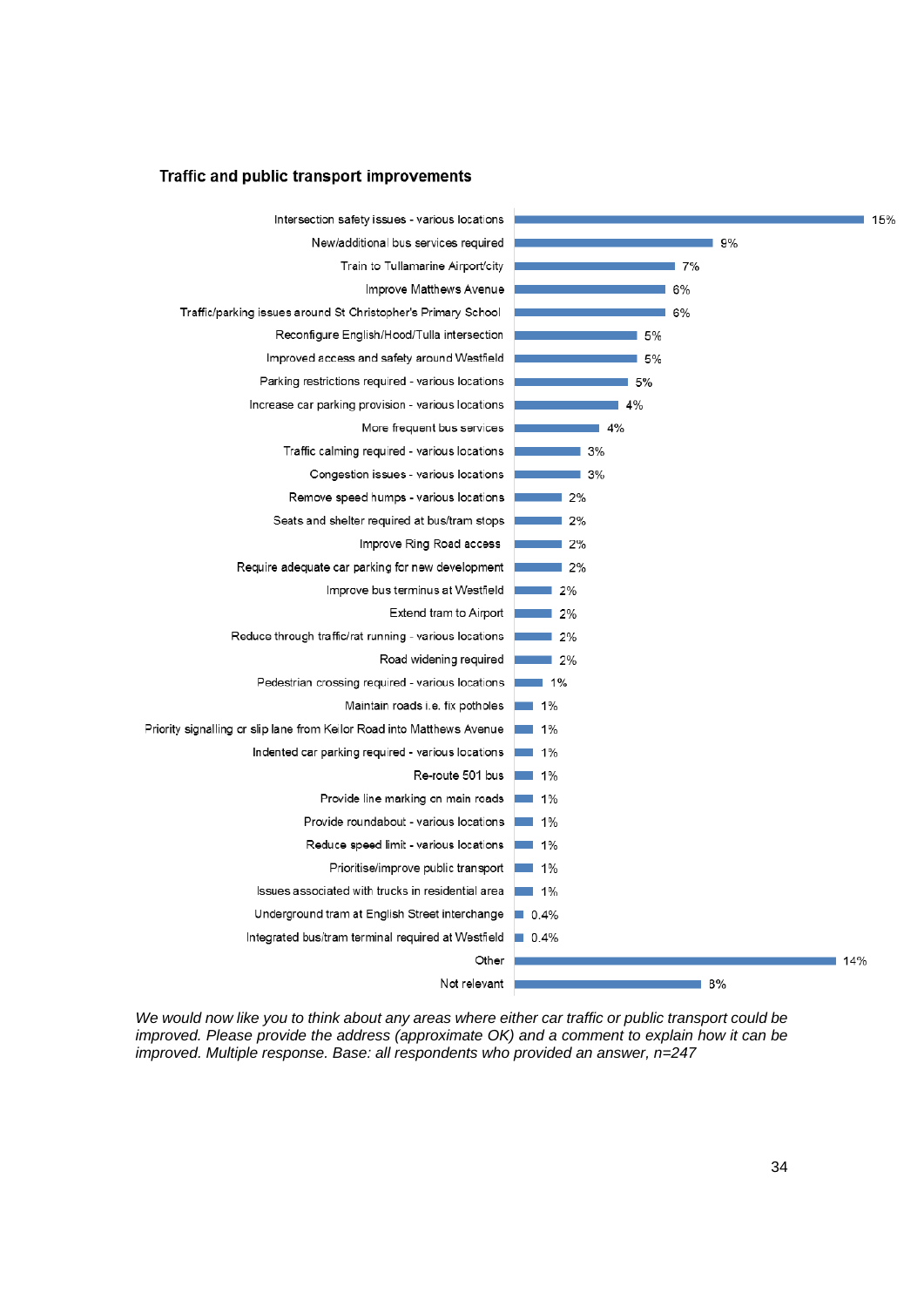This question solicited a wide range of comments and suggestions. The majority of respondents raised safety issues at various intersections around the suburb (15 per cent). The most frequently mentioned locations were:

- Matthews Avenue and Fullarton Road
- McNamara Avenue and Roberts Road
- McNamara Avenue and Fullarton Road
- McNamara and Laurance Avenues
- King Street and Bowes Avenue
- Parer Road and Sexton Street
- Parer Road and Roberts Road
- Sexton Street and Westfield Drive

9 per cent of respondents expressed dissatisfaction with current bus services and called for the provision of new services, including buses to:

- Tullamarine Airport
- Essendon Fields
- DFO
- Roberts Road
- Schools within Moonee Valley
- On-call/by demand

Similarly, a further 4 per cent would like to see an increase of frequency of existing bus services. A train servicing Tullamarine Airport and the CBD was also mentioned by many (7 per cent), with the Westfield Shopping Centre being a frequently cited potential location for a train station.

Respondents suggested a range of improvements required for Matthews Avenue (6 per cent), such as improving traffic flow and congestion; road widening to allow for turning lanes and a bike lane; resurfacing; and more aesthetically pleasing barriers between the road and Tullamarine Freeway.

Traffic and parking issues associated with St Christopher's Primary School were also a concern for some respondents (6 per cent).

It is interesting to note that although responses to the question regarding locating housing growth (see page 17) revealed that lack of off-street parking associated with unit development is perceived by respondents to be causing congestion within the residential streets of Airport West, only 2 per cent of those who answered this question raised off-street parking as a concern when asked specifically to comment on traffic issues.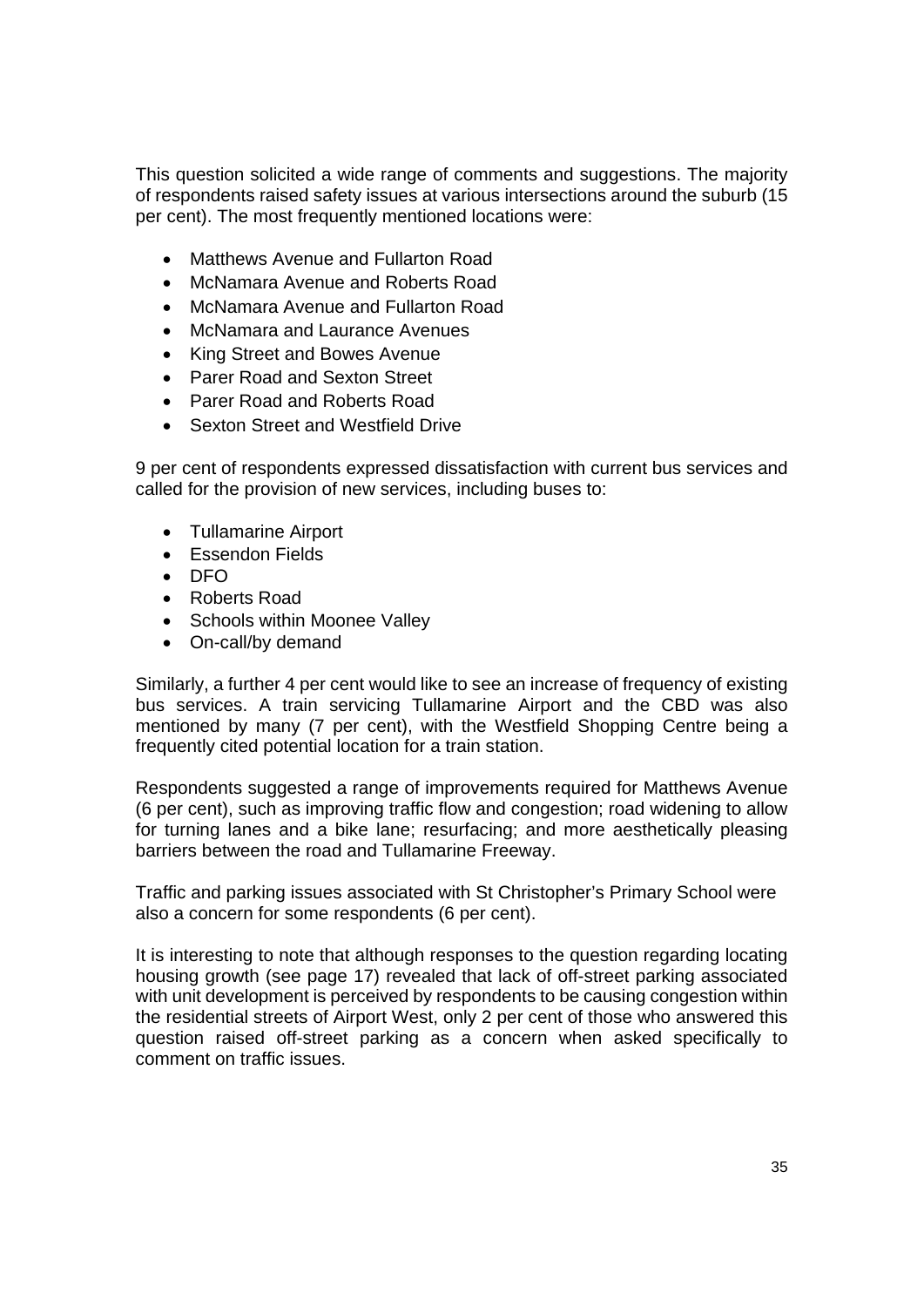## **Pedestrian crossings over the Tullamarine Freeway**

Respondents were informed of VicRoad's intention to replace existing pedestrian crossings over the Tullamarine Freeway with ramps that are not compliant with the Disability Discrimination Act 1992 (DDA) and were asked how important they think it is for these ramps to be DDA compliant.



*At present, VicRoads is planning to replace existing pedestrian crossings over the Tullamarine Freeway with rams that are not compliant with the Disability Discrimination Act; that is, they may not be accessible to some people with disabilities. How important or unimportant do you think it is that these ramps are Disability Discrimination Act compliant? Base: all respondents who provided an answer, n=406* 

Of the full sample that answered this question (n=406), the clear majority support the provision of DDA compliant overpasses. Indeed, over 70 per cent rate this is as either *important* or *very important*.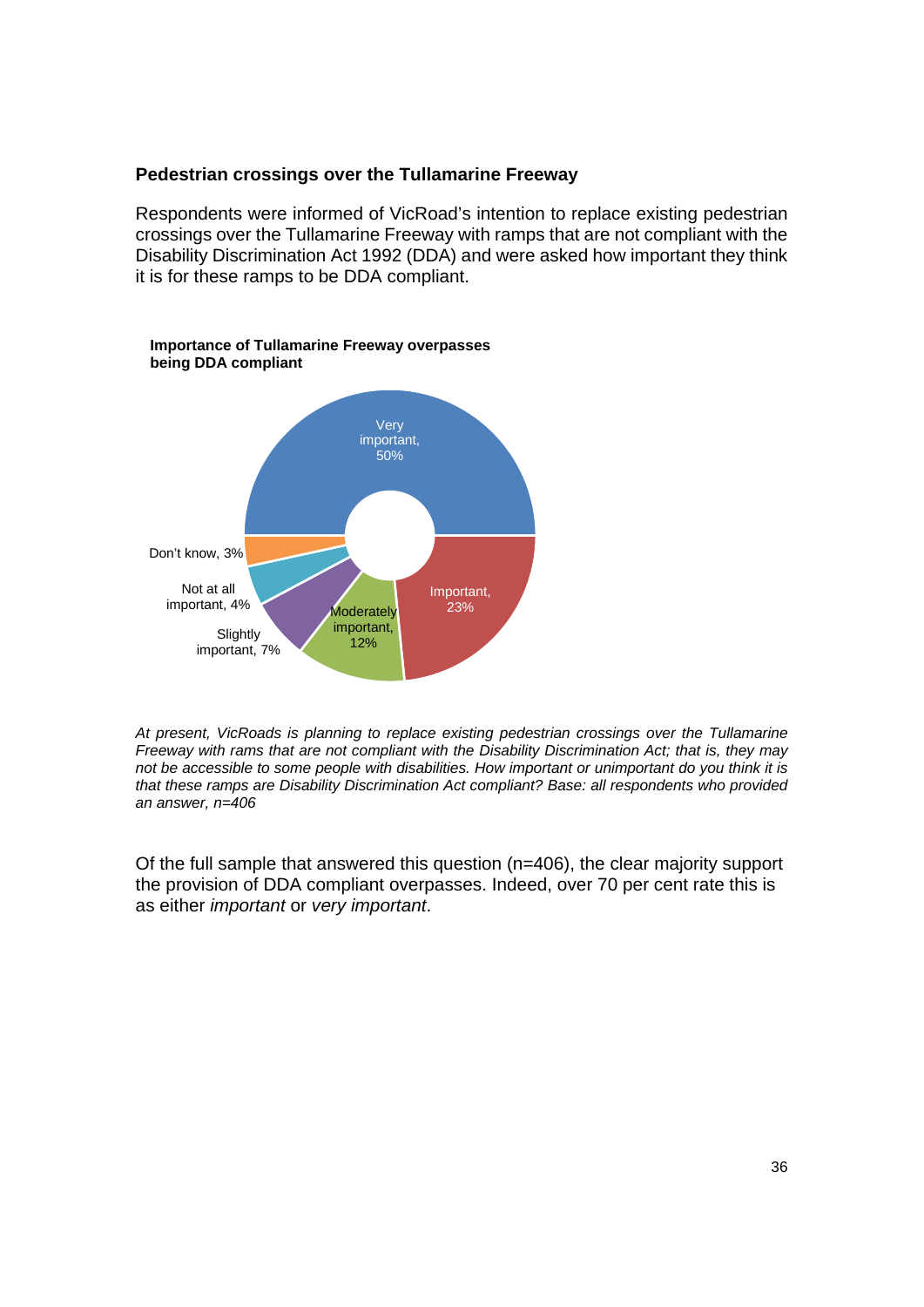## **Community services and facilities**

## **Additional community facilities**

Respondents were asked to select from a list provided additional community services they would like to see available in Airport West.



#### **Additional community facilities**

*Which of the following additional community facilities would you like to see available in Airport West? Multiple response. Base: all respondents who provided an answer, n=402* 

The top three selected were *library* (42 per cent), *community centre* (35 per cent) and *youth services* (33 per cent). The primary facilities mentioned in 'other' were a post office, leisure centre/swimming pool and cafès.

A library was appealing to a higher proportion of those who live in the suburb (44 per cent), females (49 per cent) and those aged under 50 years (47 per cent). Those under 50 years also showed higher instances of calling for additional maternal and child health services (33 per cent), kindergarten (39 per cent) and/or secondary school (38 per cent).

A community centre was selected as a desirable additional service by a higher proportion of females (42 per cent) and those without children (40 per cent).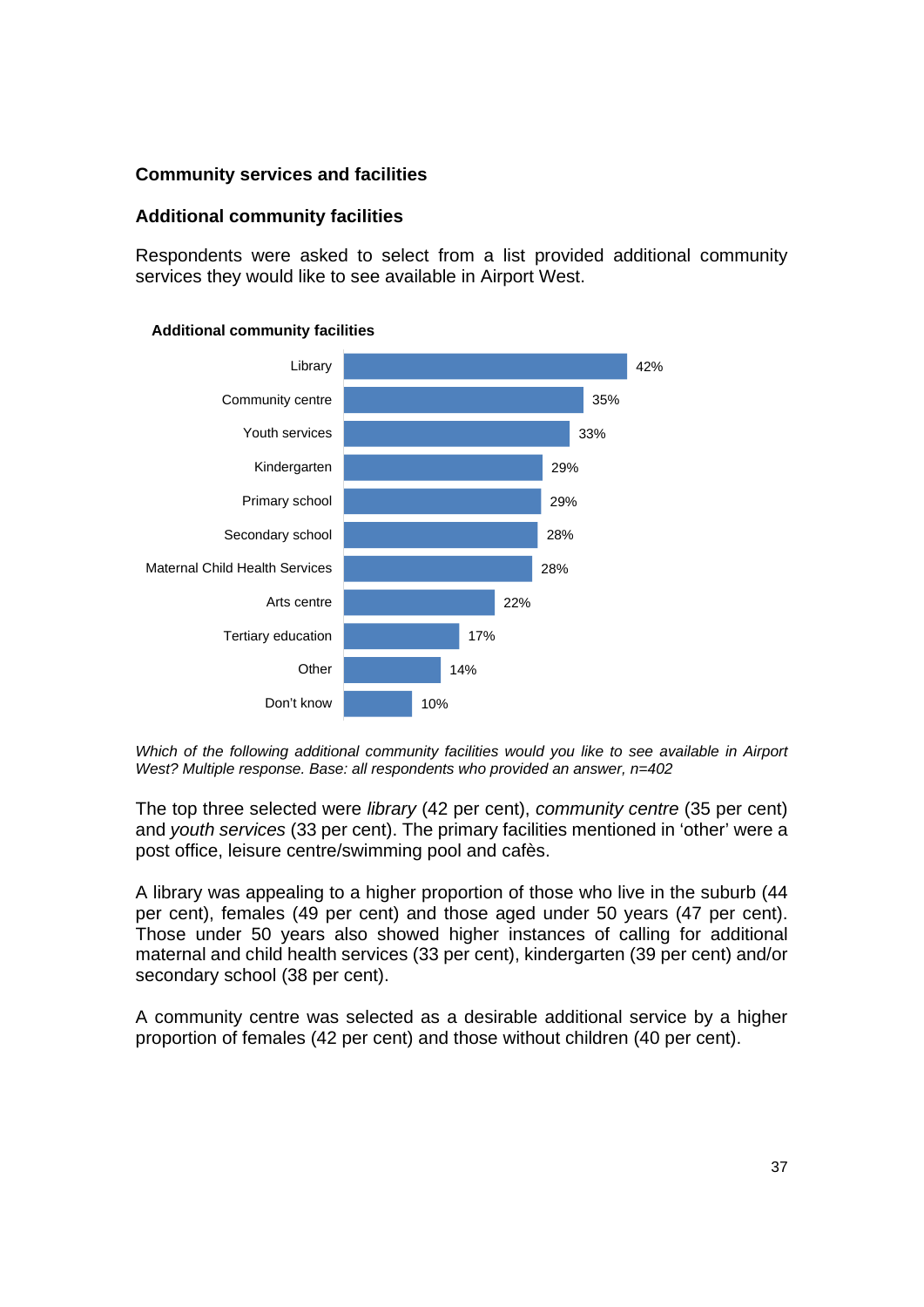## **What makes a community facility a great place to visit**

Respondents were asked to nominate from a list provided the top three things they think make a community facility a great place to visit. Many respondents selected more than three things; where this occurs all responses have been recorded.



#### **What makes a community facility great**

*Thinking about what it is that makes a community facility a great place to visit, which of the following are the three most important features of these services and facilities? Multiple response. Base: all respondents who provided an answer, n=403.* 

Respondents who answered this question (n=403) were in strong agreement that the *friendliness of staff* (58 per cent) is the primary driver to positive perceptions about community facilities. *Availability of car parking* (42 per cent), *modern facilities* (42 per cent) and *opening hours* (41 per cent) are also important factors.

There were a range of notable variations by demographics. *Modern facilities* was selected by a higher proportion of those with children (56 per cent, compared to 39 per cent of those without children), those under 50 years (57 per cent, compared to 32 per cent 50+ year olds) and those who speak English (44 per cent, compared to 33 per cent of those who speak a language other than English – this may be due to those whose primary language is not English not understanding the term).

Understandably, a high proportion of residents selected *walking distance to home*  (32 per cent) than non-residents (15 per cent).

*Access for people with a disability* was selected by a higher proportion of those aged 50 years or over (40 per cent, compared to 16 per cent of those aged under 50).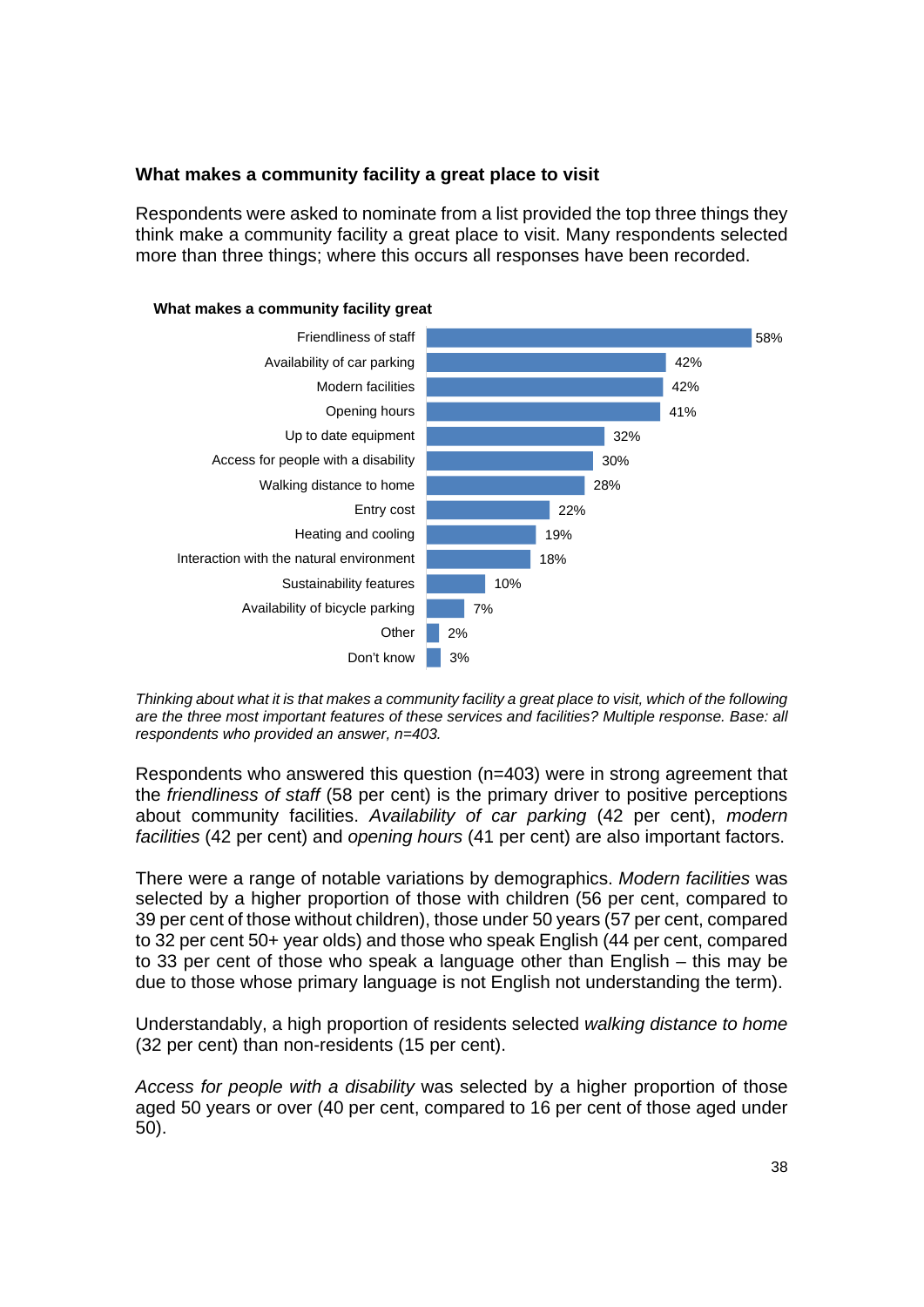## **Heritage**

## **Best way to celebrate Airport West's heritage**

Respondents were asked to nominate from a list provided, how they think Airport West's unique heritage can best be celebrated.



#### **Best way to celebrate heritage**

*Which of the following do you think would be the best way to celebrate Airport West's unique heritage? Multiple response. Base: all respondents who provided an answer, n=402* 

Of the full sample that answered this question (n=402), the majority selected *festivals/public events* (41 per cent) and/or *signage* (41 per cent).

Most of the 'other' comments related to a name change request for the suburb (6 mentions), or calling for money not to be spent on this aspect (6 mentions), with some respondents asserting that there is no heritage to celebrate (6 mentions).

Findings across demographics are fairly consistent, although those under the age of 50 show a higher incidence of selecting *public art* as a preferred way to celebrate heritage (36 per cent) and *heritage walk brochures* were more popular amongst those aged 50 years or over (20 per cent) and/or those without children (20 per cent).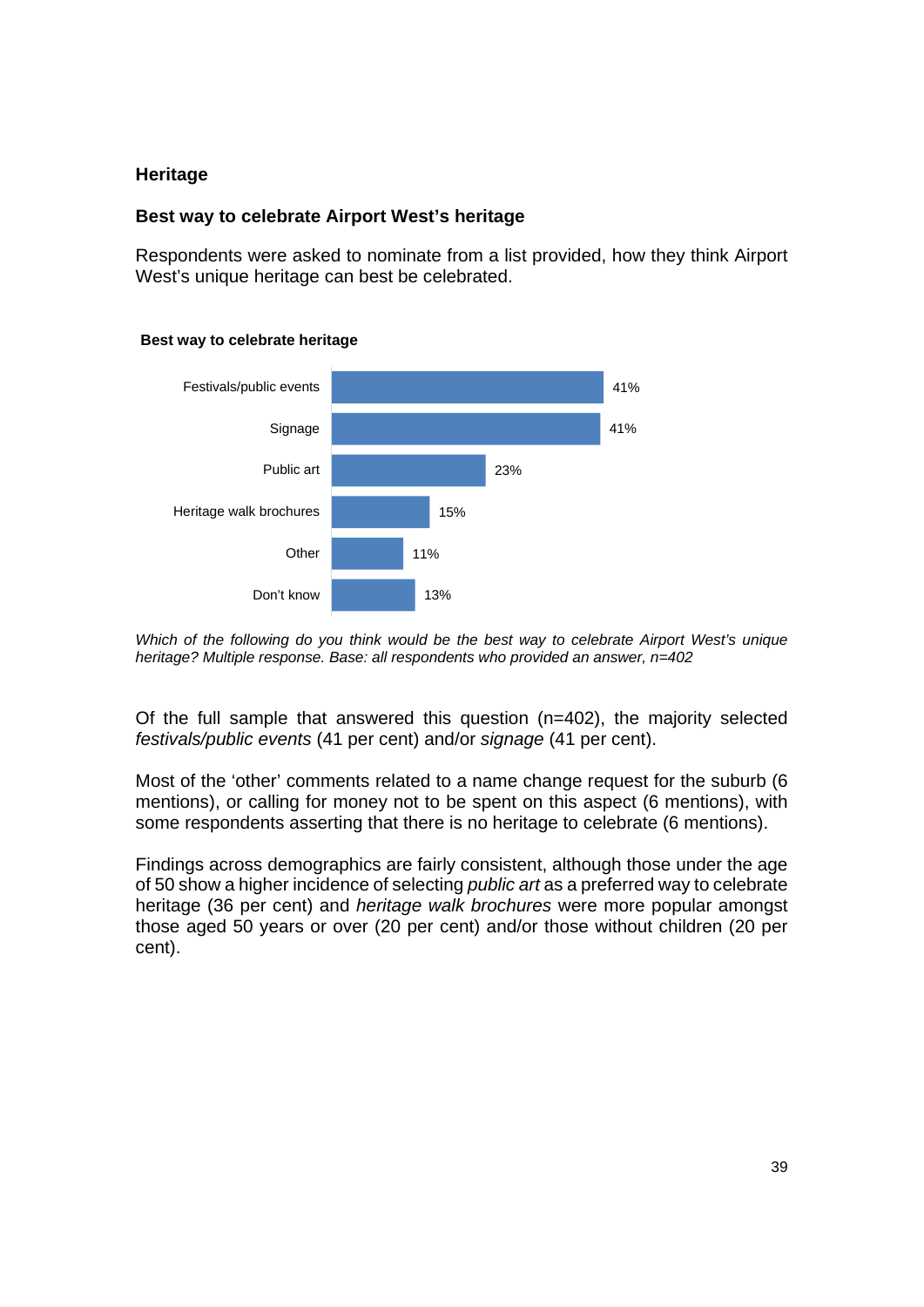## **Open space**

## **Opportunities to create new public open space**

Respondents were asked to pinpoint a location on a map of Airport West where they felt would be an opportunity to create new public open space. Figure 4 (on the next page) shows the locations nominated by respondents.

The cluster of comments to the north of Moore Road relate to the Westfield Shopping Centre. Many respondents stated that more open space is needed in this area, as well as cycling infrastructure and outdoor seating.

Respondents also noted the gap in open space distribution in the suburb's northwest which comprises residential and commercial areas as well as the lack of landscaping and any form of open space throughout the industrial precinct west of Matthews Avenue.

A number of respondents expressed a desire to see the green spine extended north along Louis Street to the Westfield Shopping Centre, noting that the path currently comes to an abrupt end.

Other common suggestions included calls for improvements around existing open space, such as Hansen and Etzel Reserve and A.J. Davis Reserve, and for the provision of open space in the vacant land along the Albion-Jacana freight line adjacent to the suburb's western boundary.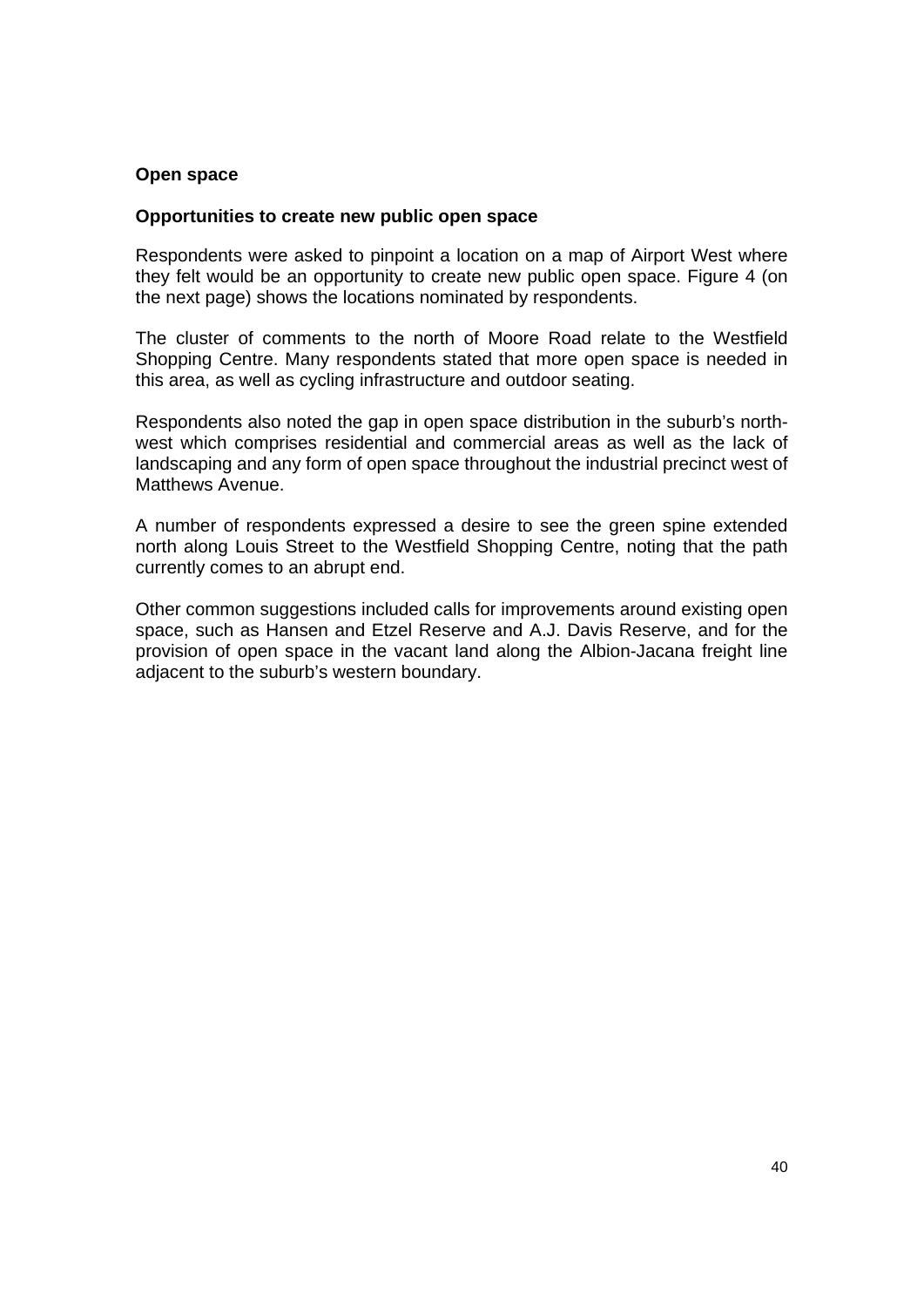

Figure 4: Opportunities to create new public open space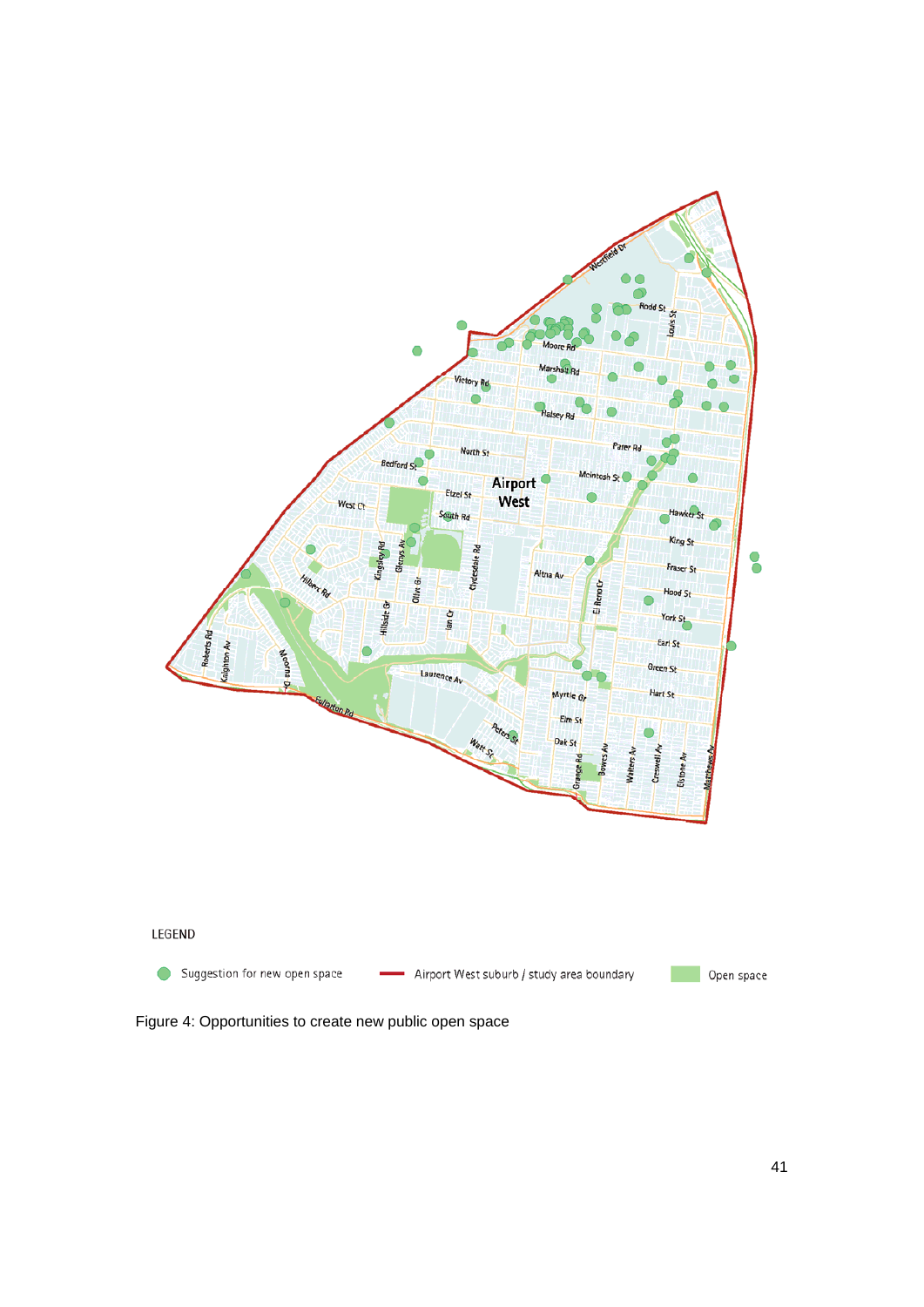## **Ideas for improving open space in Airport West**

Respondents were asked to share their ideas for improving a range of existing public open spaces across Airport West. The following provides a summary of the responses for each location.

• Steele Creek (44 ideas put forth)

When grouping the comments into themes, the most common ideas related to trees and landscaping (16 mentions), primarily relating to the waterway, with calls for the removal of the concrete lining and converting the creek bed to its original natural state.

A number of respondents (7 mentions) suggested that there is a need for better access to A.J. Davis Reserve, as well as links to other parks and walking paths, and 4 respondents suggested that bike paths need to be improved.

The other key ideas revolved around the need for more or better seating (5 mentions) and toilets (3 mentions).

A.J. Davis Reserve (66 ideas put forth)

As with Steele Creek, a number of respondents (17 mentions) suggested that an improvement in trees and landscaping is needed in this area, specifically in relation to removing the creek's concrete lining and converting it to its original natural state.

Many people (14 mentions) also put forth comments about infrastructure provision, calling for the installation of outdoor exercise equipment and an upgrade of the playground equipment.

The other ideas put forth by 7 or more people were:

- Better access/walking path links (9 mentions)
- Lighting (8 mentions)
- Clean up the park (8 mentions)
- Seating (7 mentions)
- Etzel Street Reserve (45 ideas put forth)

Many of those who put forth ideas for improving Etzel Street Reserve put forth suggestions regarding infrastructure provision (17 mentions); these were primarily related to children's play equipment, including fixing the existing equipment and provision of additional features.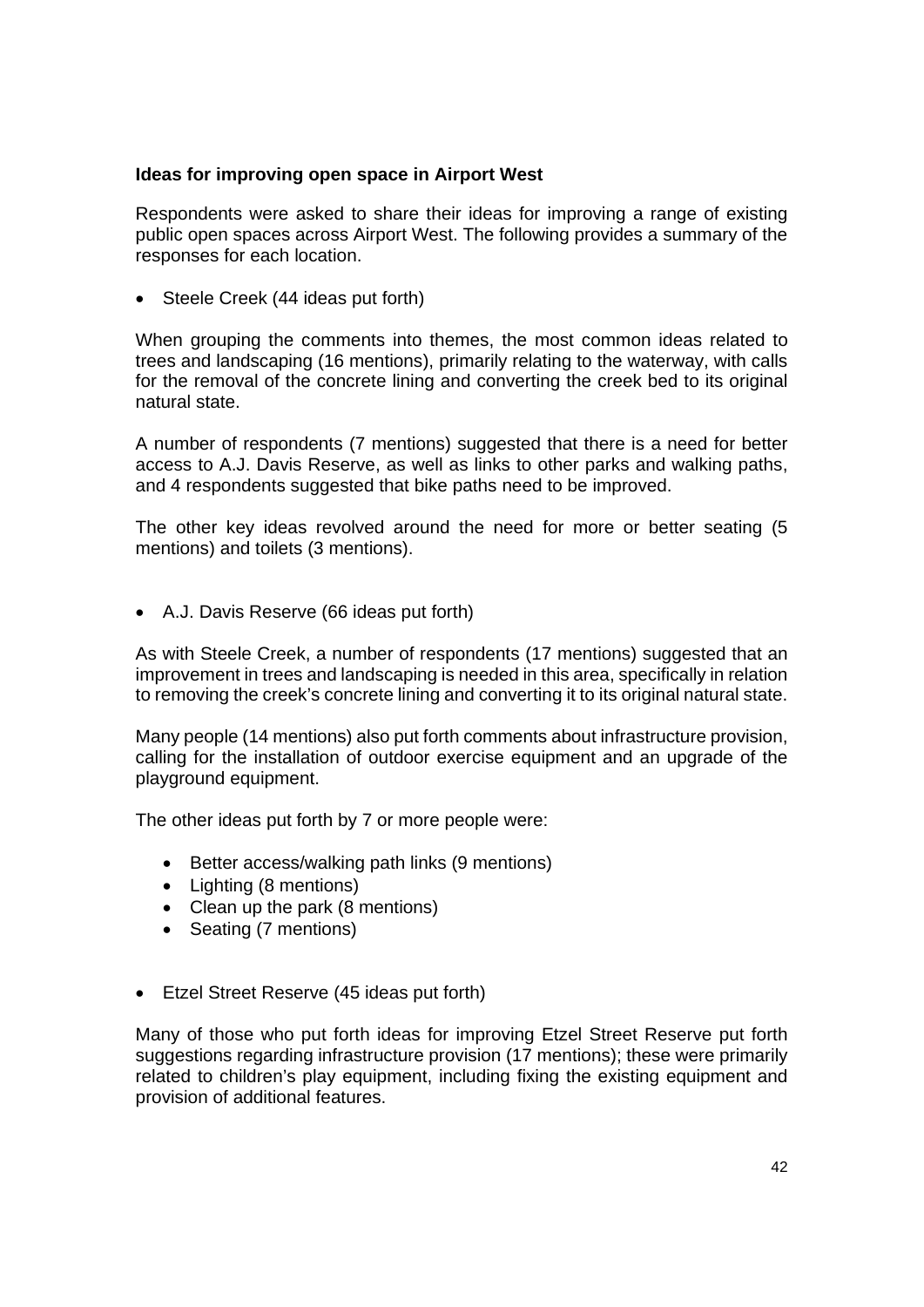Eleven respondents had ideas for the space relating to trees and landscaping, primarily calling for more trees. Toilets were also mentioned by 7 people, calling for the current toilets to be improved, or additional facilities to be installed in the reserve.

• Hansen Reserve (41 ideas put forth)

Upgrading infrastructure was the primary suggestion for this location (13 mentions), primarily through installing exercise equipment and upgrading the existing tennis court. The other main theme was trees and landscaping (10 mentions), with a call for more trees to be planted in the reserve.

Seating (6 mentions) and management of litter and graffiti (5 mentions) were also key themes for this location.

Lawrence/Lock Reserve (23 ideas put forth)

Half of the ideas put forth for the Lawrence/Lock Reserve related to trees and landscaping (11 mentions), with people calling for better landscaping in general, and more trees. The other key suggestion was more seating (8 mentions).

• McNamara Reserve (50 ideas put forth)

The main ideas for this area were installing barbeque facilities (12 mentions), seating (9 mentions) and improved landscaping (9 mentions), in particular more trees.

Respondents also suggested that better lighting was necessary (8 mentions), 7 called for new or improved playground equipment and 6 wanted some sort of shade structure or gazebo.

A number of respondents also called for toilets (5 mentions) or a basketball court (4 mentions)

• Roberts Road Reserve (41 ideas put forth)

The primary suggestion for this reserve was to upgrade the landscaping (11 mentions) with specific reference to planting native trees. Lighting (8 mentions), seating (7 mentions) and toilets (7 mentions) were the other three primary ideas. Furthermore, 6 respondents said that the playground could be improved and 4 said that there was a need for better litter management.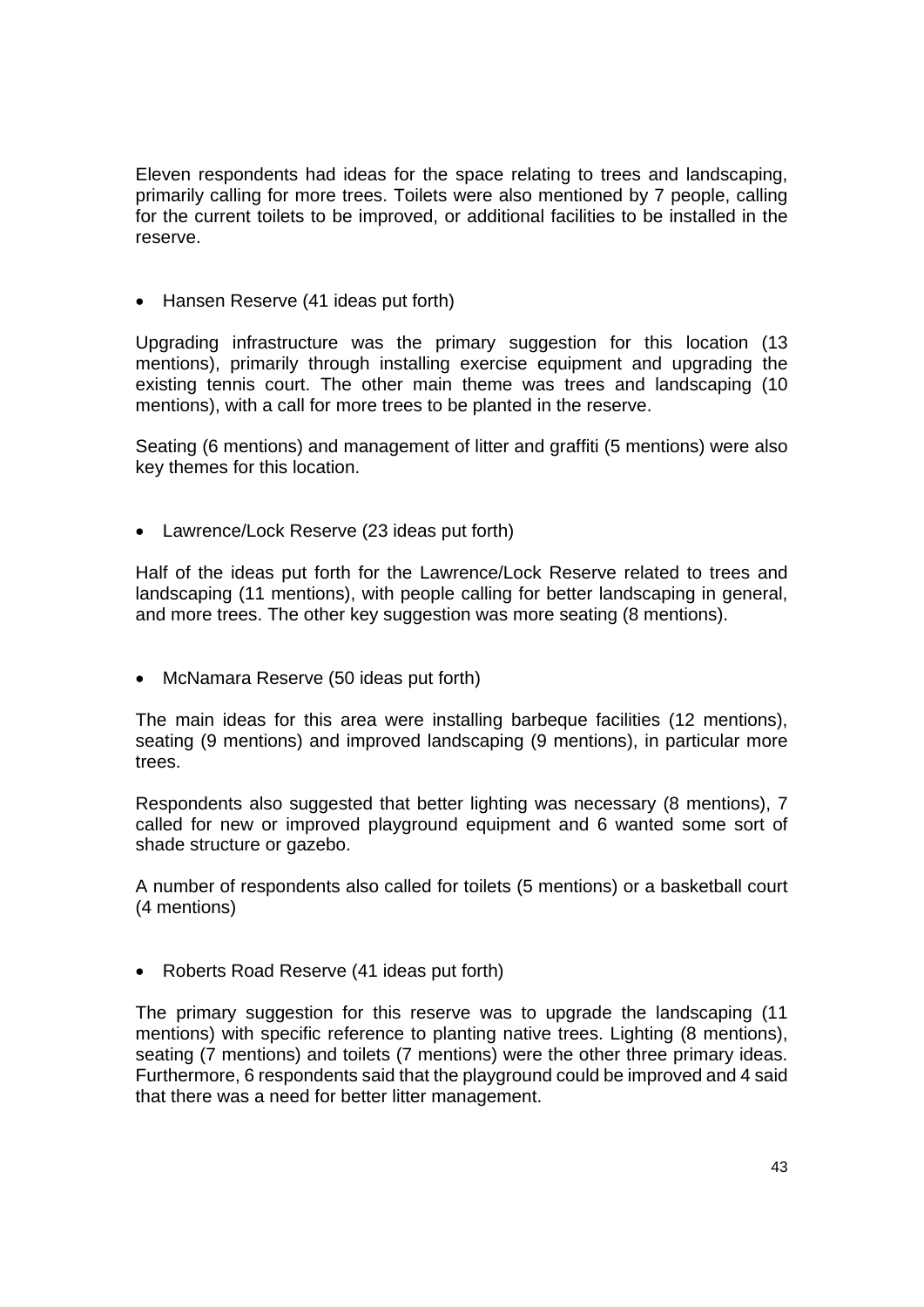Roberts Road/Bowes Avenue Reserve (46 ideas put forth)

A number of respondents stated that they were not aware this space is a formal reserve due to a lack of facilities present on the site. This is reflected in the commonly requested improvements, which are mostly calls for basic infrastructure such as seating (11 mentions) and a playground (9 mentions) as well as better landscaping (17 mentions).

• Bowes Reserve (39 ideas put forth)

The main suggested improvement for Bowes Reserve was landscaping (10 mentions), specifically more trees. The two other main ideas were seating (8 mentions) and playground equipment (7 mentions).

Weather Station Reserve (37 ideas put forth)

The primary suggestions for this reserve were landscaping (14 mentions), playground equipment (8 mentions) and seating (5 mentions). A few people also suggested finding a way to open the space up, such as removing the existing fence. Furthermore, 2 people suggested improving the adjacent community centre.

• Spring Gully Reserve (20 ideas put forth)

Landscaping (8 mentions) and seating (4 mentions) were the ideas most commonly put forth for this location. There were also a few calls for the removal of the galvanized fence to the rear of the car park and a formal creek crossing (currently limited to rocks).

It became evident through the analysis of written suggestions that a number of respondents simply copy and pasted their comments into all boxes in the online survey. These instances were mostly related to tree planting and native species (5 responses), with one respondent suggesting exercise equipment and one suggesting surveillance cameras at every location.

When provided the opportunity to make any other suggestions for parks and reserves, the main additional thoughts and ideas put forth were:

- Off lead dog park
- Extension of the green spine
- Better landscaping in general, using native species
- Better maintenance of public open space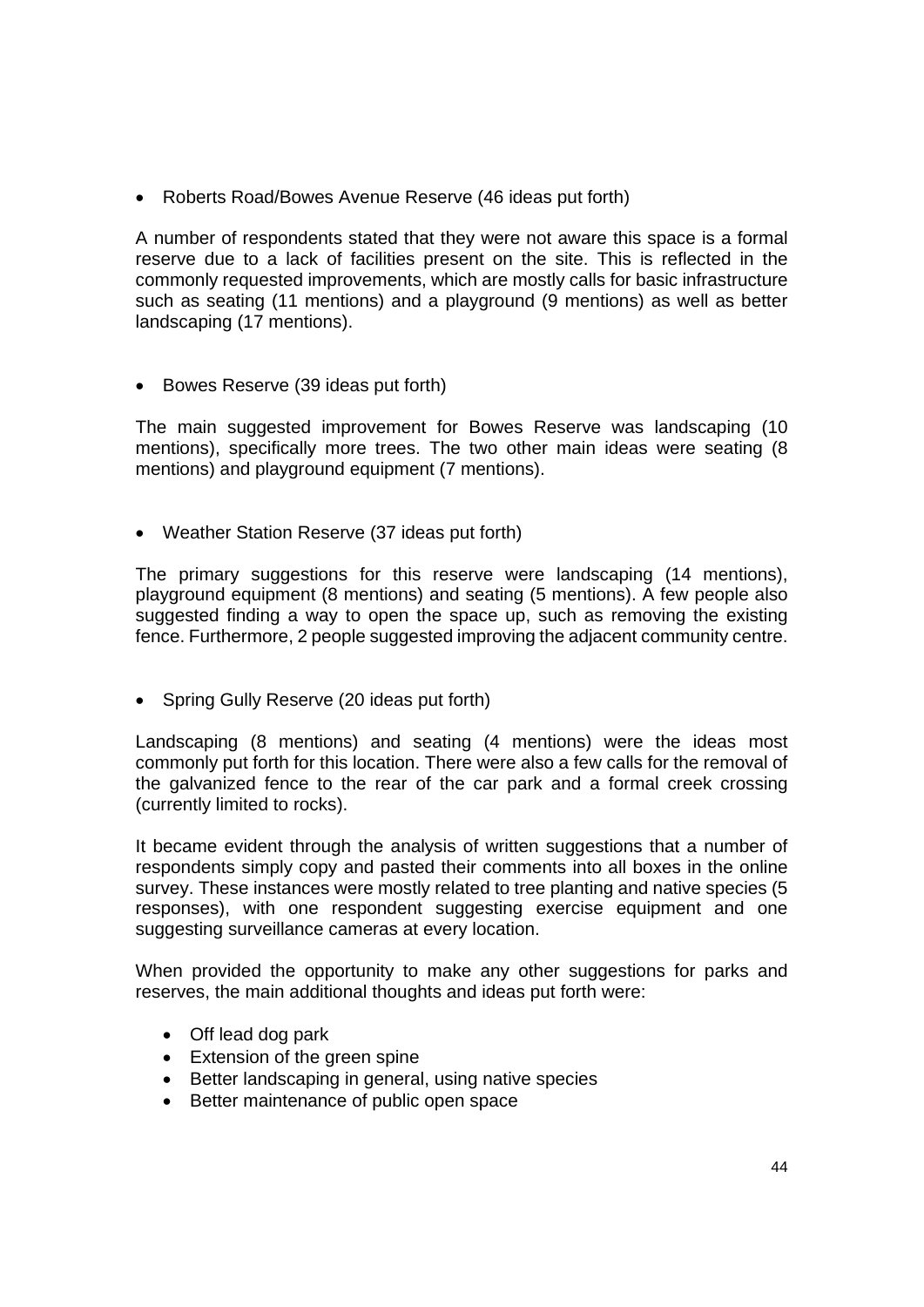## **Environmental sustainability**

### **Importance of initiatives to achieve environmental sustainability**

Respondents were asked to rate the importance of various options for achieving a more sustainable environment.

#### **Importance of initiatives to achieve environmental sustainability**



*Thinking about your local neighbourhood, how important to you are each of the following? Base: all respondents who provided an answer, n= 396.* 

The top three most important options selected by respondents relate to *sustainability features in new buildings*, *water sensitive urban design* and *green infrastructure*. It is possible that the low importance rating for a reduction in paved areas to lower air temperature stems from a lack of awareness of the urban heat island effect.

Those aged 50 and over and those who speak a language other than English at home show consistently higher incidences of rating each of these initiatives as very important, particularly water sensitive urban design (55 per cent and 64 per cent respectively) and resource reduction by businesses (32 per cent and 34 per cent respectively) and resource reduction by residents (27 per cent and 29 per cent respectively).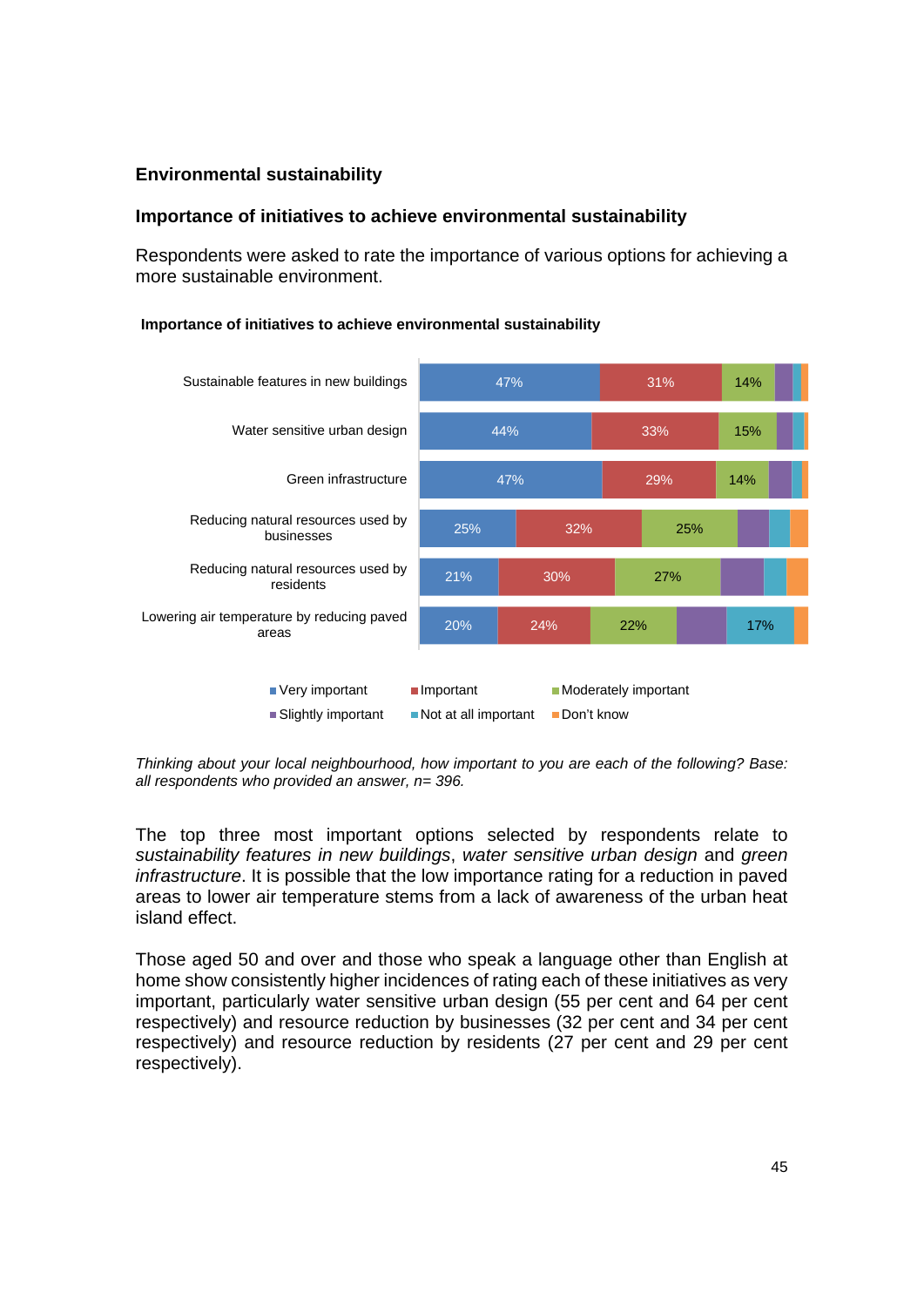Those 50 years of age and over also show a higher incidence of rating sustainable features for new buildings as very important (57 per cent, as did those who live in the area (49 per cent, compared to 38 per cent of non-residents).

## **Best ways to make buildings more sustainable**

Respondents were asked to select the best ways to make new buildings more environmentally sustainable from a provided list of options.



#### **Best ways to make buildings more sustainable**

*What do you think are the best ways to make new buildings more environmentally friendly and sustainable? Multiple response. Base: all respondents who provided an answer, n=407* 

There is widespread agreement amongst respondents who answered this question (n=407) that buildings should include provisions for *rainwater collection* (67 per cent), *more trees* (66 per cent) and *solar panels* (63 per cent). There is also widespread recognition of the potential benefit of *water recycling* (56 per cent) and *porous surfaces* (46 per cent). Raingardens and green roofs are less familiar as concepts, which may account for their low instances of being selected by respondents.

Those who only speak English show higher instances of selecting each of these options, suggesting that there may be a need for further education in the merits of these types of building features in languages other than English.

Demographic analysis also reveals that females show a higher incidence of naming rainwater collection, green roofs and/or raingardens, suggesting that communications regarding the benefits of these may be missing the male market.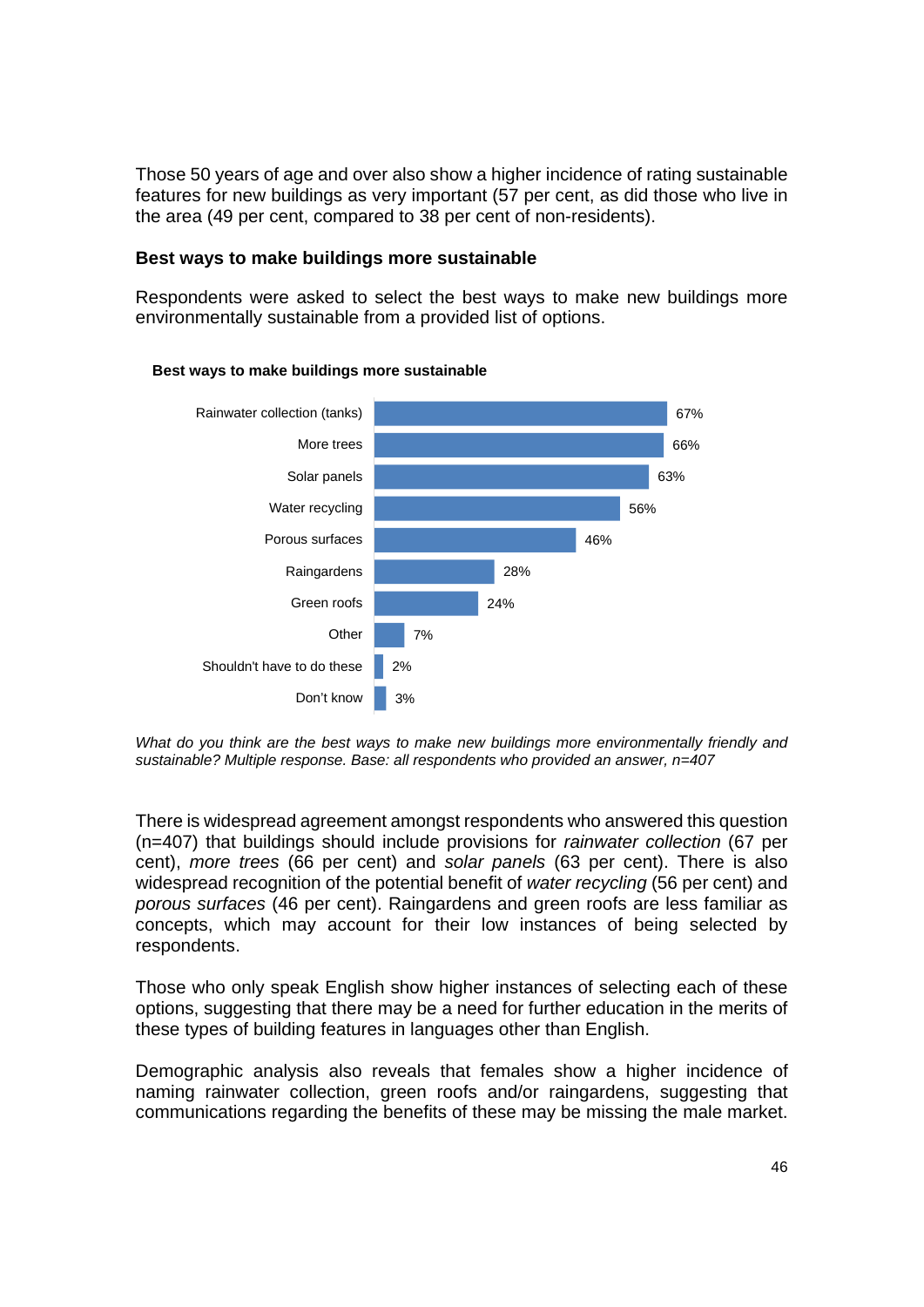Finally, those who live in Airport West show a higher incidence of selecting water recycling and/or green roofs than non-residents.

## **Additional feedback**

In addition to the survey questions, respondents were provided with the opportunity to share other comments about planning for the future of the area. There was a substantial response to this question with almost half (n=196) of respondents choosing to provide additional information. While many ideas put forth were repeats of information provided earlier in the survey, there were a number of themes that emerged amongst the comments:

- The majority of comments (36 per cent) related to concerns with medium and high density infill development. In particular, respondents cited the need to prevent poor design outcomes, protect existing neighbourhood character and reduce adverse impacts on existing residential amenity. To this end, many respondents stated that this type of development should be restricted to locations on the periphery of the suburb, along main roads and in proximity to public transport. Many comments also noted the lack of off street parking associated with recent unit developments has led to new residents parking on the street and causing congestion (28 per cent).
- There is a call for the extension of the green spine and creation of more public open space (14 per cent), particularly in the north of the suburb. It is perceived that public open space will be of increasing importance for future residents of higher density development which may not provide sufficient private open space on site.
- There were many respondents who expressed a desire to see the suburb name change (11 per cent), whilst 1 per cent said that it should stay as it is. A name change was also raised in several responses to various other questions throughout the survey. Reasons respondents gave for a name change included a belief that the name is not reflective of the suburb's identity and a perceived stigma attached to being associated with an airport and the industrial area. It should be noted, however, that this is not a poll, therefore these responses cannot be used to represent wider community sentiments.
- There was sentiment amongst some respondents that the area would benefit from improved amenity, stating that the local streetscapes, open spaces and infrastructure appear run-down and inadequately maintained (10 per cent).
- It is clear some respondents would like a train station to service the suburb (9 per cent), with suggestions throughout the survey that the Westfield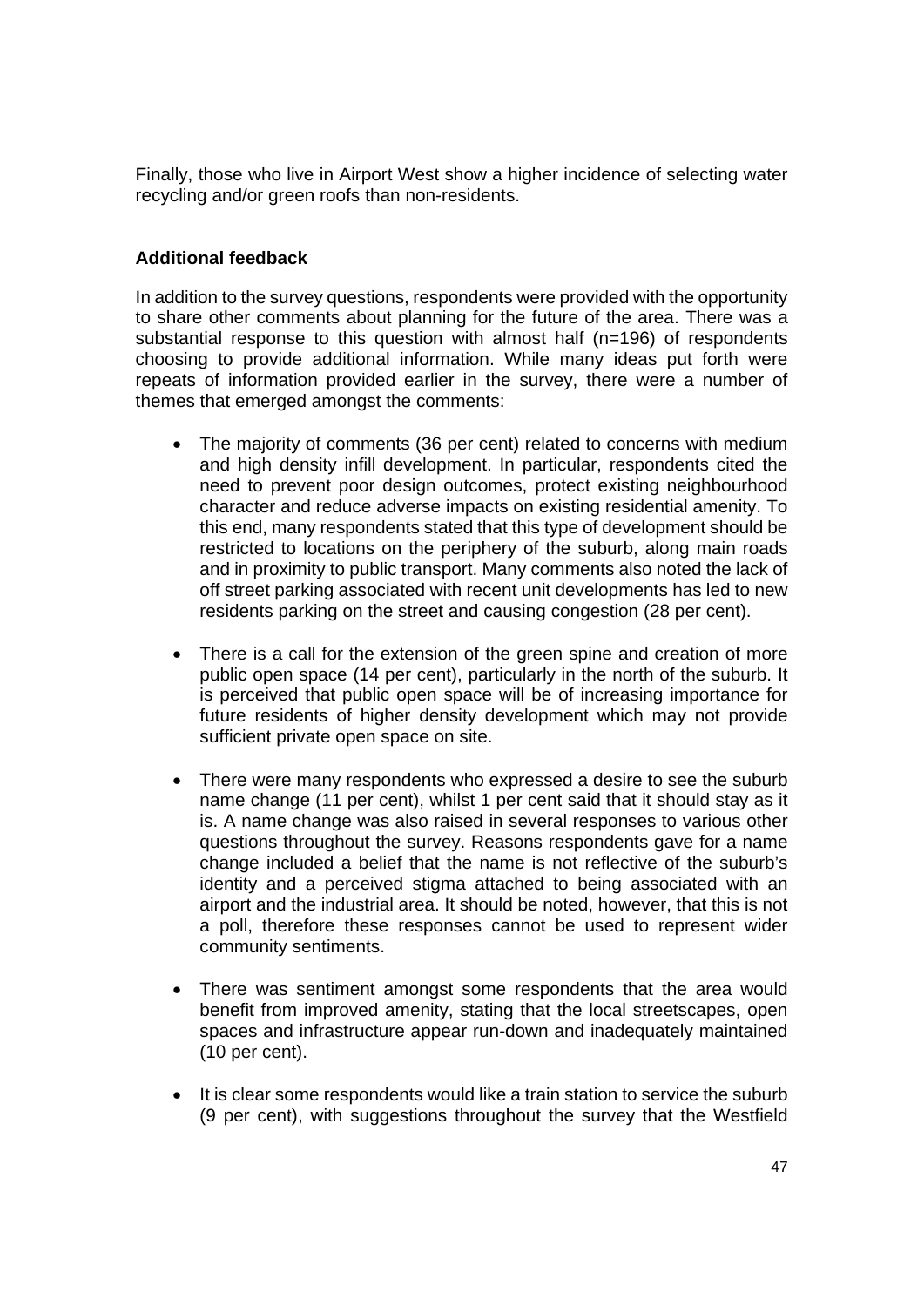Shopping Centre would be an appropriate location. A further 6 per cent of respondents stated that public transport improvements are required, particularly in terms of bus services.

- A few comments raised the need for improved upkeep of the area (8 per cent), stating that the suburb has been ignored by Council over the years and as such, the physical environment suffers from visible signs of neglect. Respondents typically cited the poor appearance of public open space, dilapidated state of roads and footpaths as well as the 'untidy' appearance of the industrial area.
- The expansion and modernisation of existing community facilities and provision of additional community services was raised by 7 per cent of respondents who answered this question. Examples of desired facilities and services included a library, childcare and maternal and child health services, a library, additional community halls as well as sports facilities and a pool.
- Some respondents would like to see the Westfield Shopping Centre upgraded (4 per cent). Suggestions for improvements included the provision of outdoor areas that can be enjoyed by the community, a safer and more attractive car park and an improved environment for shoppers arriving by foot.
- There were calls for the rezoning of the industrial area (4 per cent) to allow for residential development. It was suggested that less industrial land uses would soften the appearance of what is essentially the gateway into the residential hinterland of the suburb.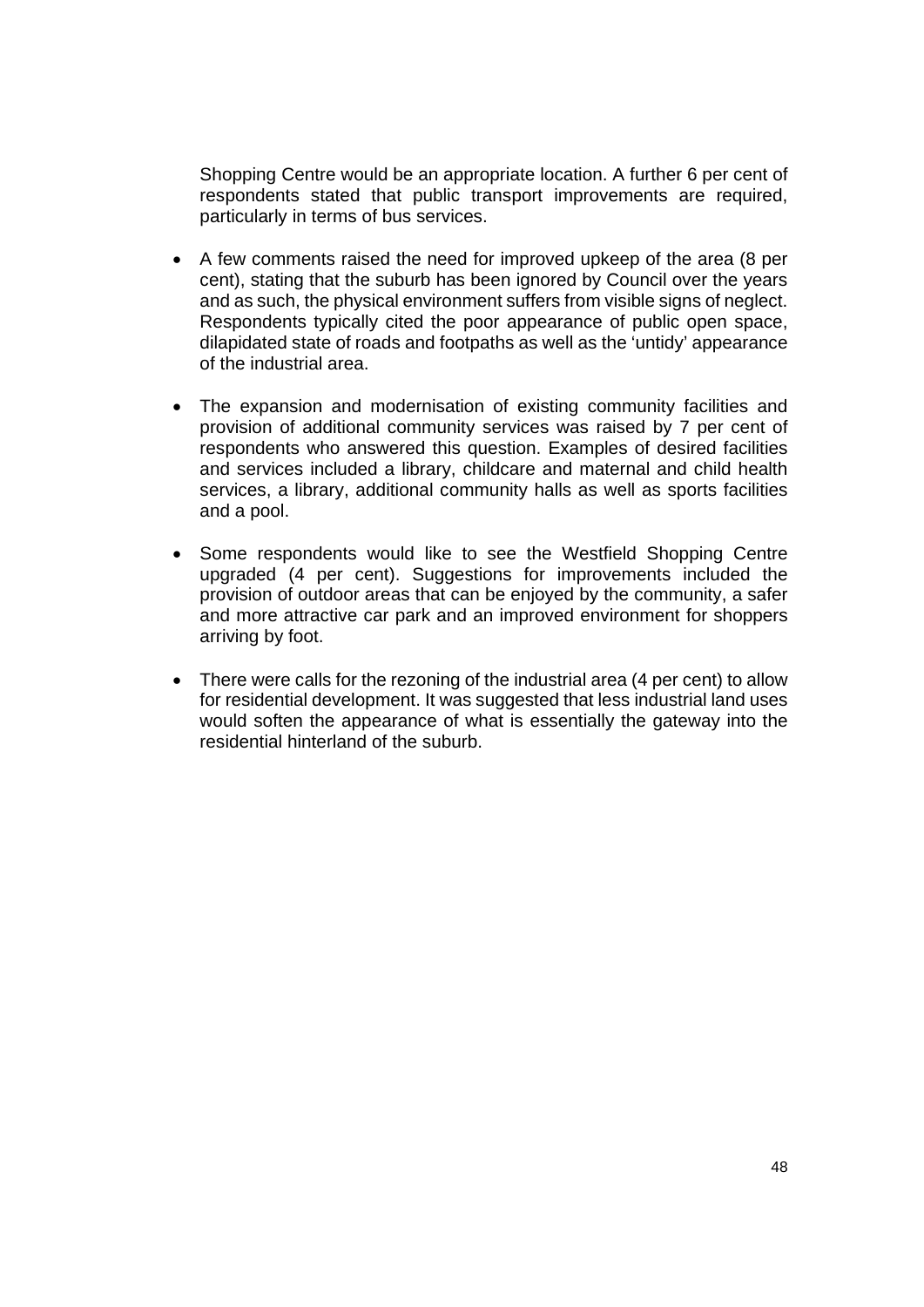## **5.2 Written submissions**

A total of 7 submissions were received by people who chose to make detailed comments on a range of issues not covered in the survey. The following table provides a summary of each submission.

| <b>Submission</b><br>number | <b>Summary of comments</b>                                                                                                                                                                                                                                                                                                                                                                                                                                                                                                                                                                                                                                                                                                                                                                                                                                                                                                                                                                                                                                                                                                                                                                                                                                                                                                            |  |  |
|-----------------------------|---------------------------------------------------------------------------------------------------------------------------------------------------------------------------------------------------------------------------------------------------------------------------------------------------------------------------------------------------------------------------------------------------------------------------------------------------------------------------------------------------------------------------------------------------------------------------------------------------------------------------------------------------------------------------------------------------------------------------------------------------------------------------------------------------------------------------------------------------------------------------------------------------------------------------------------------------------------------------------------------------------------------------------------------------------------------------------------------------------------------------------------------------------------------------------------------------------------------------------------------------------------------------------------------------------------------------------------|--|--|
| 1                           | Provides a detailed history of family's connection to Airport West. In<br>$\bullet$<br>particular, documents parent's post-war migration to the suburb and<br>the development of their business and place of residence in the area.<br>Would like public recognition of father's contribution to the suburb                                                                                                                                                                                                                                                                                                                                                                                                                                                                                                                                                                                                                                                                                                                                                                                                                                                                                                                                                                                                                           |  |  |
|                             | should any opportunities arise for naming of public spaces.                                                                                                                                                                                                                                                                                                                                                                                                                                                                                                                                                                                                                                                                                                                                                                                                                                                                                                                                                                                                                                                                                                                                                                                                                                                                           |  |  |
| 2                           | Supports the identification of the nominated land use, built form,<br>$\bullet$<br>economic and transport issues and opportunities.<br>States that the Westfield Shopping Centre is contemplating short to<br>medium-term opportunities for the site which have the potential to<br>support and facilitate further investment and growth in the activity<br>centre.<br>Believes the revised Structure Plan should facilitate future investment<br>and improve the competitiveness of the shopping centre to limit<br>escape expenditure.<br>Does not support promoting future redevelopment of Essendon Fields<br>via policy as it will directly impact the viability of Westfield Shopping<br>Centre and the wider activity centre.<br>Future development at McNamara Avenue and Louis Street should be<br>complimentary to Westfield Shopping Centre.<br>Supports the amalgamation of the bus interchange and tram terminus<br>$\bullet$<br>to the east of Westfield Shopping Centre as well as the implementation<br>of cycling and walking enhancements.<br>Believe the revised Structure Plan should consider:<br>The opportunity for development bonuses to aid in the<br>$\circ$<br>promotion of development activity<br>That catalyst projects could assist in the delivery of short-term<br>$\circ$<br>Structure Plan goals. |  |  |
| 3                           | Supports increased height and improved amenity on the corner of<br>$\bullet$<br>Hood Street/English Street and Matthews Avenue.<br>Questions the ability to provide for quality office space in this location<br>$\bullet$<br>as suggested by the draft Issue and Opportunities Report due to<br>competition with Essendon Fields.<br>Requests that residential uses (apartments) should be considered for<br>$\bullet$<br>this site.<br>Allowing for residential uses at this location would provide the<br>landowner with opportunities to deliver amenity upgrades to the<br>Matthews Avenue streetscape, wrapping around into Hood Street,<br>reinforcing and improving the gateway presentation.                                                                                                                                                                                                                                                                                                                                                                                                                                                                                                                                                                                                                                 |  |  |
| 4                           | The existing activity centre boundary contains sufficient residential<br>$\bullet$<br>land therefore a boundary adjustment is not warranted.                                                                                                                                                                                                                                                                                                                                                                                                                                                                                                                                                                                                                                                                                                                                                                                                                                                                                                                                                                                                                                                                                                                                                                                          |  |  |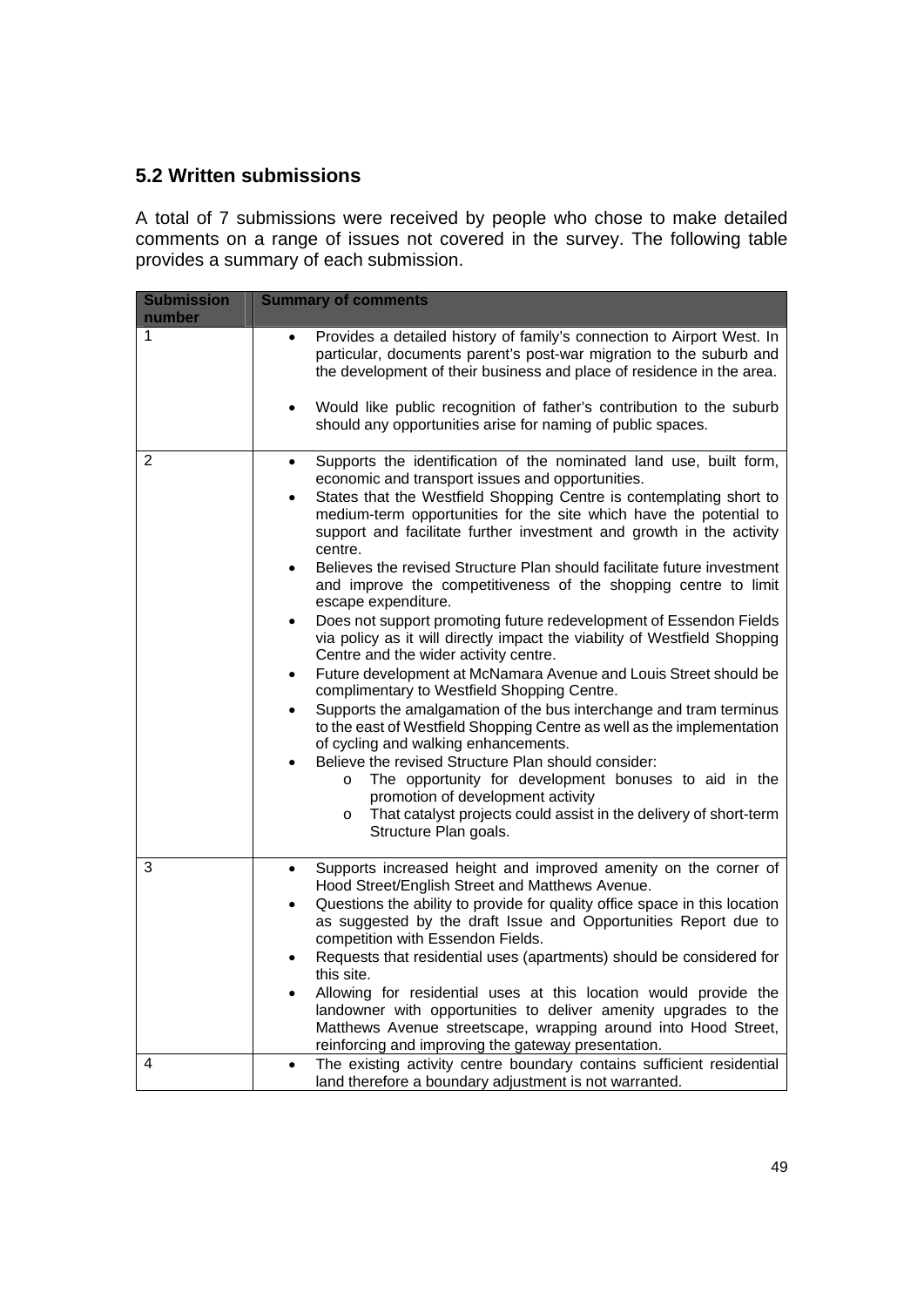|   | Questions if residential land will be dealt with in conjunction with the<br>$\bullet$<br>development of the Housing Strategy and what role the Strategic    |  |  |
|---|-------------------------------------------------------------------------------------------------------------------------------------------------------------|--|--|
|   | Planning Advisory Committee will have in the Structure Plan review.                                                                                         |  |  |
|   | Opposes increased residential density abutting open space and<br>$\bullet$<br>remote from good public transport.                                            |  |  |
| 5 | Provides in principle support for the following elements:<br>$\bullet$                                                                                      |  |  |
|   | Investigation of improved physical links of pedestrian bridges<br>$\circ$<br>or road connections between Airport West and Essendon                          |  |  |
|   | Fields                                                                                                                                                      |  |  |
|   | A heavy rail station within Airport West as part of a future train<br>O<br>line extension to Melbourne Airport.                                             |  |  |
|   | Better provision of public transport into Airport West and<br>O<br><b>Essendon Fields</b>                                                                   |  |  |
|   | Provision of DDA compliant pedestrian crossing points over<br>O                                                                                             |  |  |
|   | the Tullamarine Freeway<br>Investigation of upgrade to Moore Road to become an east-                                                                        |  |  |
|   | O<br>west connection road with a direct connection from the                                                                                                 |  |  |
|   | Western Ring Road to Matthews Avenue.                                                                                                                       |  |  |
|   | Essendon Airport would be pleased to work with Council to jointly                                                                                           |  |  |
|   | lobby PTV to provide better services to the expanding local workforce.<br>Grade separation of the light rail at the English Street interchange<br>$\bullet$ |  |  |
|   | must be considered and planned for now to remove conflict and                                                                                               |  |  |
|   | facilitate growth in road and rail transport. Alternatively, expansion of                                                                                   |  |  |
|   | Matthews Avenue into the light rail corridor, allowing the space to be                                                                                      |  |  |
|   | shared by cars and trams could be considered.<br>Matthews Avenue requires a Lane Use Management System in order<br>$\bullet$                                |  |  |
|   | to maximise road efficiency.                                                                                                                                |  |  |
| 6 | Supports increasing employment opportunities in the centre however<br>$\bullet$                                                                             |  |  |
|   | cautions against creating an oversupply of retail uses that are<br>vulnerable to economic downturns.                                                        |  |  |
|   | Steele Creek receives too much diffuse pollution from the light<br>$\bullet$                                                                                |  |  |
|   | industrial area of Airport West. Renewal of industrial and commercial                                                                                       |  |  |
|   | building stock should incorporate water sensitive urban design                                                                                              |  |  |
|   | (WSUD) principles which will benefit Steel Creek.<br>Accepts that population growth will require more<br>compact                                            |  |  |
|   | development but states that careful planning should seek to minimise                                                                                        |  |  |
|   | detrimental amenity impacts that higher density can bring.                                                                                                  |  |  |
|   | Small areas of open space should not be dwarfed by tall buildings.                                                                                          |  |  |
|   | Recommend locating medium density, 12 metre high buildings closer<br>$\bullet$<br>to:                                                                       |  |  |
|   | Public transport<br>$\circ$                                                                                                                                 |  |  |
|   | The commercial precincts<br>$\circ$                                                                                                                         |  |  |
|   | Adjacent to industrial areas<br>$\circ$                                                                                                                     |  |  |
|   | Support medium density in Matthews Avenue and land adjacent to<br>Westfield Shopping Centre.                                                                |  |  |
|   | Higher built form must have appropriate setbacks to prevent sheer<br>facades and wind tunnels.                                                              |  |  |
|   | Does not support medium density around Bowes Avenue Community<br>٠<br>centre or adjacent to A.J. Davis Reserve.                                             |  |  |
|   | Support using open space contributions to acquire land for a 1-2                                                                                            |  |  |
|   | hectare park in the north of the suburb. The process must allow for                                                                                         |  |  |
|   | genuine public consultation.<br>Investigate opportunities to acquire adjacent properties to widen and                                                       |  |  |
|   | enhance the green spine. Suggests two properties in King Street could                                                                                       |  |  |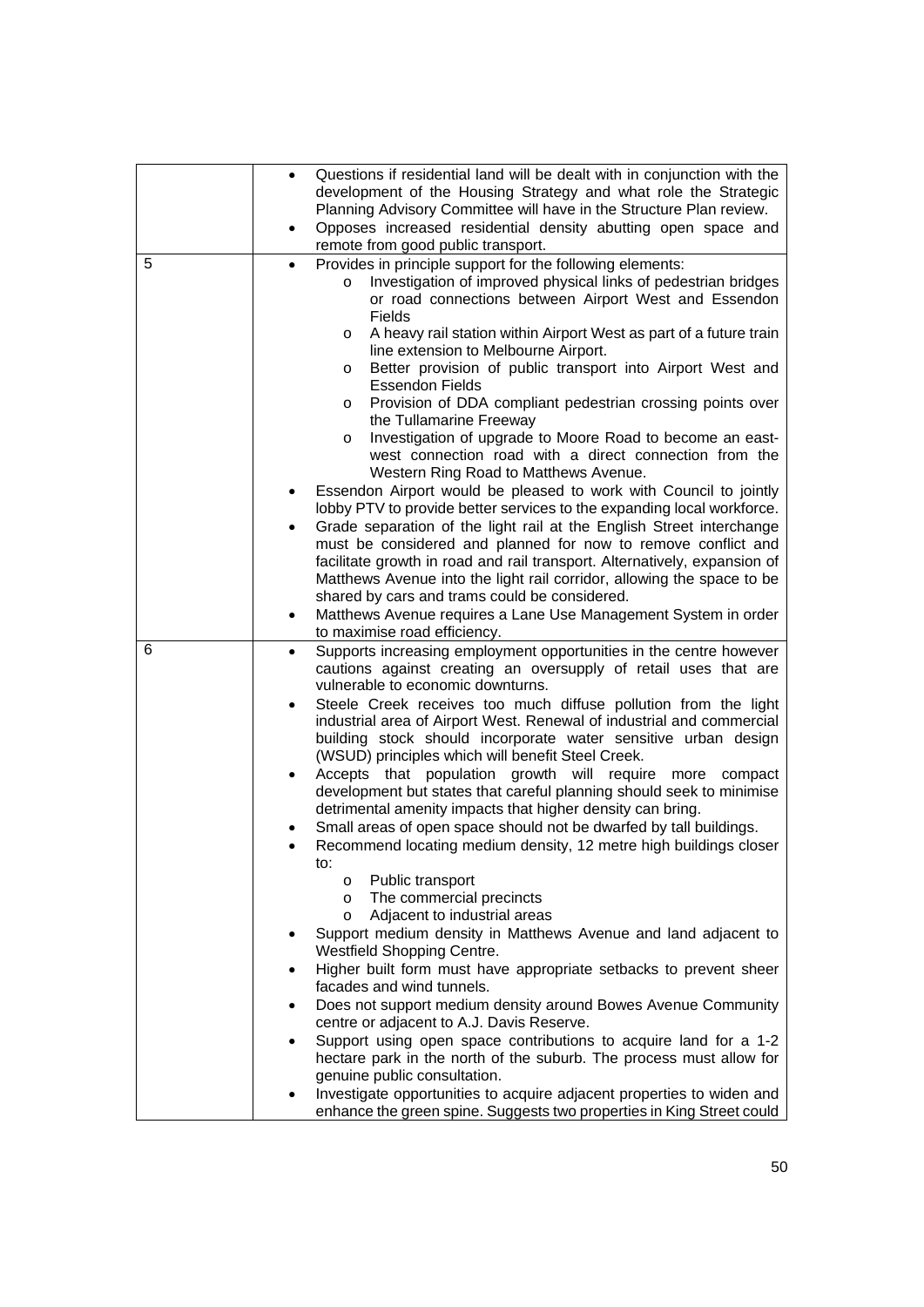|                | be suitable. Also suggests the purchase of a property to link El Reno<br>Crescent to the green spine.                                                                                 |  |  |  |
|----------------|---------------------------------------------------------------------------------------------------------------------------------------------------------------------------------------|--|--|--|
|                | Recommends land in Roberts Road, adjacent to Steel Creek, be used<br>$\bullet$                                                                                                        |  |  |  |
|                | for a community garden.                                                                                                                                                               |  |  |  |
|                | The Complete Streets concept should be fully implemented in Airport<br>$\bullet$<br>West.                                                                                             |  |  |  |
|                | Current tree selection in Airport West is adversely impacting on<br>$\bullet$<br>waterway quality. Tree selection should be based on WSUD principles<br>and support Complete Streets. |  |  |  |
|                | Overhead wires should be removed to facilitate large canopy trees.                                                                                                                    |  |  |  |
|                | New residential development must have sufficient setbacks to allow<br>$\bullet$<br>for landscaping.                                                                                   |  |  |  |
|                |                                                                                                                                                                                       |  |  |  |
|                | Sustainable building design is supported for both residential and<br>commercial buildings.                                                                                            |  |  |  |
|                | Raises concerns with the green spine design and its lack of                                                                                                                           |  |  |  |
|                | stormwater capture at the end of the Clydesdale Road drain.                                                                                                                           |  |  |  |
|                | Supports DDA compliant overpasses at the English Street interchange                                                                                                                   |  |  |  |
|                | which facilitate both pedestrian and cyclist access.                                                                                                                                  |  |  |  |
| $\overline{7}$ | Detailed submission which makes several recommendations related to two                                                                                                                |  |  |  |
|                | distinct themes:                                                                                                                                                                      |  |  |  |
|                | <b>Strategy plan</b>                                                                                                                                                                  |  |  |  |
|                | That the proposal to develop a leading edge technology precinct be                                                                                                                    |  |  |  |
|                | supported through developing links with the University of Melbourne                                                                                                                   |  |  |  |
|                | or RMIT and that a strategy plan be prepared demonstrating how this<br>proposal will be implemented within specified timelines.                                                       |  |  |  |
|                | That within this strategy plan, consideration be given as to how the<br>$\bullet$                                                                                                     |  |  |  |
|                | National Broadband network can contribute to this strategy.                                                                                                                           |  |  |  |
|                | That linkages be established with schools in Airport West to encourage<br>$\bullet$                                                                                                   |  |  |  |
|                | and facilitate participation in the Stephanie Alexander schools kitchen                                                                                                               |  |  |  |
|                | garden program and Council allocate funds to assist with this.                                                                                                                        |  |  |  |
|                | Plan for a performing arts program within the activity centre. Consider                                                                                                               |  |  |  |
|                | 3-15 Matthews Avenue as a venue for a performing arts incubator.                                                                                                                      |  |  |  |
|                | <b>Fullarton Road Industrial Precinct</b>                                                                                                                                             |  |  |  |
|                | That the Fullarton Road industrial precinct be rezoned as residential                                                                                                                 |  |  |  |
|                | and that the rezoning includes a design and development overlay                                                                                                                       |  |  |  |
|                | (DDO) that supports the implementation of ESD and the eco village                                                                                                                     |  |  |  |
|                |                                                                                                                                                                                       |  |  |  |

These submissions can be categorised by the following:

- 2 are on behalf of private property owners and relate to the impact of the revised structure plan on the future development of the subject sites.
- 1 is from a major landholder which requests consideration be given to a rezoning of the Fullarton Road industrial precinct.
- 1 is from Essendon Airport Pty Ltd and provides in principle support for the initiatives contained in the draft Issues and Opportunities Report as they relate to Essendon Fields.
- 1 is from a local community group who raise several issues and have a strong focus on the provision of public open space and protecting Steele Creek through the use of WSUD.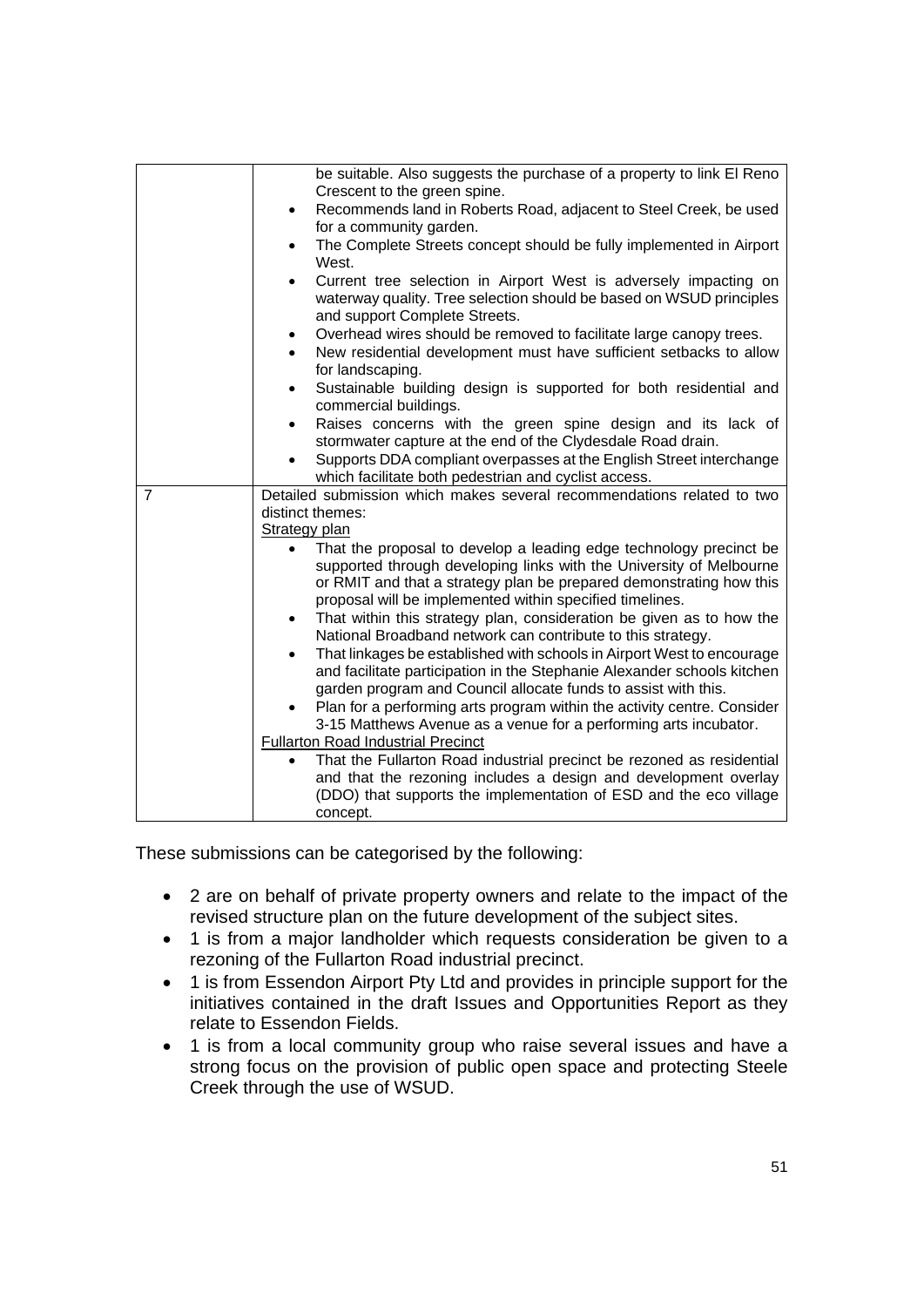• 1 is from a resident of Moonee Valley with general concerns about the timing and process of the structure plan review, particularly with regards to residential land.

## **5.3 CALD information sessions**

Council facilitated two information sessions to engage with groups who represent the two largest non-English speaking groups within Airport West: Italian and Greek. These sessions provided an opportunity to provide information, answer questions, generate discussion and receive feedback from participants in a culturally appropriate format with the aid of interpreters.

On 2 September 2015, an information session was held for the Italian community of Airport West, supported by an interpreter. The session took place immediately following the Circolo Pensionati Italiani di Airport West's ('Italian pensioners circle') regular meeting at Ratcliff Hall. 11 people attended this session.

On 3 September 2015, an information session was held for the Greek community of Airport West. The session was supported by two interpreters. The session took place during the Airport West Greek Senior Citizens' Club of Airport West regular meeting at Ratcliff Hall. Approximately 70 people were in attendance.

At each of the sessions, Council officers delivered a presentation outlining the scope of the project and a brief summary of the draft Issues and Opportunities Report. The presentation was followed by an interactive discussion soliciting the views of the groups.

Participants were asked to work in small groups to discuss the following key questions:

- What would you like to keep the same?
- What would you like to change about Airport West?
- What would make it easier for you to get around the centre?

Most commonly raised points from the sessions were as follows:

- What would you like to keep the same?
	- o Maintaining the low scale feel of the residential areas. Many participants expressed concerns over the impacts of development and increased buildings heights on their privacy and existing neighbourhood character.
	- o Community facilities, with specific reference to Ratcliff Hall and the ability to use a multipurpose indoor hall.
	- o Opportunity to access community transport.
	- o The ability to remain in the family home and age in place.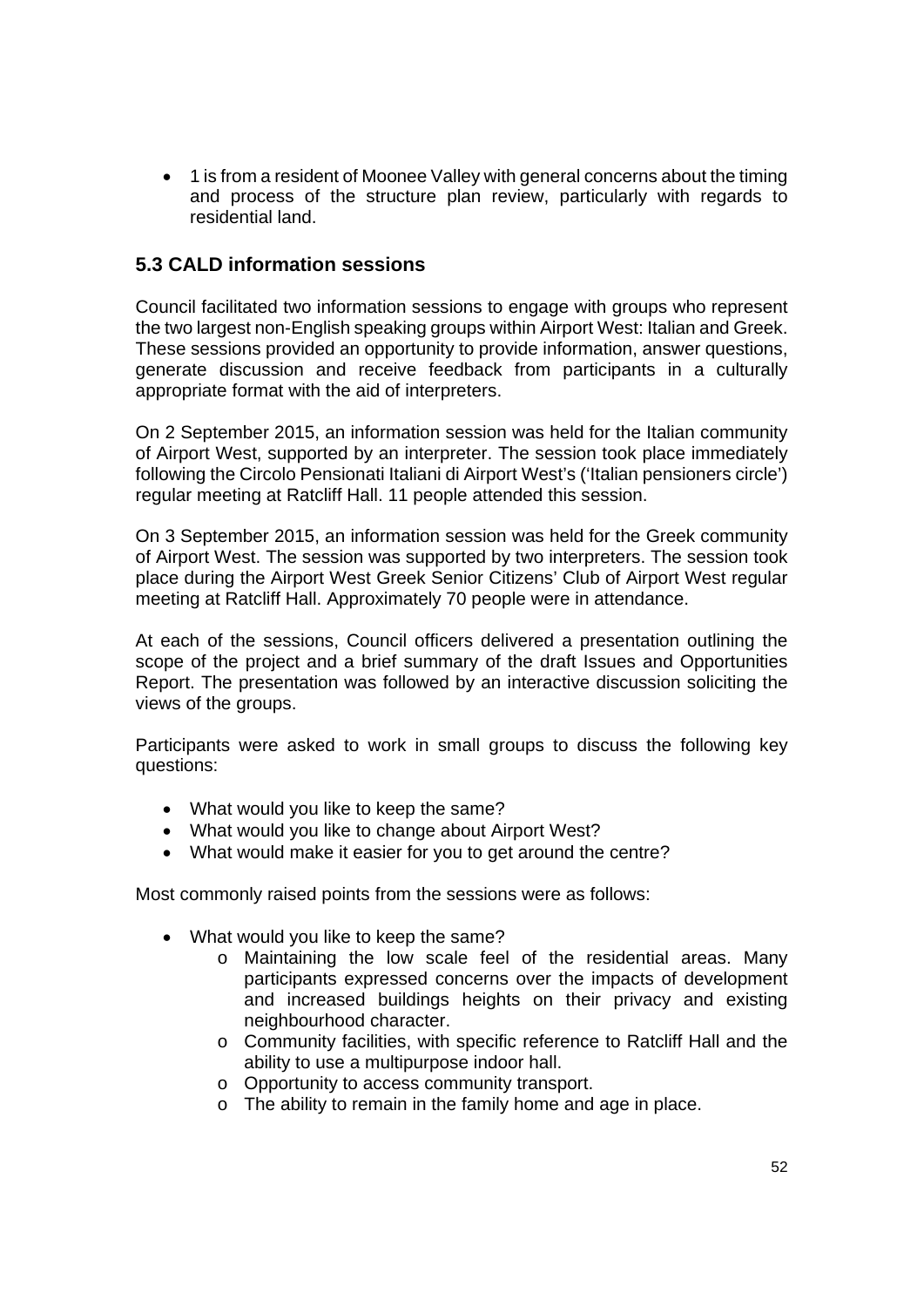- What would you like to change?
	- o Improve the current community facilities, with reference to upgrading the building and facilities of Ratcliff Hall and building a new hall as Ratcliff Hall was heavily used and difficult to gain access to.
	- o Reinstating the Australia Post Office at McNamara Avenue.
	- o The number of units without car parking spaces.
- What would make it easier for you to get around the centre?
	- o Extending existing bus services into residential areas
	- o Improving the community bus service: access, where it will go and making it free
	- o A bus service to Keilor Cemetery
	- o A train service

The tables below list and summarise the points participants raised in the two sessions.

| <b>Key Theme</b>                        | Like to keep the same                                                                                                                                                                                                           | <b>Like to change</b>                                                                                                                                                                                                                                                                                                                                                                                       |  |
|-----------------------------------------|---------------------------------------------------------------------------------------------------------------------------------------------------------------------------------------------------------------------------------|-------------------------------------------------------------------------------------------------------------------------------------------------------------------------------------------------------------------------------------------------------------------------------------------------------------------------------------------------------------------------------------------------------------|--|
| Built form and<br>urban design          | Privacy is an important aspect of the<br>$\bullet$<br>suburb's identity.<br>Important to maintain setbacks in<br>$\bullet$<br>residential areas.                                                                                | The regulations about parking on the<br>street, home owners should be able to<br>park at the front of their property.<br>Improve the quality of the footpaths.<br>Improve the street cleaning.                                                                                                                                                                                                              |  |
| Community<br>services and<br>facilities | facilities,<br>Community<br>in<br>particular<br>$\bullet$<br>ensuring Ratcliff Hall remains a facility<br>that the community have access to as<br>it provides the space and opportunity to<br>participate in social activities. | Improve<br>the<br>community<br>current<br>facilities, with reference to Ratcliff Hall.<br>The hall needs upgrading.<br>Improve access to public toilets. Toilets<br>$\bullet$<br>at the football oval and Gilbert Road<br>require a greater level of servicing and<br>should be open longer hours. There<br>should be more public toilets in the<br>area with a request for one in Roberts<br>Road Reserve. |  |
| Economic                                |                                                                                                                                                                                                                                 | The Post Office moving to Essendon<br>Fields is inconvenient and should be<br>returned to McNamara Avenue.                                                                                                                                                                                                                                                                                                  |  |
| Movement and<br>transport               |                                                                                                                                                                                                                                 | Increase the number of buses on the<br>current bus routes.<br>Extend 501 bus through residential<br>area and provide stops in Niddrie,<br>Westfield Shopping Centre and tram<br>stops along Matthews Avenue.<br>Provide a greater level of community<br>transport.<br>Provide a bus to Keilor Cemetery                                                                                                      |  |

### **Italian Session**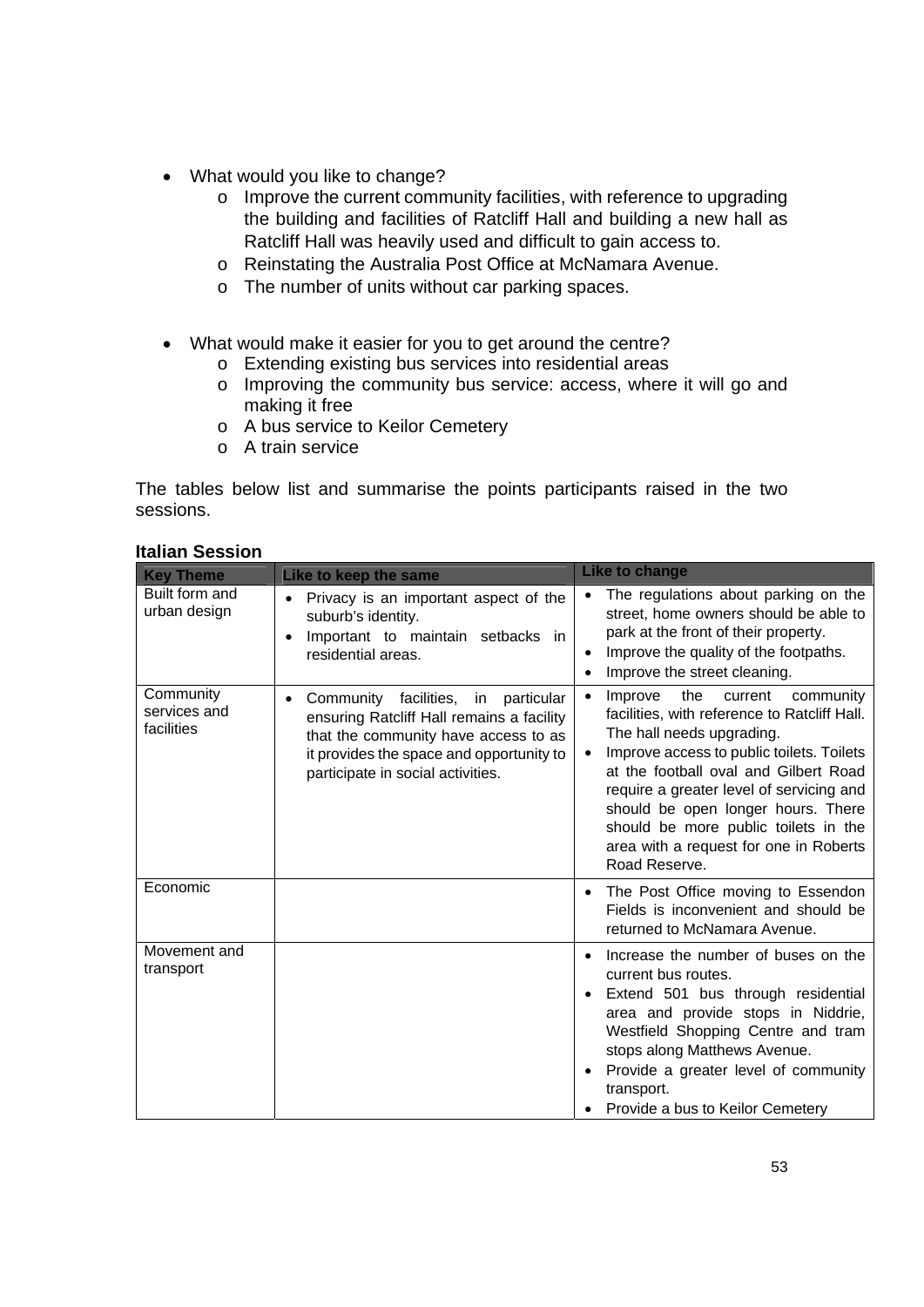|            |                                    | Improve the bus stops and provide<br>timetable information.<br>Improving public transport and buses<br>will improve social isolation. |
|------------|------------------------------------|---------------------------------------------------------------------------------------------------------------------------------------|
| Open space | Access to open space is important. |                                                                                                                                       |

## **Greek Session**

| <b>Key Theme</b>                        | Like to keep the same                                                                                                                                                                                                 | <b>Like to change</b>                                                                                                                                                                                                                                                                                                                                                                                                                                                                                                   |
|-----------------------------------------|-----------------------------------------------------------------------------------------------------------------------------------------------------------------------------------------------------------------------|-------------------------------------------------------------------------------------------------------------------------------------------------------------------------------------------------------------------------------------------------------------------------------------------------------------------------------------------------------------------------------------------------------------------------------------------------------------------------------------------------------------------------|
| Built form and<br>urban design          | • The low rise character of the buildings<br>and houses.<br>The current neighbourhood character.<br>$\bullet$<br>Maintain the current population and<br>$\bullet$<br>ensure the suburb doesn't become<br>overcrowded. | Better building design and image for<br>$\bullet$<br>the suburb.<br>Concern that there will be high rise<br>$\bullet$<br>development.<br>Provide a buffer between industry and<br>housing and improve the appearance<br>of the industrial area.<br>Improve the quality of the roads and<br>$\bullet$<br>reduce congestion.<br>Improve the quality of the footpaths.<br>Improve the quality of the street signs<br>$\bullet$<br>and numbers on houses.<br>It's important that people can park in<br>front of their home. |
| Community<br>services and<br>facilities | Community facilities, with specific<br>$\bullet$<br>reference to Ratcliff Hall and the ability<br>to use a multipurpose indoor hall.                                                                                  | Improve<br>and<br>provide<br>increased<br>$\bullet$<br>infrastructure:<br>community<br>schools,<br>community centres (another one like<br>Ratcliff Hall as it is heavily used), and<br>facilities that can be accessed in the<br>evening.<br>Improve the facilities at Ratcliff Hall.                                                                                                                                                                                                                                   |
| Economic                                | Local shopping strips i.e. McNamara<br>$\bullet$<br>Avenue                                                                                                                                                            | Improve the small shopping strips,<br>$\bullet$<br>increasing variety and number of<br>shops.<br>The Post Office moving to Essendon<br>Fields is inconvenient and it should be<br>returned to McNamara Avenue.                                                                                                                                                                                                                                                                                                          |
| Movement and<br>transport               | Access to public transport.<br>$\bullet$<br>Community bus.                                                                                                                                                            | Improve Matthews Avenue (needs<br>$\bullet$<br>resurfacing) and the access to getting<br>on to freeway.<br>Provide more public transport.<br>The buses are not frequent enough, in<br>particular the 501.<br>Provide a new bus that goes around<br>Airport West and to the centre of the<br>suburb.<br>Provide public transport in Roberts<br>$\bullet$<br>Road.<br>Provide a bus to Keilor Cemetery.                                                                                                                   |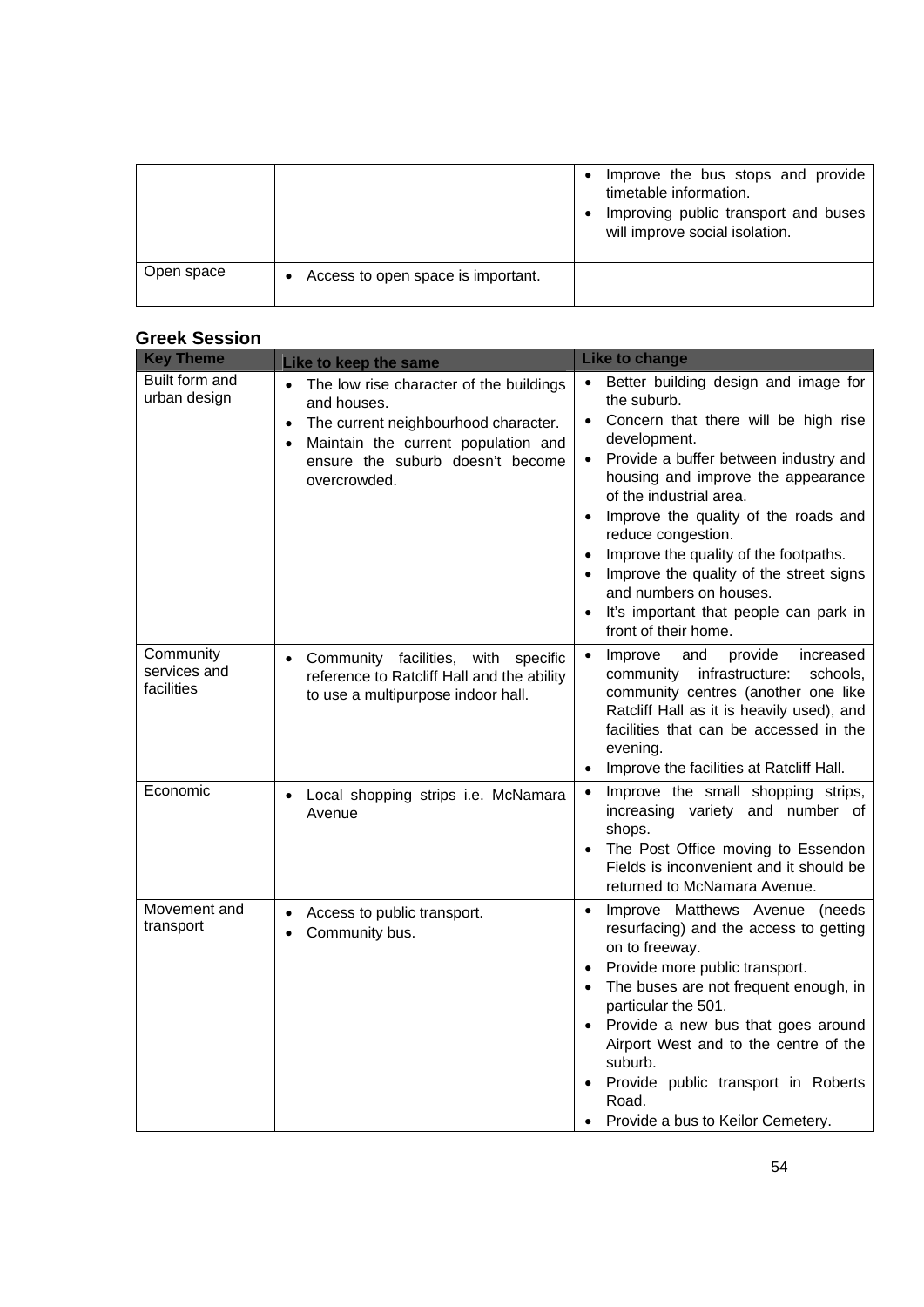|            |                                                                                                                                                                                                                                                       | It is easy to get around if you have a<br>car, but if you don't it's difficult as you<br>get older.<br>Important to continue the community<br>bus.<br>Would like the community bus to<br>transport people to other municipalities<br>and to be free of charge.<br>90 minute parking not long enough<br>needs to be extended.<br>Provide a train station.<br>Improve dangerous intersection at the<br>corner of King Street and South Road.<br>Improve<br>access<br>for<br>people<br>in.<br>wheelchairs. |
|------------|-------------------------------------------------------------------------------------------------------------------------------------------------------------------------------------------------------------------------------------------------------|---------------------------------------------------------------------------------------------------------------------------------------------------------------------------------------------------------------------------------------------------------------------------------------------------------------------------------------------------------------------------------------------------------------------------------------------------------------------------------------------------------|
| Open space | <b>Trees</b>                                                                                                                                                                                                                                          | Increase open green space with more<br>$\bullet$<br>trees and better connections.<br>Provide<br>playgrounds,<br>outdoor<br>barbeque areas and seating in parks.<br>• Provide seating in Bowes Avenue<br>Reserve.<br>The creek is desolate at night and this<br>area needs to be improved.                                                                                                                                                                                                               |
| Other      | Rates are ok as it pays for sewage<br>and roads.<br>Important to have the ability to stay in<br>the area and be close to family and<br>friends to have opportunities to meet<br>in public places.<br>Proximity to Niddrie, Keilor and the<br>airport. | The rates are too high for pensioners<br>and we want to stay in the area with<br>friends.<br>Aging infrastructure needs improving<br>$\bullet$<br>i.e. sewage system not coping.<br>The air traffic impacts lifestyle.                                                                                                                                                                                                                                                                                  |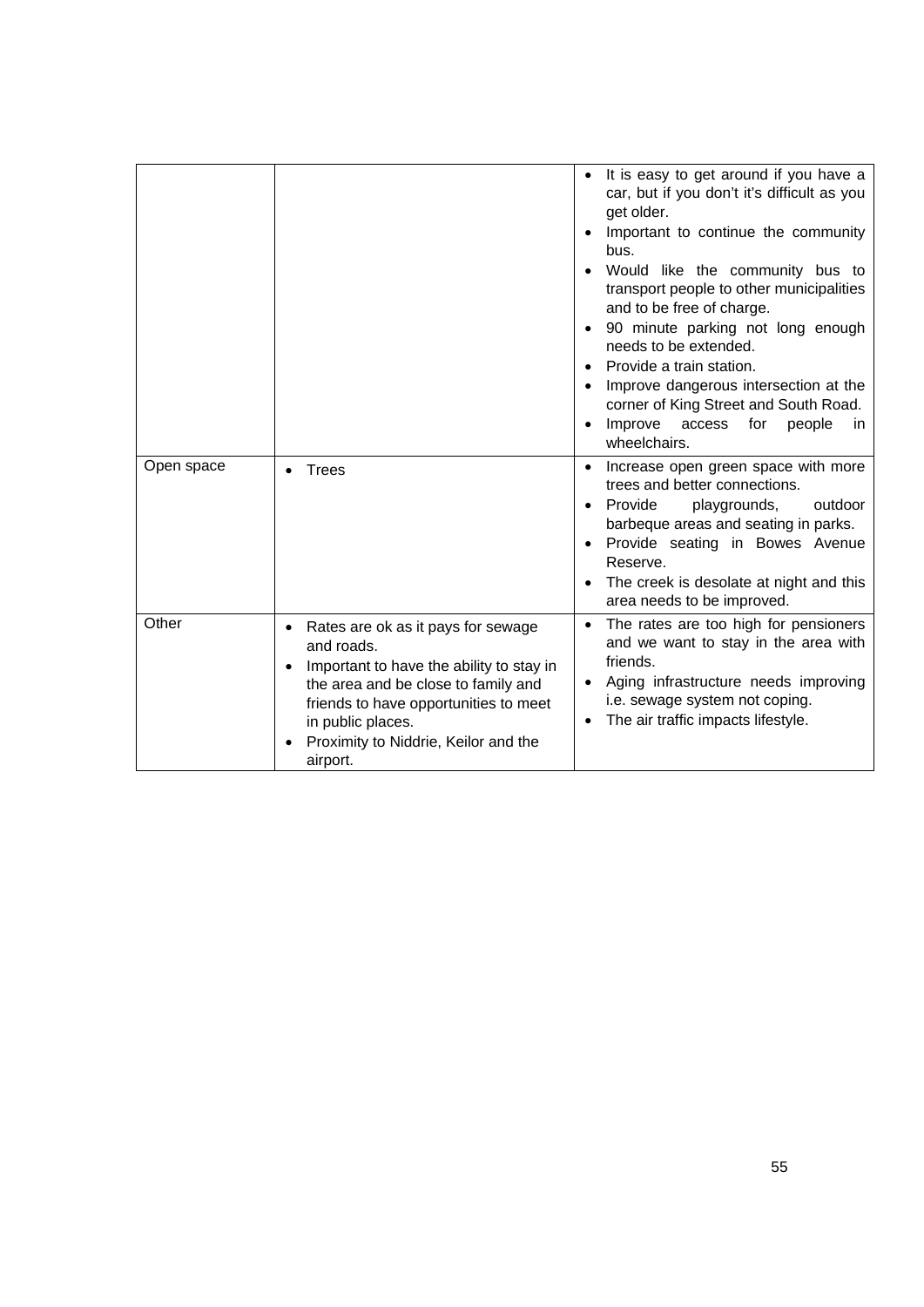## **5.4 Interactive map**

An online interactive map was developed to allow interested parties to easily find out how the project affects them and allow for informal feedback to be collected.

The map was searchable by clicking on a theme, with results showing the issues and opportunities identified in the draft Report. Where issues and opportunities were not able to be shown geographically, these were shown in a 'pop-out' box.

Users were able to select a location on a map and make comments, state whether they agree or disagree with the identified issues and opportunities or add additional issues and opportunities to the map.

90 people accessed the interactive map over the four week consultation period. The map received one comment, 33 'agrees' and 4 'disagrees'. The one comment made on the map related to the provision of additional open space around Hansen Reserve and the need to 'break up' built form of units in long streets. The issues and opportunities that attracted the 'agrees' and 'disagrees' are outlined in the table below.

| <b>Issue/opportunity</b>                                                                                                                                                                                                                                                                                                                                                                                                                                                                                                                                                                                                                                                         | <b>Agree</b>   | <b>Disagree</b> |
|----------------------------------------------------------------------------------------------------------------------------------------------------------------------------------------------------------------------------------------------------------------------------------------------------------------------------------------------------------------------------------------------------------------------------------------------------------------------------------------------------------------------------------------------------------------------------------------------------------------------------------------------------------------------------------|----------------|-----------------|
| <b>Housing opportunity</b>                                                                                                                                                                                                                                                                                                                                                                                                                                                                                                                                                                                                                                                       | 4              | 2               |
| Niche locations may offer opportunities to support apartment<br>development before median house prices reach levels that<br>encourage broader underlying demand. Locations that may provide<br>relatively greater support for apartment development may include<br>those:<br>Within walking distance of the Keilor Road Activity Centre (in<br>$\bullet$<br>the south-east) which offers an established lifestyle precinct.<br>Adjacent to the McNamara Avenue Neighbourhood Centre<br>$\bullet$<br>which over time may potentially include a wider mix of retail<br>activities, including a café precinct.<br>Adjacent to the Green Spine that extends through Airport<br>West. |                |                 |
|                                                                                                                                                                                                                                                                                                                                                                                                                                                                                                                                                                                                                                                                                  |                |                 |
| <b>Economic opportunity</b>                                                                                                                                                                                                                                                                                                                                                                                                                                                                                                                                                                                                                                                      | 1              |                 |
| The expected level of demand for new office space within Airport<br>West over the next 20 years is estimated to be up to around 3,000m <sup>2</sup> .<br>This would be the equivalent of 3-5 developments comprising ground<br>floor showrooms with offices above. The preferred location for new<br>office space is along Matthews Avenue adjacent to the English Street<br>connection to Essendon Fields.                                                                                                                                                                                                                                                                      |                |                 |
| <b>Economic opportunity</b>                                                                                                                                                                                                                                                                                                                                                                                                                                                                                                                                                                                                                                                      | $\overline{2}$ |                 |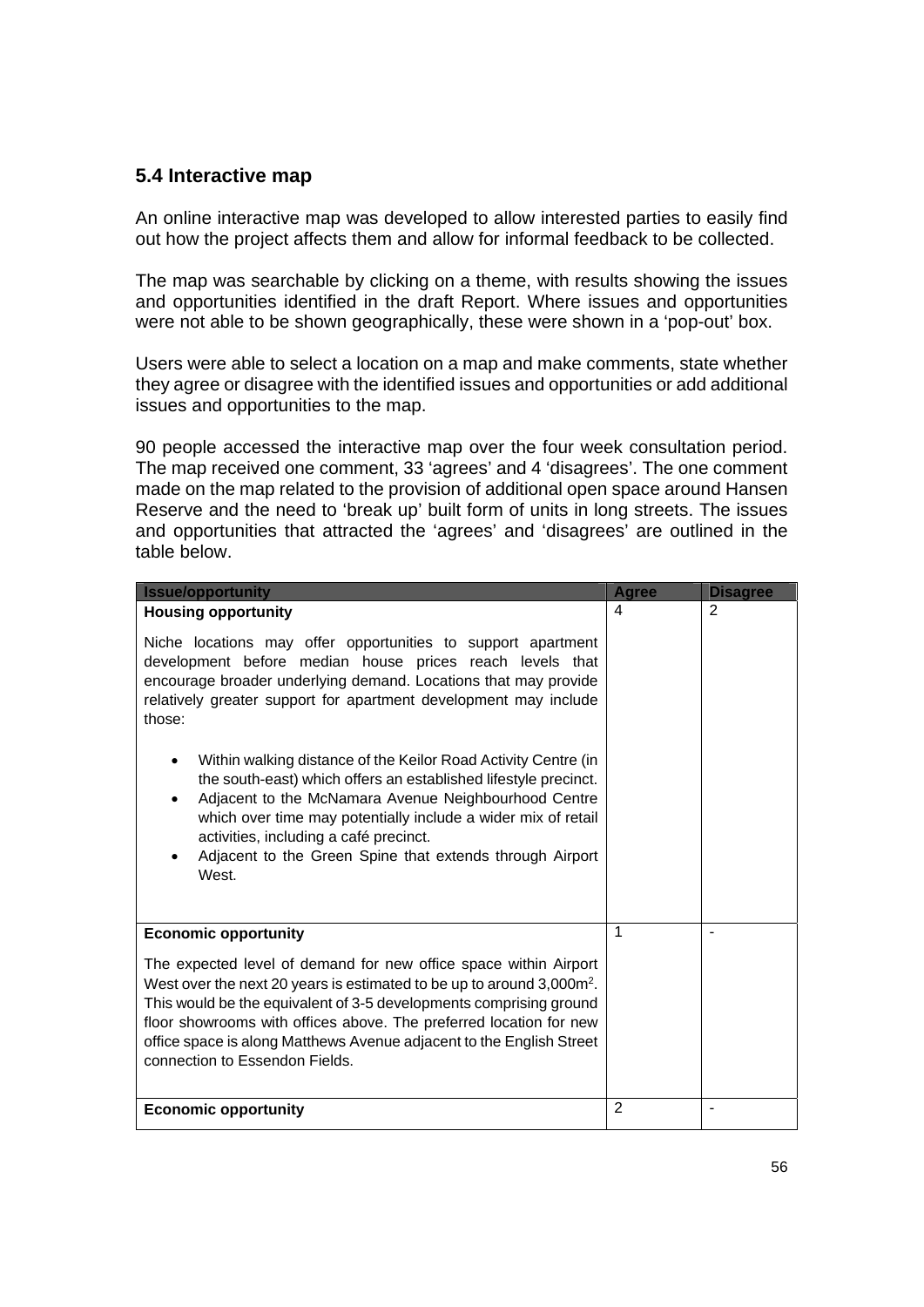| McNamara Avenue Neighbourhood Centre<br>The<br>offers<br>the<br>opportunity to provide a more convenient and centrally located<br>alternative for top-up shopping through the expansion of the existing<br>supermarket. Two options may exist for facilitating an expanded<br>supermarket within the centre:<br>Expanding the IGA supermarket northwards to include the<br>adjacent retail premises and childcare facility resulting in a<br>development site of around 2,000m2.<br>The consolidation of residential zoned sites bounded by<br>$\bullet$<br>McNamara Avenue, Roberts Road and Highlawn Avenue,<br>which would provide three street frontages and exposure to<br>Roberts Road. |   |  |
|-----------------------------------------------------------------------------------------------------------------------------------------------------------------------------------------------------------------------------------------------------------------------------------------------------------------------------------------------------------------------------------------------------------------------------------------------------------------------------------------------------------------------------------------------------------------------------------------------------------------------------------------------------------------------------------------------|---|--|
| <b>Economic opportunity</b>                                                                                                                                                                                                                                                                                                                                                                                                                                                                                                                                                                                                                                                                   | 1 |  |
| The Fullarton Road industrial precinct offers both industrial and<br>residential development opportunities.                                                                                                                                                                                                                                                                                                                                                                                                                                                                                                                                                                                   |   |  |
| This will require further investigation in relation to the competing<br>policy positions of preserving industrial land for employment versus<br>encouraging more intensive residential development.                                                                                                                                                                                                                                                                                                                                                                                                                                                                                           |   |  |
| Built form and urban design issue                                                                                                                                                                                                                                                                                                                                                                                                                                                                                                                                                                                                                                                             | 2 |  |
| Poor quality built form and inconsistent public space design fail to<br>make a positive contribution to the streetscape image at gateways in<br>and out of the suburb.                                                                                                                                                                                                                                                                                                                                                                                                                                                                                                                        |   |  |
| Built form and urban design opportunity                                                                                                                                                                                                                                                                                                                                                                                                                                                                                                                                                                                                                                                       | 1 |  |
| Manage built form, amenity and traffic issues at interfaces between<br>different land uses such as industrial and residential. This could be<br>achieved through landscaping, noise and emission controls or<br>building setbacks. The green spine provides an opportunity to<br>increase the sense of separation between industrial and residential<br>uses.                                                                                                                                                                                                                                                                                                                                 |   |  |
| Built form and urban design opportunity                                                                                                                                                                                                                                                                                                                                                                                                                                                                                                                                                                                                                                                       | 4 |  |
| Consider the options for creating a community and civic focal point.<br>This may be created within a large public space, or via a network of<br>smaller public spaces throughout the study area. Existing clusters of<br>community facilities, such as McNamara Avenue or Bowes Avenue,<br>could be consolidated. In addition, connections should be improved<br>to nearby community facilities, such as the Niddrie Library.                                                                                                                                                                                                                                                                 |   |  |
| Built form and urban design opportunity                                                                                                                                                                                                                                                                                                                                                                                                                                                                                                                                                                                                                                                       | 2 |  |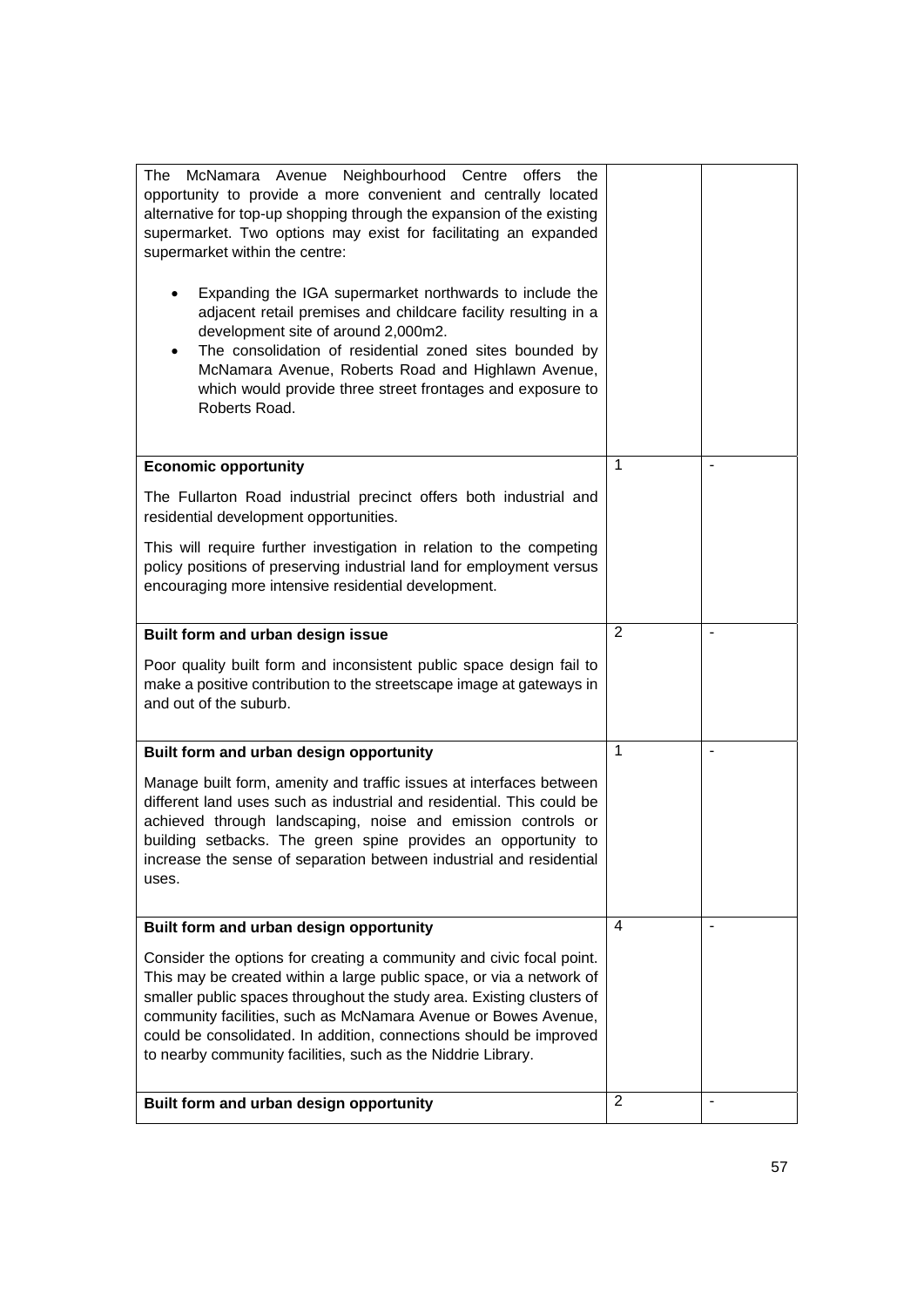| Create a strong interconnection between Airport West and Essendon<br>Fields through a co-ordinated urban design vision for the Tullamarine<br>Freeway/ Matthews Avenue 'spine'.                                                                                                                                                                          |                |                |
|----------------------------------------------------------------------------------------------------------------------------------------------------------------------------------------------------------------------------------------------------------------------------------------------------------------------------------------------------------|----------------|----------------|
| <b>Movement and transport issue</b>                                                                                                                                                                                                                                                                                                                      | 6              | $\blacksquare$ |
| The off-road walking and cycling network has several gaps. In<br>particular, the pedestrian overpasses over the Tullamarine Freeway<br>can only be accessed via stairs and are therefore not Disability<br>Discrimination Act (DDA) Compliant. Road bridges that connect<br>Airport West to adjacent areas do not include dedicated cycle<br>facilities. |                |                |
| <b>Movement and transport issue</b>                                                                                                                                                                                                                                                                                                                      | 1              |                |
| Limited bus service coverage is provided through the centre of the<br>suburb. There is no direct public transport access between Airport<br>West and Essendon DFO.                                                                                                                                                                                       |                |                |
| Movement and transport opportunity                                                                                                                                                                                                                                                                                                                       | 1              |                |
| Investigate the upgrade of Moore Road as a connection between<br>Essendon Fields and the M80 Ring Road to reduce dependence on<br>Westfield Drive and provide Essendon Fields with additional<br>capacity.                                                                                                                                               |                |                |
| Movement and transport opportunity                                                                                                                                                                                                                                                                                                                       | $\overline{2}$ | $\blacksquare$ |
| Improve pedestrian and cycling connections over the Tullamarine<br>Freeway to better link Airport West and Essendon Fields.                                                                                                                                                                                                                              |                |                |
| Movement and transport opportunity                                                                                                                                                                                                                                                                                                                       | 1              |                |
| Make the eastern industrial precinct a safer and more enjoyable area<br>to walk through, which will encourage people to walk to/from<br>Essendon Fields and the light rail corridor.                                                                                                                                                                     |                |                |
| <b>Heritage issue</b>                                                                                                                                                                                                                                                                                                                                    | 1              |                |
| Only one building in Airport West is currently protected through the<br>Heritage Overlay. Places of potential heritage significance need<br>further investigation.                                                                                                                                                                                       |                |                |
| <b>Heritage opportunity</b>                                                                                                                                                                                                                                                                                                                              | 1              | 2              |
| Undertake Stage 2 Heritage Studies recommended by the Heritage<br>Gap Study and pursue options for statutory protection of heritage<br>sites where warranted.                                                                                                                                                                                            |                |                |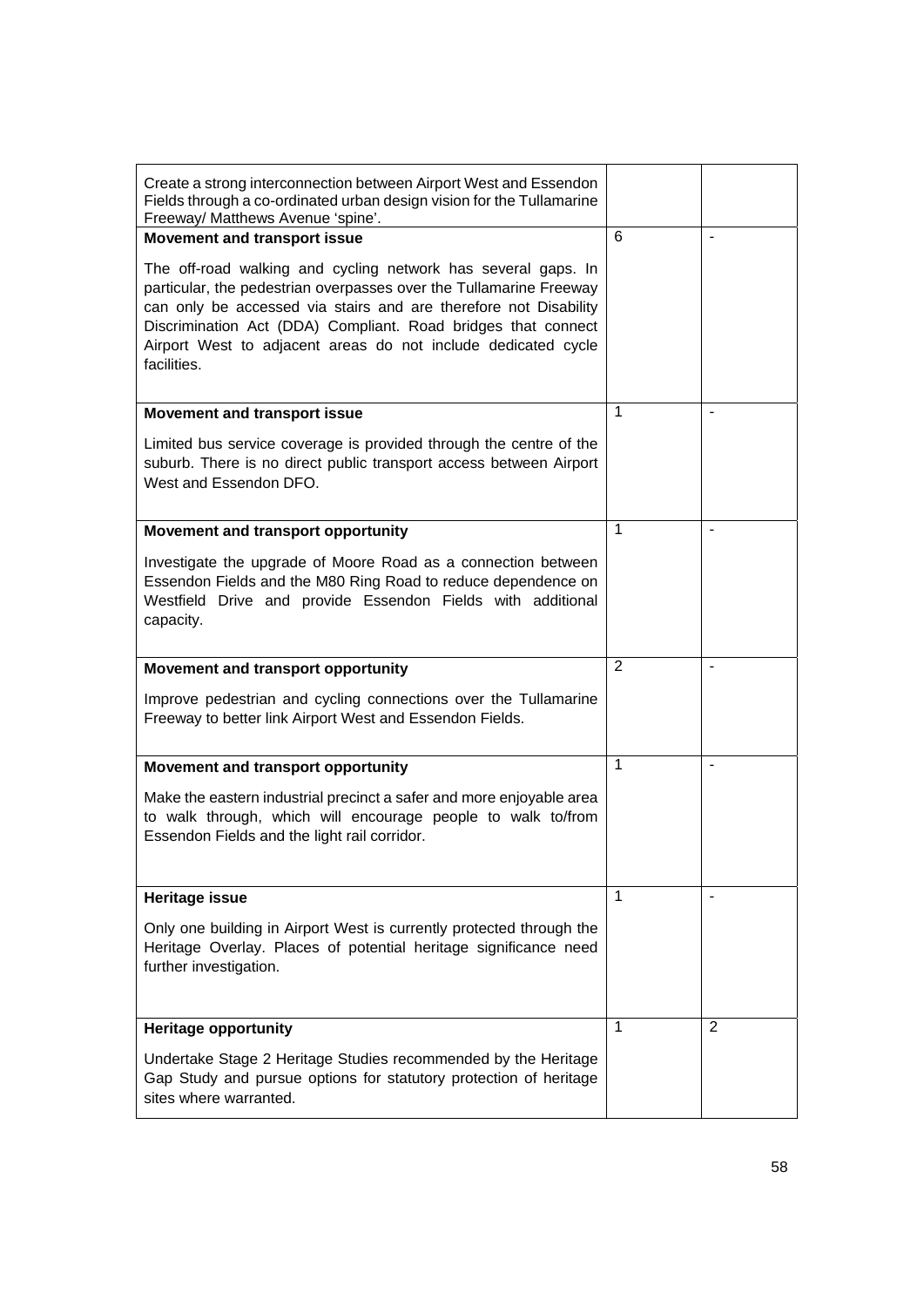| <b>Community services and facilities issue</b>                                                                                                                         | 1 |  |
|------------------------------------------------------------------------------------------------------------------------------------------------------------------------|---|--|
| There is not enough capacity at the Airport West Kindergarten to<br>cater for additional demand.                                                                       |   |  |
| <b>Community services and facilities issue</b>                                                                                                                         | 1 |  |
| Residents in Airport West have the highest use of community halls in<br>the municipality and Bowes Avenue Community Centre is at<br>capacity.                          |   |  |
| <b>Community services and facilities opportunity</b>                                                                                                                   | 1 |  |
| Continue to monitor the availability of childcare, kindergarten and<br>maternal and child health facilities in light of changing population and<br>demographic trends. |   |  |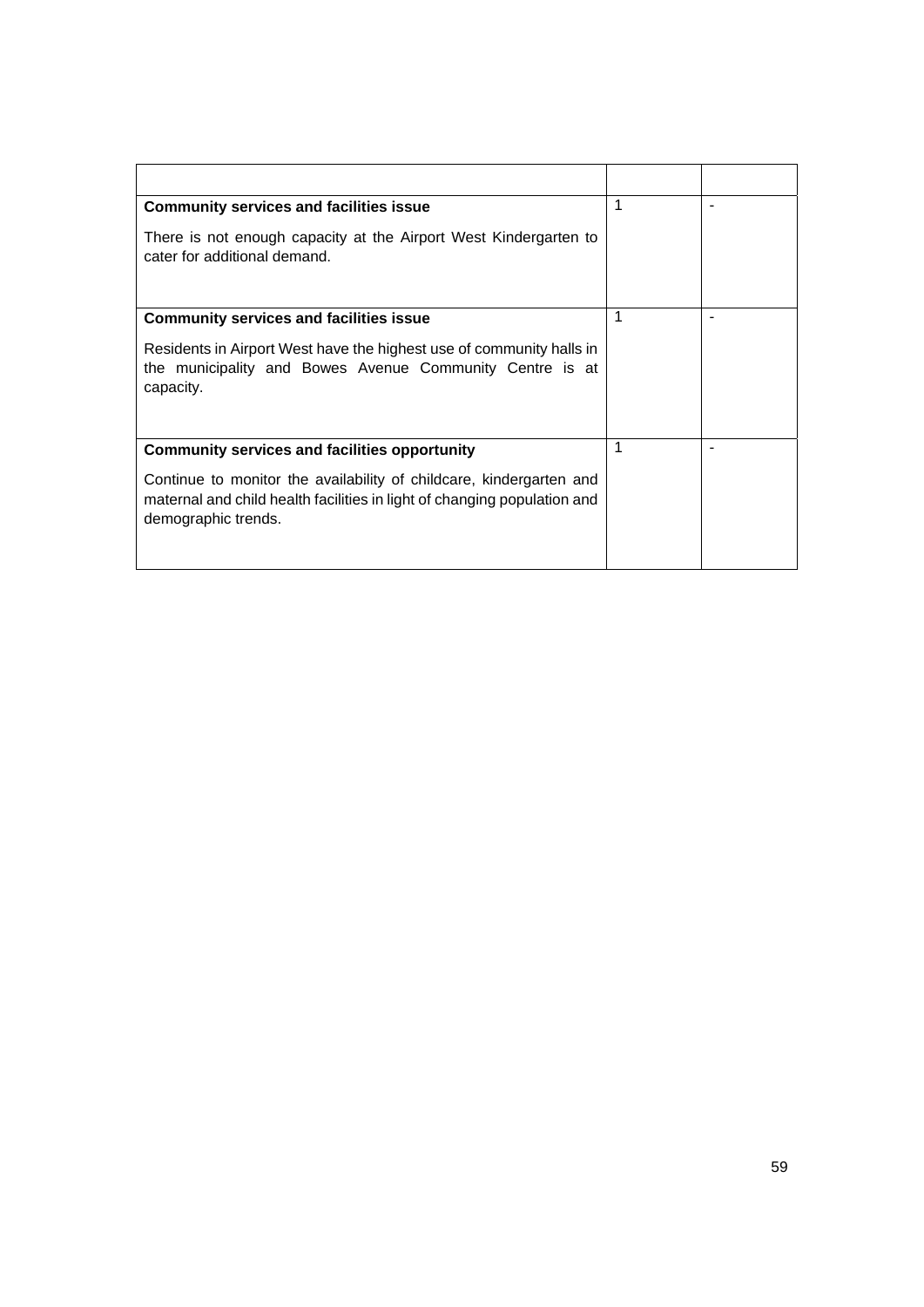# **6. Conclusion**

Having been identified by the State Government as part of a new employment precinct, the scale and pace of change in Airport West is set to increase. Council has therefore begun the process of reviewing the existing structure plan for the Airport West Activity Centre. Once completed, the revised structure plan will provide a long term vision for future growth and development within the activity centre over a twenty year time frame. A draft Issues and Opportunities Report has been developed as the first step in this process.

Over August and September 2015, Council asked residents, landowners, stakeholders and the wider community for their views on the draft Issues and Opportunities Report in order to gain a better understanding of what they think are the most important issues facing Airport West and how they would like to see them tackled.

Over 5,000 people were directly engaged during the 4 week consultation period. People were able to participate in various ways, including completing a survey, making written submissions, attending drop-in and information sessions and making comments on an online interactive map.

This Community Consultation Key Findings Report provides a summary of the feedback received during the consultation period. It is designed to acknowledge the responses and will inform the development of the revised structure plan to ensure it considers the expectations and aspirations of the community and stakeholders. From the feedback received, some key observations have been made and are summarised in the themes below.

## **Housing**

There are mixed views amongst the community about accommodating population growth in Airport West. 45 per cent of survey respondents believe growth should be restricted to *lots of subdivision into more one/two storey houses across the majority of the suburb*. This is in contrast to the 25 per cent of respondents who would prefer to see more *medium three/four storey apartments and townhouses across a larger area of the suburb* and the 24 per cent who would like to see *a few tall apartment blocks in specific areas*.

While 33 per cent of survey respondents believe there is no appropriate location for higher density development in Airport West, 15 per cent of those who provided a response to this question said any area would be ok. Some respondents explicitly recommend replacing industrial land uses with higher density residential development. Other suggestions for accommodating housing growth typically included:

- Along or near Matthews Avenue
- Near Westfield Shopping Centre
- Within or adjacent to the industrial/commercial area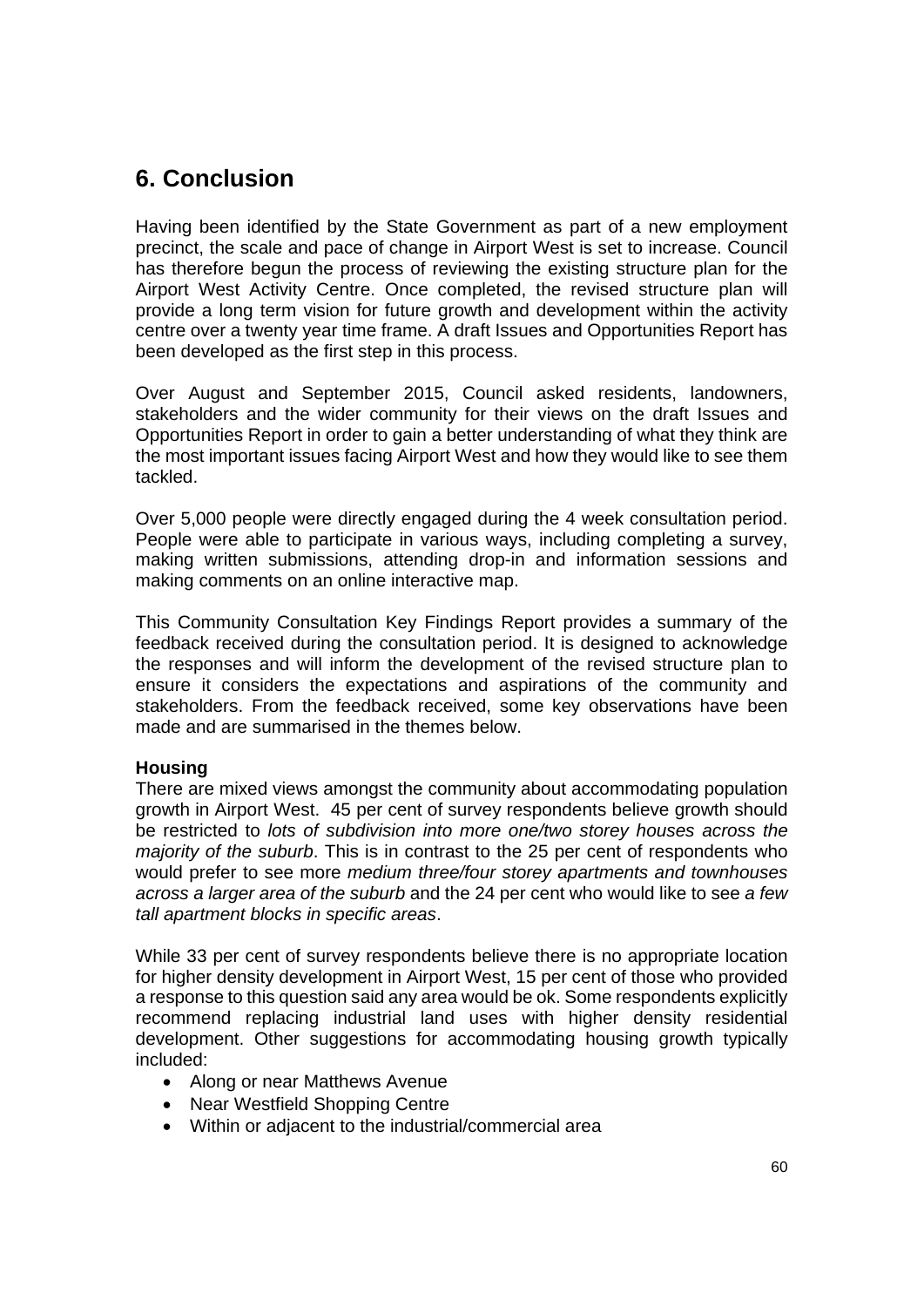- Close to public transport
- Along or near Keilor Road

Where respondents indicated they did not wish to see population growth accommodated within Airport West, common reasons cited included the negative impact of development on existing residential amenity, loss of neighbourhood character and pressures on infrastructure, particularly in terms of traffic and parking.

## **Economic activity**

When asked to indicate which services and businesses they would like to see in Airport West, many survey respondents nominated health and wellbeing services followed by shopping. In contrast, some respondents believe that no further services are needed as Airport West already offers everything they need. A few respondents also expressed a desire for the expansion of the McNamara Avenue strip shopping centre. The information sessions held with the Greek and Italian senior citizen groups revealed that many people in these cohorts would like to see a return of the Australia Post Office to this shopping strip.

Some major landholders who provided detailed written submissions questioned the viability of the industrial and commercial areas whose current zoning prohibits residential development. As such, they believe a review of land use zoning to facilitate alternative uses (i.e. residential) is justified.

## **Built form and urban design**

Feedback suggests the most valued aspects of Airport West's character are its local parks and reserves as well as street trees and landscaping. Additional aspects of valued character related to the built or natural environment include the prevailing low rise character of the residential areas and houses with front yards and setbacks.

In terms of improving the industrial and commercial areas, many comments indicate strong support for general streetscape improvements, including street trees and landscaping, as well as additional public open space. Urban design features the community would like to see in Airport West include additional open space and activating public space (i.e. Westfield Shopping Centre car park), trees, pedestrian and cycling infrastructure, additional seating, improved lighting and well-designed suburb gateways and interfaces with freeways.

Many comments also state the need to improve some amenity issues related to the industrial precinct, including the appearance of buildings and signage, general maintenance and litter management.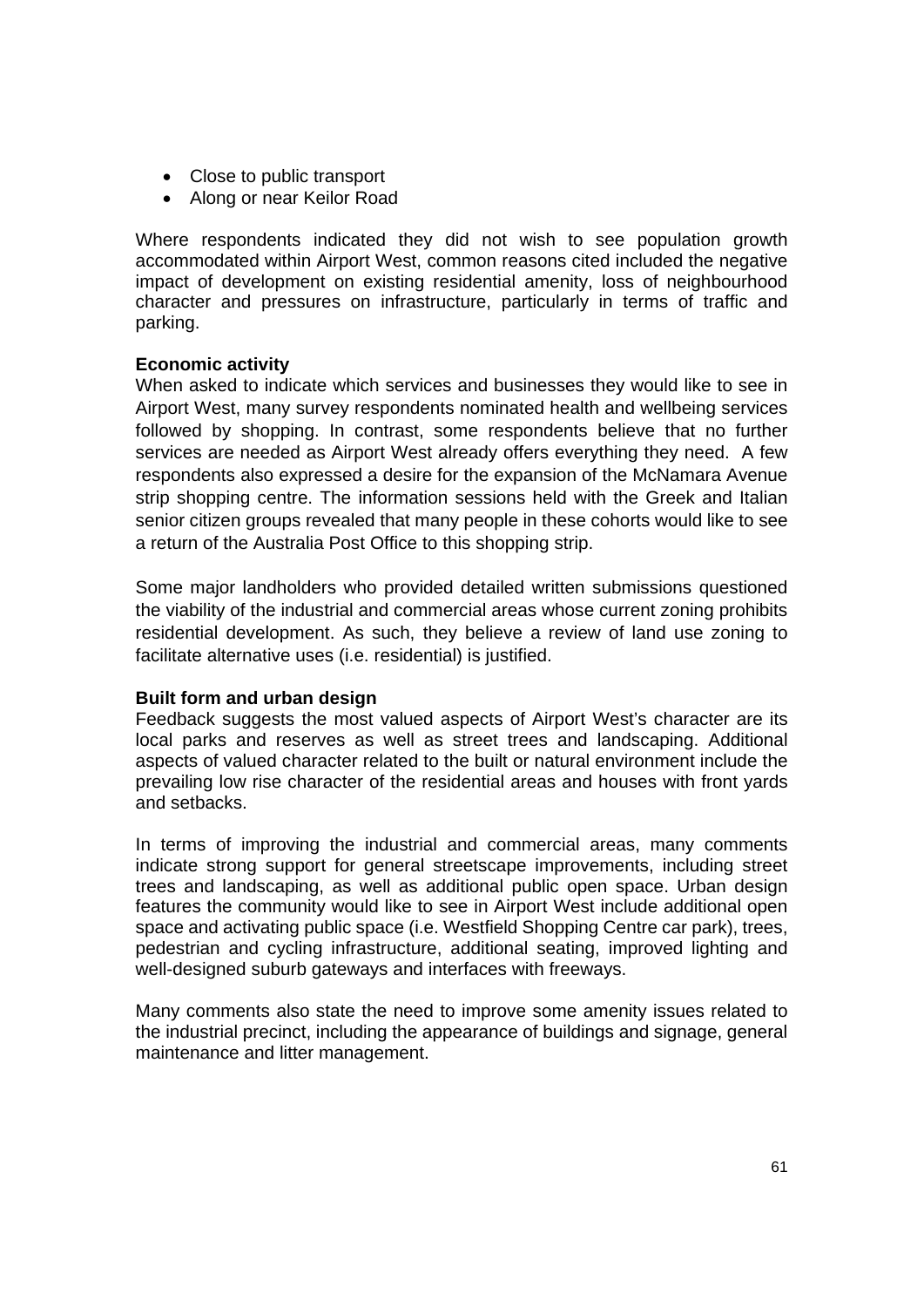## **Movement and transport**

A large number of suggestions were made with regards to priorities for improving pedestrian and cyclist access in the area. The most frequently mentioned locations requiring improved pedestrian crossings include:

- Matthews Avenue/Fullarton Road/Keilor Road intersection
- Matthews Avenue to all tram stops
- Parer Road and Roberts Road

The most frequently mentioned locations which require the provisions of on-road bicycle lanes include:

- Matthews Avenue
- Moore Road
- McNamara Avenue
- Parer Road
- Roberts Road

Feedback also indicates that improved, DDA compliant footpaths are required throughout the suburb. In particular, the need to better provide for pedestrians and improve parking conditions at the Westfield Shopping Centre was reinforced. More generally, enhancing pedestrian and cycling links to and within the suburb, including over the Tullamarine Freeway to Essendon Fields was raised as an issue requiring attention.

Many comments raised safety issues at various intersections around the suburb. The most frequently mentioned locations were:

- Matthews Avenue and Fullarton Road
- McNamara and Roberts Road
- McNamara Avenue and Fullarton Road
- McNamara and Laurence Avenues
- King Street and Bowes Avenue
- Parer Road and Roberts Road
- Sexton Street and Westfield Drive

The comments relating to public transport highlighted areas requiring improvement, particularly relating to the need for new bus services, increasing the frequency of existing bus services, links to Tullamarine Airport and a train service to the CBD.

A range of improvements were suggested for Matthews Avenue and congestion issues related to school drop-off/pick-up at St Christopher's Primary School were raised by many.

## **Community services and facilities**

Some members of the community feel there is a need for the expansion and/or modernisation of existing community services and facilities. A library, community